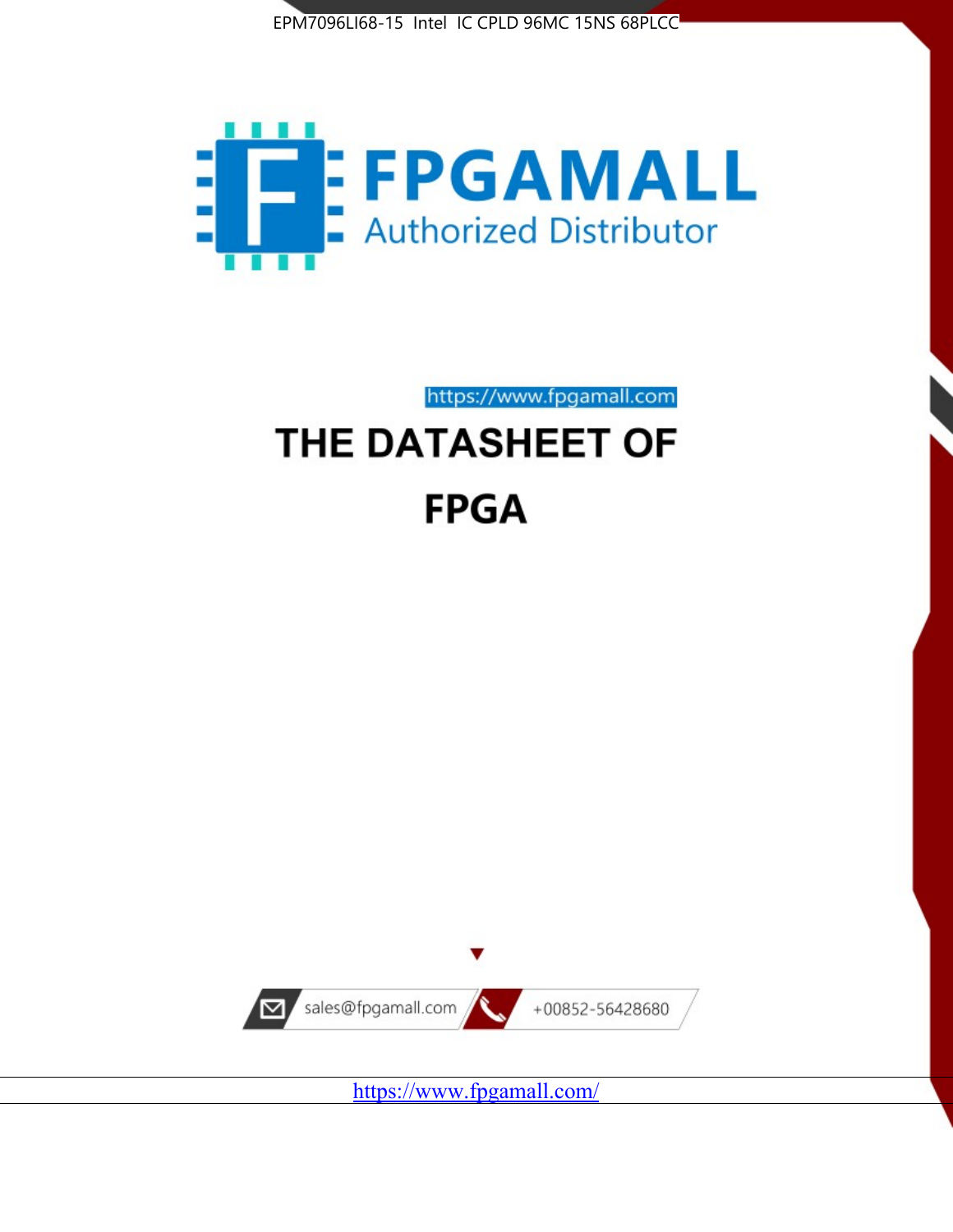

MAX 7000B devices, see the *MAX 7000A Programmable Logic Device Family Data Sheet* or the *MAX 7000B Programmable Logic Device Family Data Sheet*.

| Table 1. MAX 7000 Device Features |                |                |                |                 |                 |                   |                 |
|-----------------------------------|----------------|----------------|----------------|-----------------|-----------------|-------------------|-----------------|
| <b>Feature</b>                    | <b>EPM7032</b> | <b>EPM7064</b> | <b>EPM7096</b> | <b>EPM7128E</b> | <b>EPM7160E</b> | <b>EPM7192E</b>   | <b>EPM7256E</b> |
| Usable<br>gates                   | 600            | 1,250          | 1,800          | 2,500           | 3,200           | 3.750             | 5,000           |
| Macrocells                        | 32             | 64             | 96             | 128             | 160             | 192               | 256             |
| Logic array<br>blocks             | $\overline{2}$ | 4              | 6              | 8               | 10              | 12                | 16              |
| Maximum<br>user I/O pins          | 36             | 68             | 76             | 100             | 104             | 124               | 164             |
| $t_{PD}$ (ns)                     | 6              | 6              | 7.5            | 7.5             | 10              | $12 \overline{ }$ | 12              |
| $t_{SU}$ (ns)                     | 5              | 5              | 6              | 6               | 7               | $\overline{7}$    | $\overline{7}$  |
| $t_{FSU}$ (ns)                    | 2.5            | 2.5            | 3              | 3               | 3               | 3                 | 3               |
| $t_{CO1}$ (ns)                    | 4              | 4              | 4.5            | 4.5             | 5               | 6                 | 6               |
| $f_{CNT}$ (MHz)                   | 151.5          | 151.5          | 125.0          | 125.0           | 100.0           | 90.9              | 90.9            |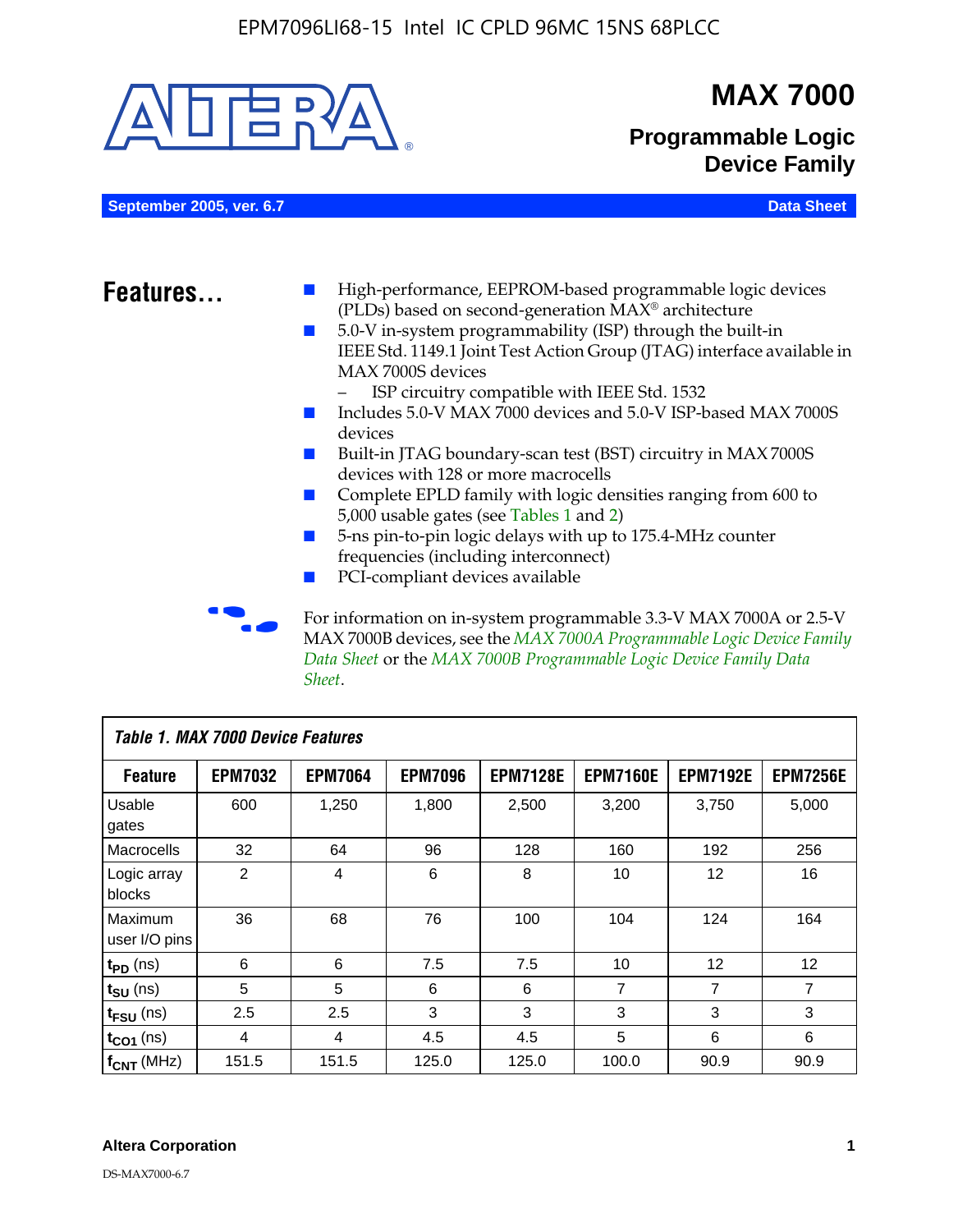| Table 2. MAX 7000S Device Features |                 |                 |                 |                 |                 |                 |  |
|------------------------------------|-----------------|-----------------|-----------------|-----------------|-----------------|-----------------|--|
| <b>Feature</b>                     | <b>EPM7032S</b> | <b>EPM7064S</b> | <b>EPM7128S</b> | <b>EPM7160S</b> | <b>EPM7192S</b> | <b>EPM7256S</b> |  |
| Usable gates                       | 600             | 1,250           | 2,500           | 3,200           | 3,750           | 5,000           |  |
| Macrocells                         | 32              | 64              | 128             | 160             | 192             | 256             |  |
| Logic array<br>blocks              | $\overline{2}$  | $\overline{4}$  | 8               | 10              | 12              | 16              |  |
| Maximum<br>user I/O pins           | 36              | 68              | 100             | 104             | 124             | 164             |  |
| $t_{PD}$ (ns)                      | 5               | 5               | 6               | 6               | 7.5             | 7.5             |  |
| $t_{SU}$ (ns)                      | 2.9             | 2.9             | 3.4             | 3.4             | 4.1             | 3.9             |  |
| $t_{\text{FSU}}$ (ns)              | 2.5             | 2.5             | 2.5             | 2.5             | 3               | 3               |  |
| $t_{CO1}$ (ns)                     | 3.2             | 3.2             | $\overline{4}$  | 3.9             | 4.7             | 4.7             |  |
| $f_{CNT}$ (MHz)                    | 175.4           | 175.4           | 147.1           | 149.3           | 125.0           | 128.2           |  |

## **...and More Features**

- Open-drain output option in MAX 7000S devices
- Programmable macrocell flipflops with individual clear, preset, clock, and clock enable controls
- Programmable power-saving mode for a reduction of over 50% in each macrocell
- Configurable expander product-term distribution, allowing up to 32 product terms per macrocell
- 44 to 208 pins available in plastic J-lead chip carrier (PLCC), ceramic pin-grid array (PGA), plastic quad flat pack (PQFP), power quad flat pack (RQFP), and 1.0-mm thin quad flat pack (TQFP) packages
- Programmable security bit for protection of proprietary designs
- 3.3-V or 5.0-V operation
	- MultiVolt<sup>TM</sup> I/O interface operation, allowing devices to interface with 3.3-V or 5.0-V devices (MultiVolt I/O operation is not available in 44-pin packages)
	- Pin compatible with low-voltage MAX 7000A and MAX 7000B devices
- Enhanced features available in MAX 7000E and MAX 7000S devices
	- Six pin- or logic-driven output enable signals
	- Two global clock signals with optional inversion
	- Enhanced interconnect resources for improved routability
	- Fast input setup times provided by a dedicated path from I/O pin to macrocell registers
	- Programmable output slew-rate control
- Software design support and automatic place-and-route provided by Altera's development system for Windows-based PCs and Sun SPARCstation, and HP 9000 Series 700/800 workstations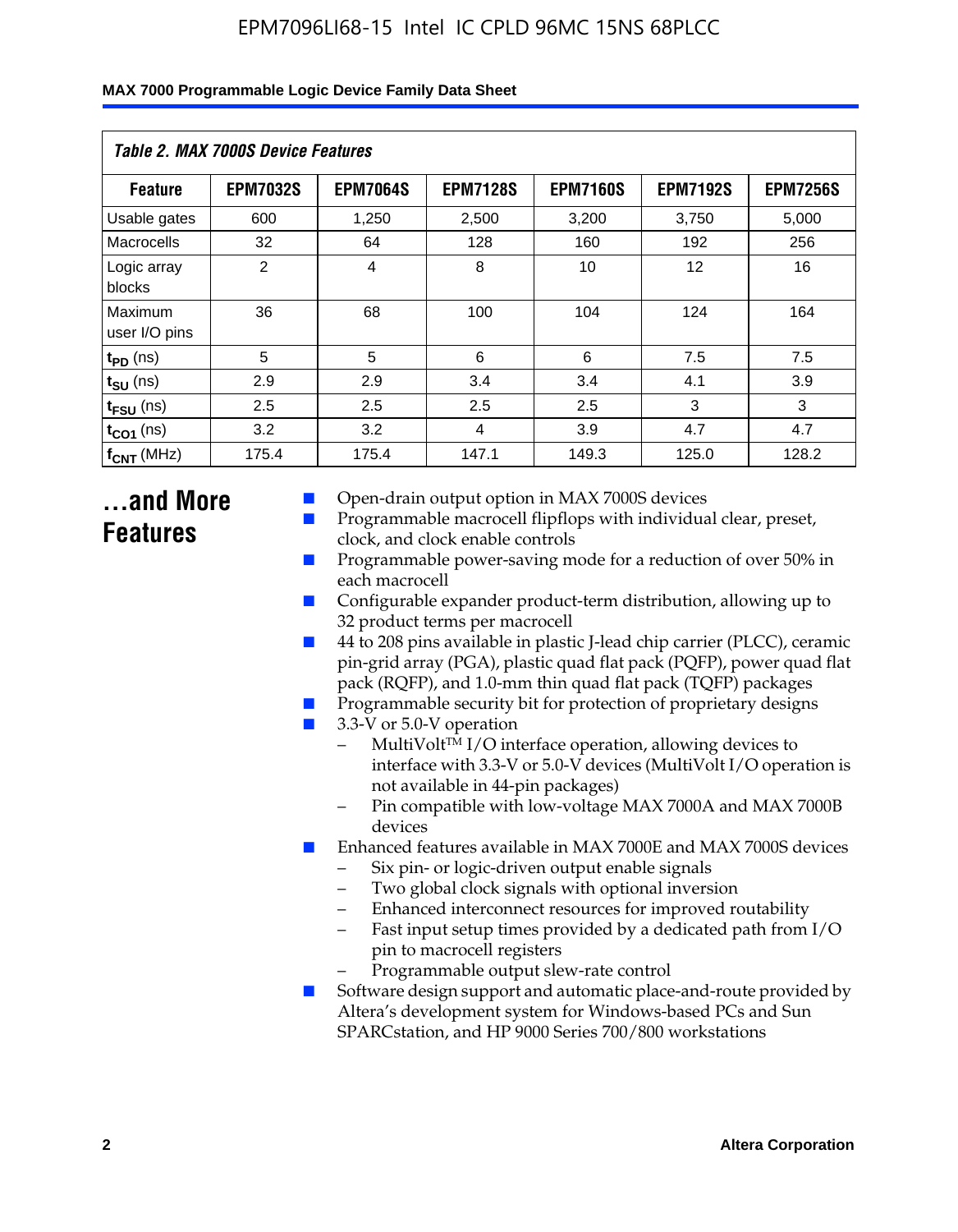|                               | MAX 7000 Programmable Logic Device Family Data Sheet                                                                                                                                                                                                                                                                                                                                                                                                                                                                                                                                                                                                                            |
|-------------------------------|---------------------------------------------------------------------------------------------------------------------------------------------------------------------------------------------------------------------------------------------------------------------------------------------------------------------------------------------------------------------------------------------------------------------------------------------------------------------------------------------------------------------------------------------------------------------------------------------------------------------------------------------------------------------------------|
|                               | Additional design entry and simulation support provided by EDIF<br>200 and 300 netlist files, library of parameterized modules (LPM),<br>Verilog HDL, VHDL, and other interfaces to popular EDA tools from<br>manufacturers such as Cadence, Exemplar Logic, Mentor Graphics,<br>OrCAD, Synopsys, and VeriBest<br>Programming support<br>Altera's Master Programming Unit (MPU) and programming<br>hardware from third-party manufacturers program all<br>MAX 7000 devices<br>The BitBlaster™ serial download cable, ByteBlasterMV™<br>$-$<br>parallel port download cable, and MasterBlaster™<br>serial/universal serial bus (USB) download cable program MAX<br>7000S devices |
| General<br><b>Description</b> | The MAX 7000 family of high-density, high-performance PLDs is based<br>on Altera's second-generation MAX architecture. Fabricated with<br>advanced CMOS technology, the EEPROM-based MAX 7000 family<br>provides 600 to 5,000 usable gates, ISP, pin-to-pin delays as fast as 5 ns,<br>and counter speeds of up to 175.4 MHz. MAX 7000S devices in the -5, -6,<br>-7, and -10 speed grades as well as MAX 7000 and MAX 7000E devices in<br>-5, -6, -7, -10P, and -12P speed grades comply with the PCI Special Interest<br>Group (PCI SIG) PCI Local Bus Specification, Revision 2.2. See Table 3                                                                               |

| Table 3. MAX 7000 Speed Grades |              |              |              |              |              |                    |              |              |              |              |
|--------------------------------|--------------|--------------|--------------|--------------|--------------|--------------------|--------------|--------------|--------------|--------------|
| <b>Device</b>                  |              |              |              |              |              | <b>Speed Grade</b> |              |              |              |              |
|                                | -5           | -6           | $-7$         | $-10P$       | -10          | $-12P$             | $-12$        | $-15$        | $-15T$       | $-20$        |
| EPM7032                        |              | $\checkmark$ | $\checkmark$ |              | $\checkmark$ |                    | $\checkmark$ | $\checkmark$ | $\checkmark$ |              |
| EPM7032S                       | $\checkmark$ | $\checkmark$ | $\checkmark$ |              | $\checkmark$ |                    |              |              |              |              |
| <b>EPM7064</b>                 |              | $\checkmark$ | $\checkmark$ |              | $\checkmark$ |                    | $\checkmark$ | $\checkmark$ |              |              |
| <b>EPM7064S</b>                | $\checkmark$ | $\checkmark$ | $\checkmark$ |              | $\checkmark$ |                    |              |              |              |              |
| EPM7096                        |              |              | $\checkmark$ |              | $\checkmark$ |                    | $\checkmark$ | $\checkmark$ |              |              |
| <b>EPM7128E</b>                |              |              | $\checkmark$ | $\checkmark$ | $\checkmark$ |                    | $\checkmark$ | $\checkmark$ |              | $\checkmark$ |
| <b>EPM7128S</b>                |              | $\checkmark$ | $\checkmark$ |              | $\checkmark$ |                    |              | $\checkmark$ |              |              |
| <b>EPM7160E</b>                |              |              |              | $\checkmark$ | $\checkmark$ |                    | $\checkmark$ | $\checkmark$ |              | $\checkmark$ |
| <b>EPM7160S</b>                |              | $\checkmark$ | $\checkmark$ |              | $\checkmark$ |                    |              | $\checkmark$ |              |              |
| <b>EPM7192E</b>                |              |              |              |              |              | $\checkmark$       | $\checkmark$ | $\checkmark$ |              | $\checkmark$ |
| <b>EPM7192S</b>                |              |              | $\checkmark$ |              | $\checkmark$ |                    |              | $\checkmark$ |              |              |
| <b>EPM7256E</b>                |              |              |              |              |              | $\checkmark$       | $\checkmark$ | $\checkmark$ |              | $\checkmark$ |
| <b>EPM7256S</b>                |              |              | $\checkmark$ |              | $\checkmark$ |                    |              | $\checkmark$ |              |              |

for available speed grades.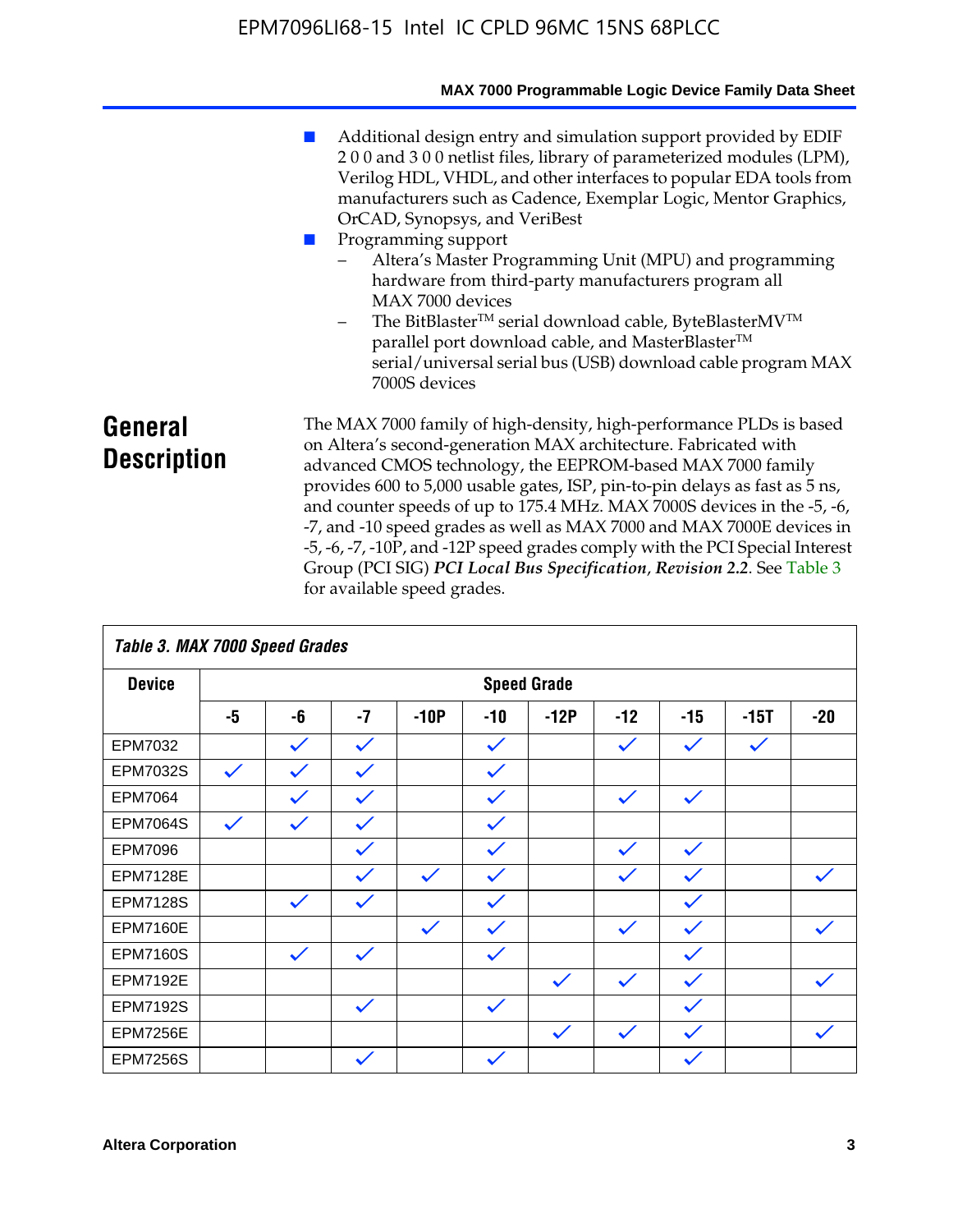### **MAX 7000 Programmable Logic Device Family Data Sheet**

The MAX 7000E devices—including the EPM7128E, EPM7160E, EPM7192E, and EPM7256E devices—have several enhanced features: additional global clocking, additional output enable controls, enhanced interconnect resources, fast input registers, and a programmable slew rate.

In-system programmable MAX 7000 devices—called MAX 7000S devices—include the EPM7032S, EPM7064S, EPM7128S, EPM7160S, EPM7192S, and EPM7256S devices. MAX 7000S devices have the enhanced features of MAX 7000E devices as well as JTAG BST circuitry in devices with 128 or more macrocells, ISP, and an open-drain output option. See Table 4.

| Table 4. MAX 7000 Device Features |                                                    |                                           |                                           |  |  |  |
|-----------------------------------|----------------------------------------------------|-------------------------------------------|-------------------------------------------|--|--|--|
| <b>Feature</b>                    | <b>EPM7032</b><br><b>EPM7064</b><br><b>EPM7096</b> | AII<br><b>MAX 7000E</b><br><b>Devices</b> | All<br><b>MAX 7000S</b><br><b>Devices</b> |  |  |  |
| ISP via JTAG interface            |                                                    |                                           |                                           |  |  |  |
| JTAG BST circuitry                |                                                    |                                           | $\checkmark$ (1)                          |  |  |  |
| Open-drain output option          |                                                    |                                           |                                           |  |  |  |
| Fast input registers              |                                                    |                                           |                                           |  |  |  |
| Six global output enables         |                                                    |                                           |                                           |  |  |  |
| Two global clocks                 |                                                    |                                           |                                           |  |  |  |
| Slew-rate control                 |                                                    |                                           |                                           |  |  |  |
| MultiVolt interface (2)           |                                                    |                                           |                                           |  |  |  |
| Programmable register             |                                                    |                                           |                                           |  |  |  |
| Parallel expanders                |                                                    |                                           |                                           |  |  |  |
| Shared expanders                  |                                                    |                                           |                                           |  |  |  |
| Power-saving mode                 |                                                    |                                           |                                           |  |  |  |
| Security bit                      |                                                    |                                           |                                           |  |  |  |
| PCI-compliant devices available   |                                                    |                                           |                                           |  |  |  |

*Notes:*

(1) Available only in EPM7128S, EPM7160S, EPM7192S, and EPM7256S devices only.

(2) The MultiVolt I/O interface is not available in 44-pin packages.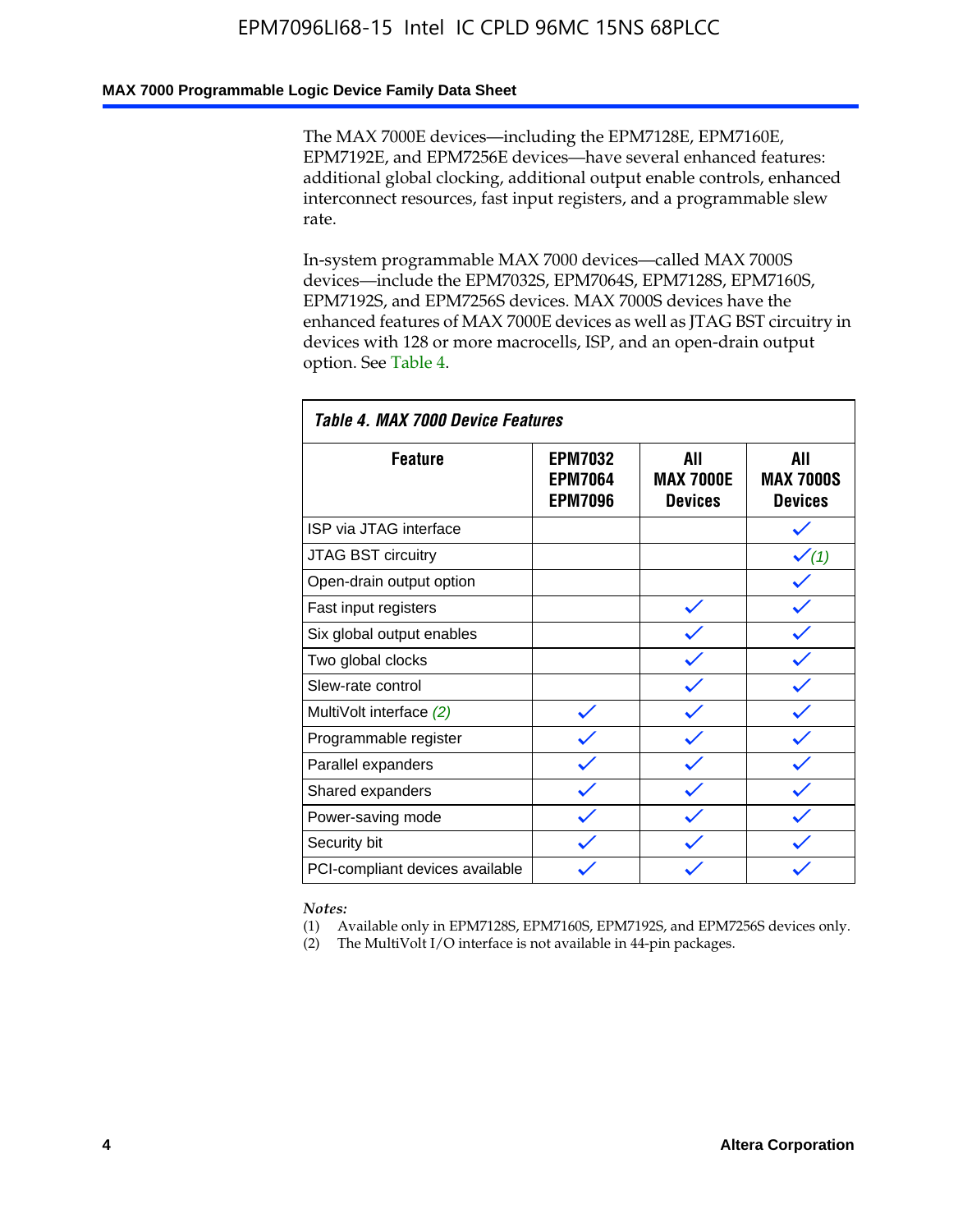#### **MAX 7000 Programmable Logic Device Family Data Sheet**

The MAX 7000 architecture supports 100% TTL emulation and high-density integration of SSI, MSI, and LSI logic functions. The MAX 7000 architecture easily integrates multiple devices ranging from PALs, GALs, and 22V10s to MACH and pLSI devices. MAX 7000 devices are available in a wide range of packages, including PLCC, PGA, PQFP, RQFP, and TQFP packages. See Table 5.

| Table 5. MAX 7000 Maximum User I/O Pins<br><i>Note</i> $(1)$ |                           |                           |                           |                           |                           |                               |                        |                            |                       |                                     |                               |                               |
|--------------------------------------------------------------|---------------------------|---------------------------|---------------------------|---------------------------|---------------------------|-------------------------------|------------------------|----------------------------|-----------------------|-------------------------------------|-------------------------------|-------------------------------|
| <b>Device</b>                                                | 44-<br>Pin<br><b>PLCC</b> | 44-<br>Pin<br><b>PQFP</b> | 44-<br><b>Pin</b><br>TQFP | 68-<br>Pin<br><b>PLCC</b> | 84-<br>Pin<br><b>PLCC</b> | $100 -$<br>Pin<br><b>PQFP</b> | $100 -$<br>Pin<br>TQFP | 160-<br>Pin<br><b>PQFP</b> | $160 -$<br>Pin<br>PGA | $192 -$<br><b>Pin</b><br><b>PGA</b> | $208 -$<br>Pin<br><b>PQFP</b> | $208 -$<br>Pin<br><b>ROFP</b> |
| EPM7032                                                      | 36                        | 36                        | 36                        |                           |                           |                               |                        |                            |                       |                                     |                               |                               |
| <b>EPM7032S</b>                                              | 36                        |                           | 36                        |                           |                           |                               |                        |                            |                       |                                     |                               |                               |
| <b>EPM7064</b>                                               | 36                        |                           | 36                        | 52                        | 68                        | 68                            |                        |                            |                       |                                     |                               |                               |
| <b>EPM7064S</b>                                              | 36                        |                           | 36                        |                           | 68                        |                               | 68                     |                            |                       |                                     |                               |                               |
| EPM7096                                                      |                           |                           |                           | 52                        | 64                        | 76                            |                        |                            |                       |                                     |                               |                               |
| <b>EPM7128E</b>                                              |                           |                           |                           |                           | 68                        | 84                            |                        | 100                        |                       |                                     |                               |                               |
| <b>EPM7128S</b>                                              |                           |                           |                           |                           | 68                        | 84                            | 84(2)                  | 100                        |                       |                                     |                               |                               |
| <b>EPM7160E</b>                                              |                           |                           |                           |                           | 64                        | 84                            |                        | 104                        |                       |                                     |                               |                               |
| <b>EPM7160S</b>                                              |                           |                           |                           |                           | 64                        |                               | 84(2)                  | 104                        |                       |                                     |                               |                               |
| <b>EPM7192E</b>                                              |                           |                           |                           |                           |                           |                               |                        | 124                        | 124                   |                                     |                               |                               |
| <b>EPM7192S</b>                                              |                           |                           |                           |                           |                           |                               |                        | 124                        |                       |                                     |                               |                               |
| <b>EPM7256E</b>                                              |                           |                           |                           |                           |                           |                               |                        | 132(2)                     |                       | 164                                 |                               | 164                           |
| <b>EPM7256S</b>                                              |                           |                           |                           |                           |                           |                               |                        |                            |                       |                                     | 164 $(2)$                     | 164                           |

#### *Notes:*

(1) When the JTAG interface in MAX 7000S devices is used for either boundary-scan testing or for ISP, four I/O pins become JTAG pins.

(2) Perform a complete thermal analysis before committing a design to this device package. For more information, see the *Operating Requirements for Altera Devices Data Sheet*.

> MAX 7000 devices use CMOS EEPROM cells to implement logic functions. The user-configurable MAX 7000 architecture accommodates a variety of independent combinatorial and sequential logic functions. The devices can be reprogrammed for quick and efficient iterations during design development and debug cycles, and can be programmed and erased up to 100 times.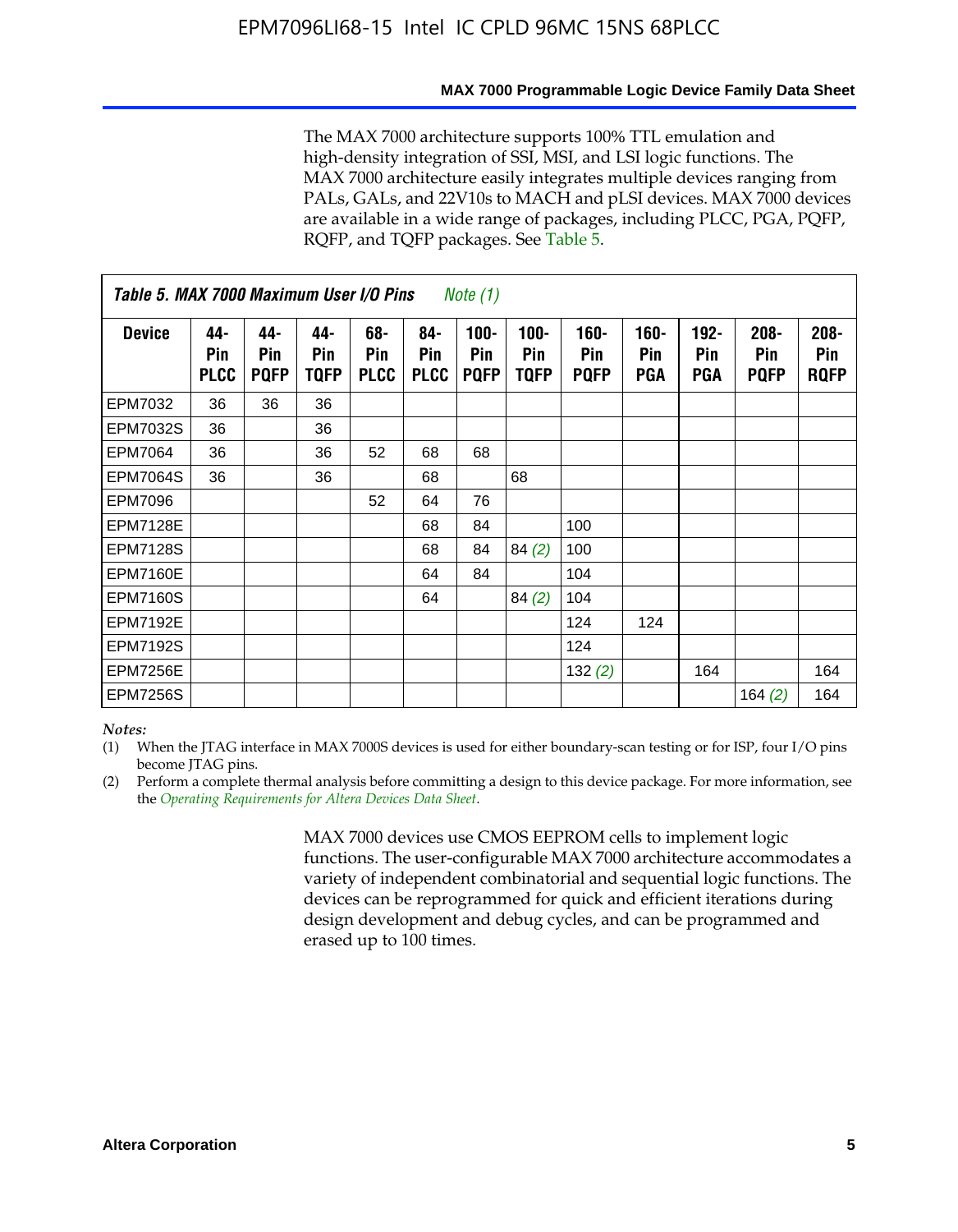### **MAX 7000 Programmable Logic Device Family Data Sheet**

MAX 7000 devices contain from 32 to 256 macrocells that are combined into groups of 16 macrocells, called logic array blocks (LABs). Each macrocell has a programmable-AND/fixed-OR array and a configurable register with independently programmable clock, clock enable, clear, and preset functions. To build complex logic functions, each macrocell can be supplemented with both shareable expander product terms and highspeed parallel expander product terms to provide up to 32 product terms per macrocell.

The MAX 7000 family provides programmable speed/power optimization. Speed-critical portions of a design can run at high speed/full power, while the remaining portions run at reduced speed/low power. This speed/power optimization feature enables the designer to configure one or more macrocells to operate at 50% or lower power while adding only a nominal timing delay. MAX 7000E and MAX 7000S devices also provide an option that reduces the slew rate of the output buffers, minimizing noise transients when non-speed-critical signals are switching. The output drivers of all MAX 7000 devices (except 44-pin devices) can be set for either 3.3-V or 5.0-V operation, allowing MAX 7000 devices to be used in mixed-voltage systems.

The MAX 7000 family is supported byAltera development systems, which are integrated packages that offer schematic, text—including VHDL, Verilog HDL, and the Altera Hardware Description Language (AHDL) and waveform design entry, compilation and logic synthesis, simulation and timing analysis, and device programming. The [software provides](http://www.altera.com/literature/ds/dsmii.pdf)  [EDIF 2 0 0 and 3 0 0, LPM, VHDL, Verilog HDL, and other in](http://www.altera.com/literature/ds/dsmii.pdf)terfaces for [additional design entry and simulation support from other industry](http://www.altera.com/literature/ds/quartus.pdf)standard PC- and UNIX-workstation-based EDA tools. The software runs on Windows-based PCs, as well as Sun SPARCstation, and HP 9000 Series 700/800 workstations.

For more information on development tools, see the **MAX+PLUS II** *Programmable Logic Development System & Software Data Sheet* and the *Quartus Programmable Logic Development System & Software Data Sheet*.

The MAX 7000 architecture includes the following elements:

## **Functional Description**

- Logic array blocks
- **Macrocells**
- Expander product terms (shareable and parallel)
- Programmable interconnect array
- I/O control blocks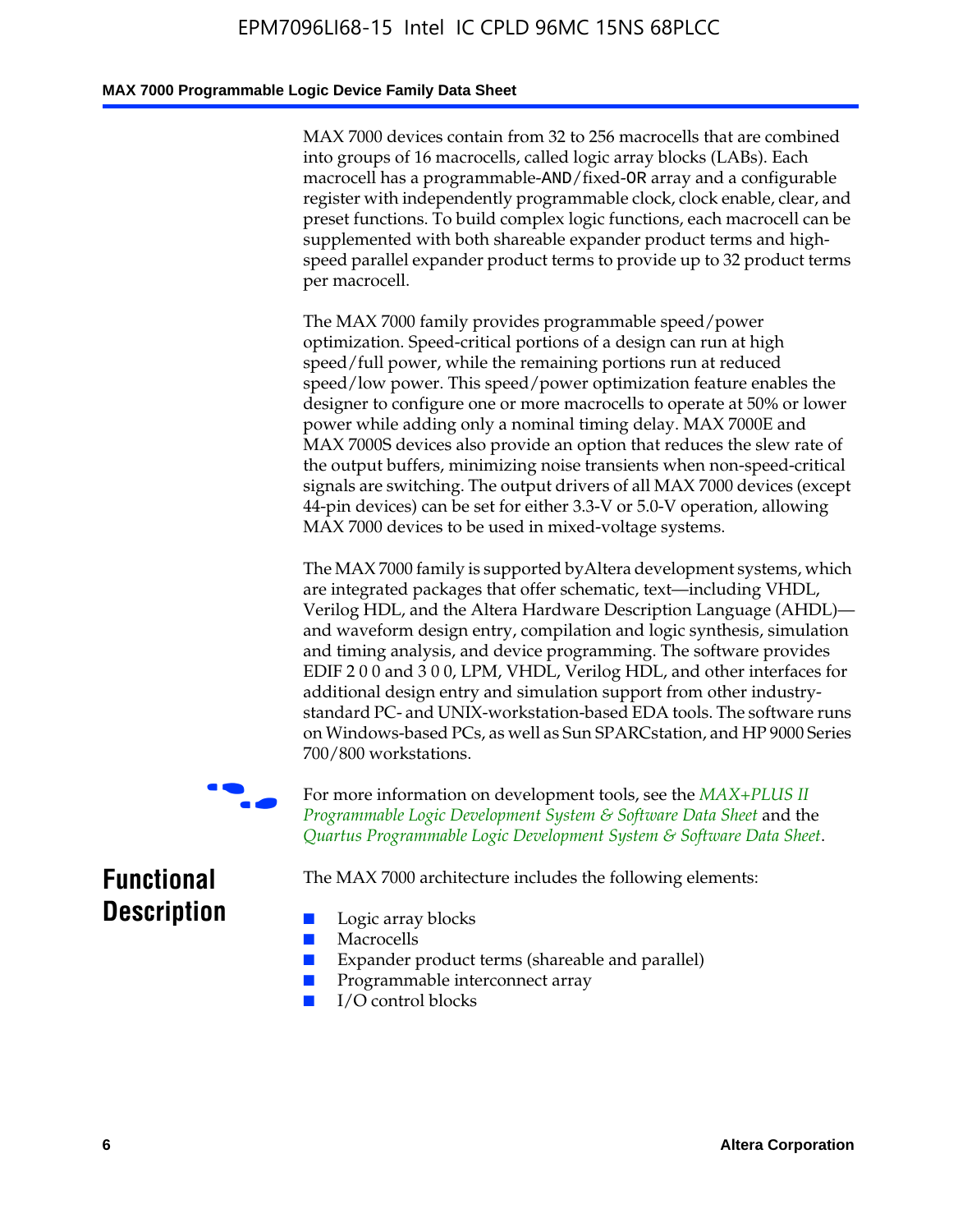### **MAX 7000 Programmable Logic Device Family Data Sheet**

The MAX 7000 architecture includes four dedicated inputs that can be used as general-purpose inputs or as high-speed, global control signals (clock, clear, and two output enable signals) for each macrocell and I/O pin. Figure 1 shows the architecture of EPM7032, EPM7064, and EPM7096 devices.



*Figure 1. EPM7032, EPM7064 & EPM7096 Device Block Diagram*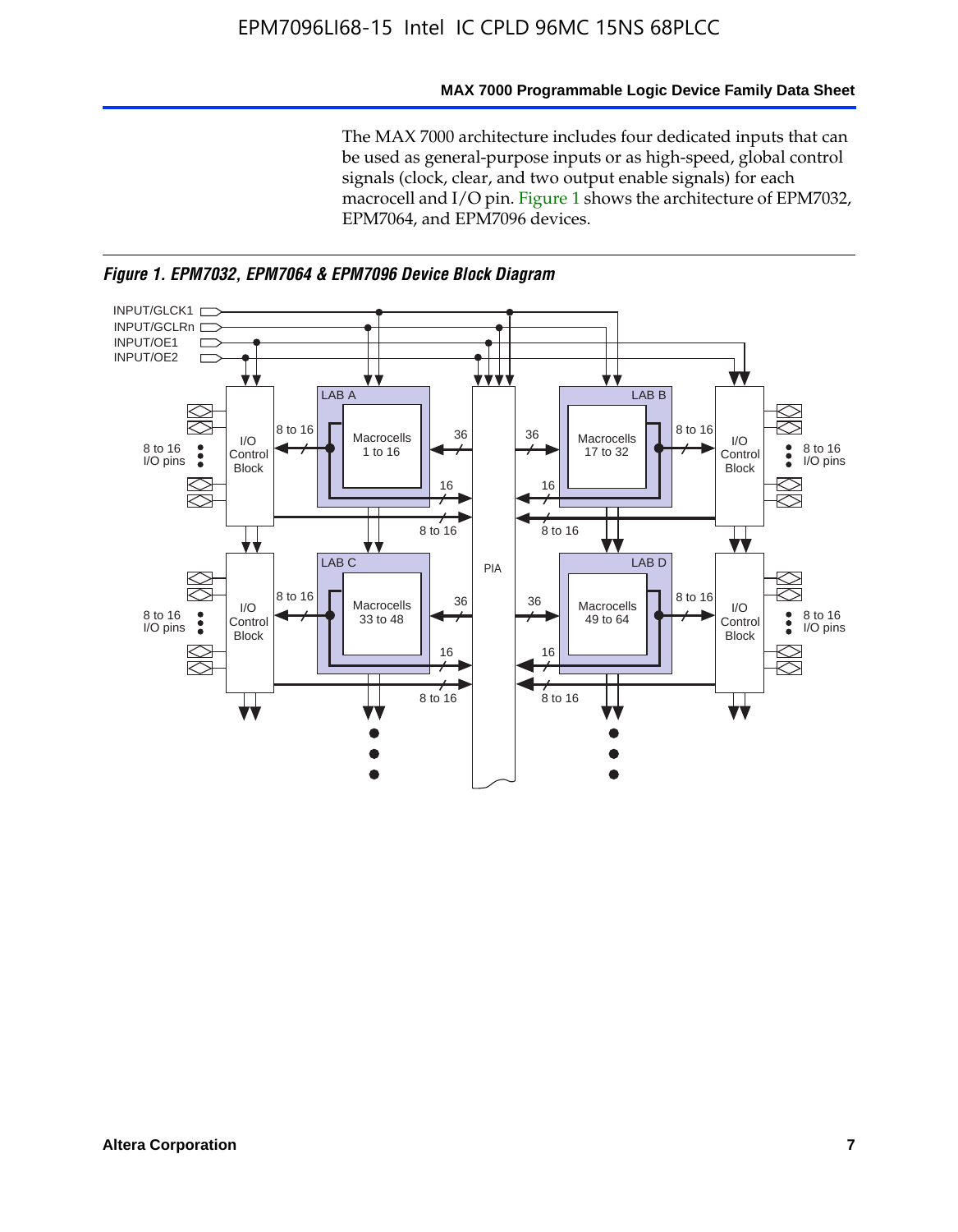Figure 2 shows the architecture of MAX 7000E and MAX 7000S devices.

#### **MAX 7000 Programmable Logic Device Family Data Sheet**







### **Logic Array Blocks**

The MAX 7000 device architecture is based on the linking of highperformance, flexible, logic array modules called logic array blocks (LABs). LABs consist of 16-macrocell arrays, as shown in Figures 1 and 2. Multiple LABs are linked together via the programmable interconnect array (PIA), a global bus that is fed by all dedicated inputs, I/O pins, and macrocells.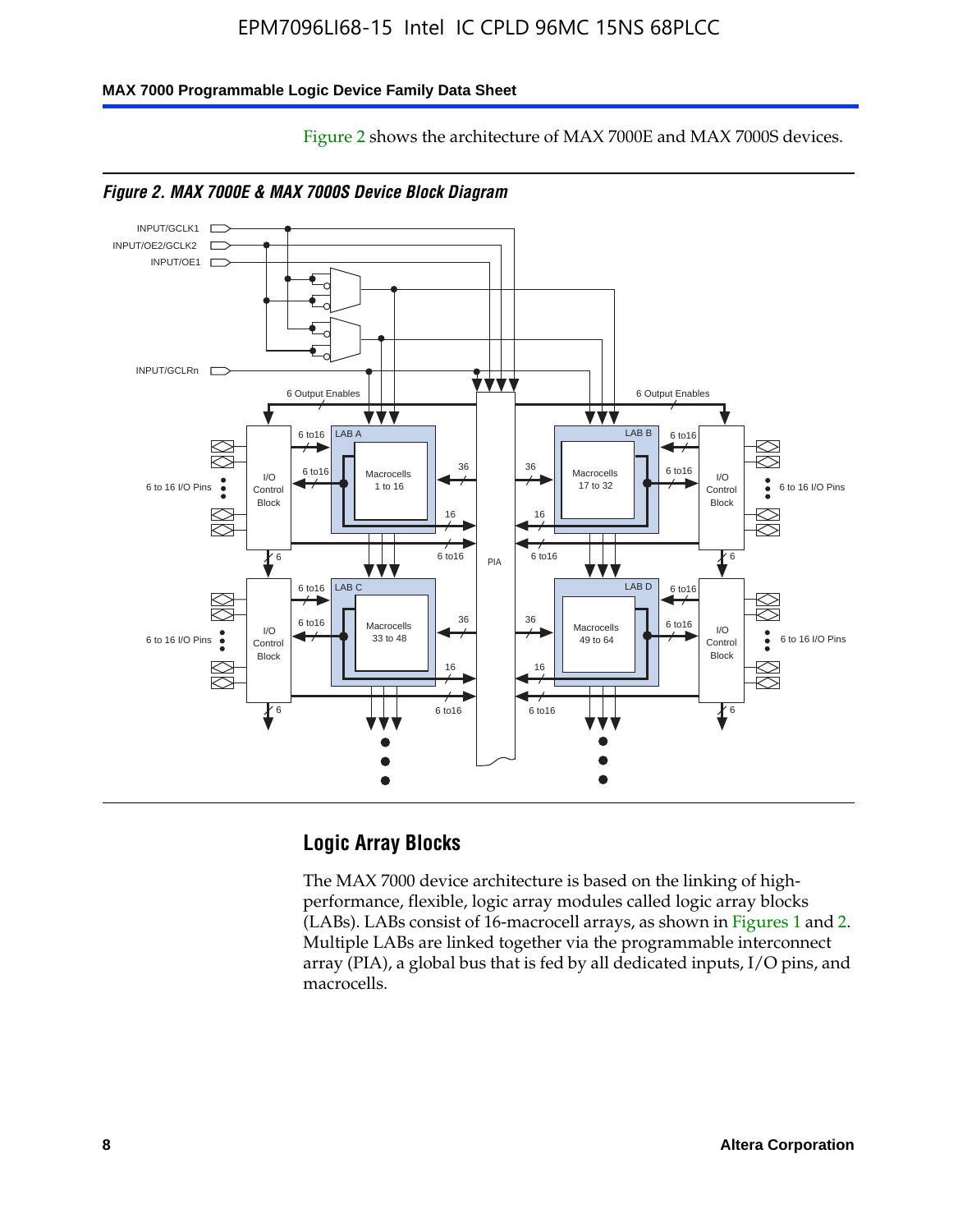#### **MAX 7000 Programmable Logic Device Family Data Sheet**

Each LAB is fed by the following signals:

- 36 signals from the PIA that are used for general logic inputs
- Global controls that are used for secondary register functions
- Direct input paths from I/O pins to the registers that are used for fast setup times for MAX 7000E and MAX 7000S devices

## **Macrocells**

The MAX 7000 macrocell can be individually configured for either sequential or combinatorial logic operation. The macrocell consists of three functional blocks: the logic array, the product-term select matrix, and the programmable register. The macrocell of EPM7032, EPM7064, and EPM7096 devices is shown in Figure 3.

*Figure 3. EPM7032, EPM7064 & EPM7096 Device Macrocell*

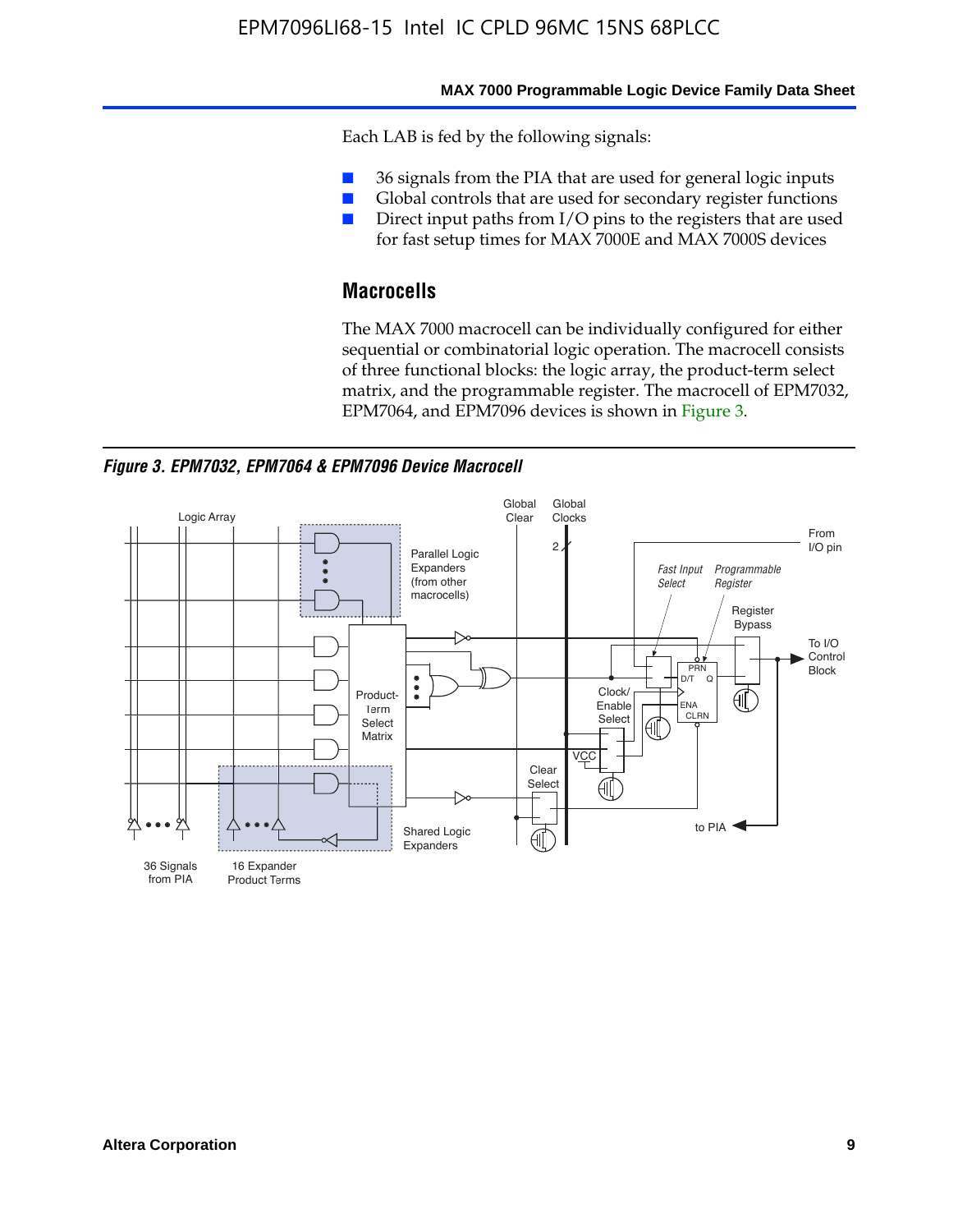#### **MAX 7000 Programmable Logic Device Family Data Sheet**



Figure 4 shows a MAX 7000E and MAX 7000S device macrocell.

*Figure 4. MAX 7000E & MAX 7000S Device Macrocell*

Combinatorial logic is implemented in the logic array, which provides five product terms per macrocell. The product-term select matrix allocates these product terms for use as either primary logic inputs (to the OR and XOR gates) to implement combinatorial functions, or as secondary inputs to the macrocell's register clear, preset, clock, and clock enable control functions. Two kinds of expander product terms ("expanders") are available to supplement macrocell logic resources:

- Shareable expanders, which are inverted product terms that are fed back into the logic array
- Parallel expanders, which are product terms borrowed from adjacent macrocells

The Altera development system automatically optimizes product-term allocation according to the logic requirements of the design.

For registered functions, each macrocell flipflop can be individually programmed to implement D, T, JK, or SR operation with programmable clock control. The flipflop can be bypassed for combinatorial operation. During design entry, the designer specifies the desired flipflop type; the Altera development software then selects the most efficient flipflop operation for each registered function to optimize resource utilization.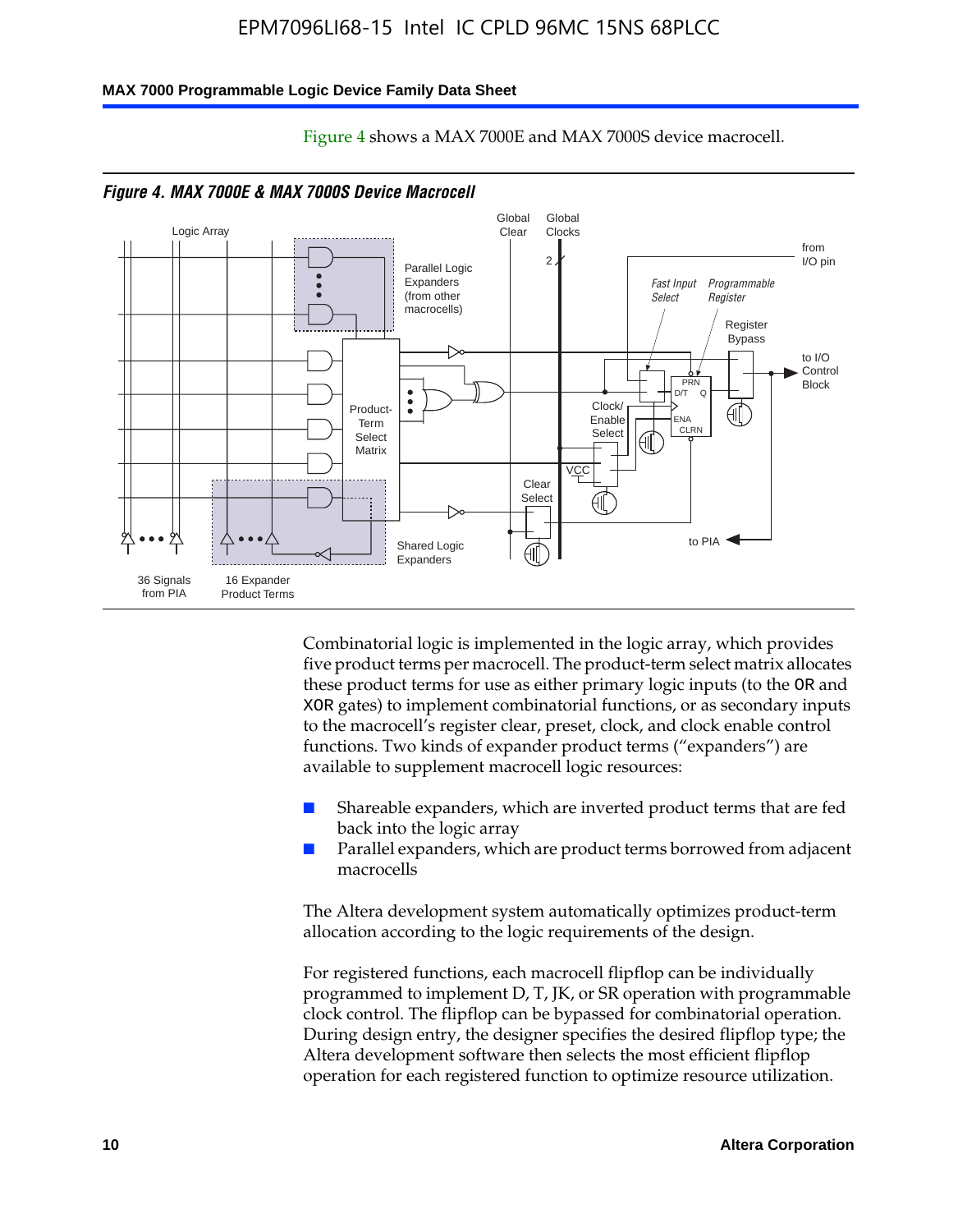#### **MAX 7000 Programmable Logic Device Family Data Sheet**

Each programmable register can be clocked in three different modes:

- By a global clock signal. This mode achieves the fastest clock-tooutput performance.
- By a global clock signal and enabled by an active-high clock enable. This mode provides an enable on each flipflop while still achieving the fast clock-to-output performance of the global clock.
- By an array clock implemented with a product term. In this mode, the flipflop can be clocked by signals from buried macrocells or I/O pins.

In EPM7032, EPM7064, and EPM7096 devices, the global clock signal is available from a dedicated clock pin, GCLK1, as shown in Figure 1. In MAX 7000E and MAX 7000S devices, two global clock signals are available. As shown in Figure 2, these global clock signals can be the true or the complement of either of the global clock pins, GCLK1 or GCLK2.

Each register also supports asynchronous preset and clear functions. As shown in Figures 3 and 4, the product-term select matrix allocates product terms to control these operations. Although the product-term-driven preset and clear of the register are active high, active-low control can be obtained by inverting the signal within the logic array. In addition, each register clear function can be individually driven by the active-low dedicated global clear pin (GCLRn). Upon power-up, each register in the device will be set to a low state.

All MAX 7000E and MAX 7000S I/O pins have a fast input path to a macrocell register. This dedicated path allows a signal to bypass the PIA and combinatorial logic and be driven to an input D flipflop with an extremely fast (2.5 ns) input setup time.

### **Expander Product Terms**

Although most logic functions can be implemented with the five product terms available in each macrocell, the more complex logic functions require additional product terms. Another macrocell can be used to supply the required logic resources; however, the MAX 7000 architecture also allows both shareable and parallel expander product terms ("expanders") that provide additional product terms directly to any macrocell in the same LAB. These expanders help ensure that logic is synthesized with the fewest possible logic resources to obtain the fastest possible speed.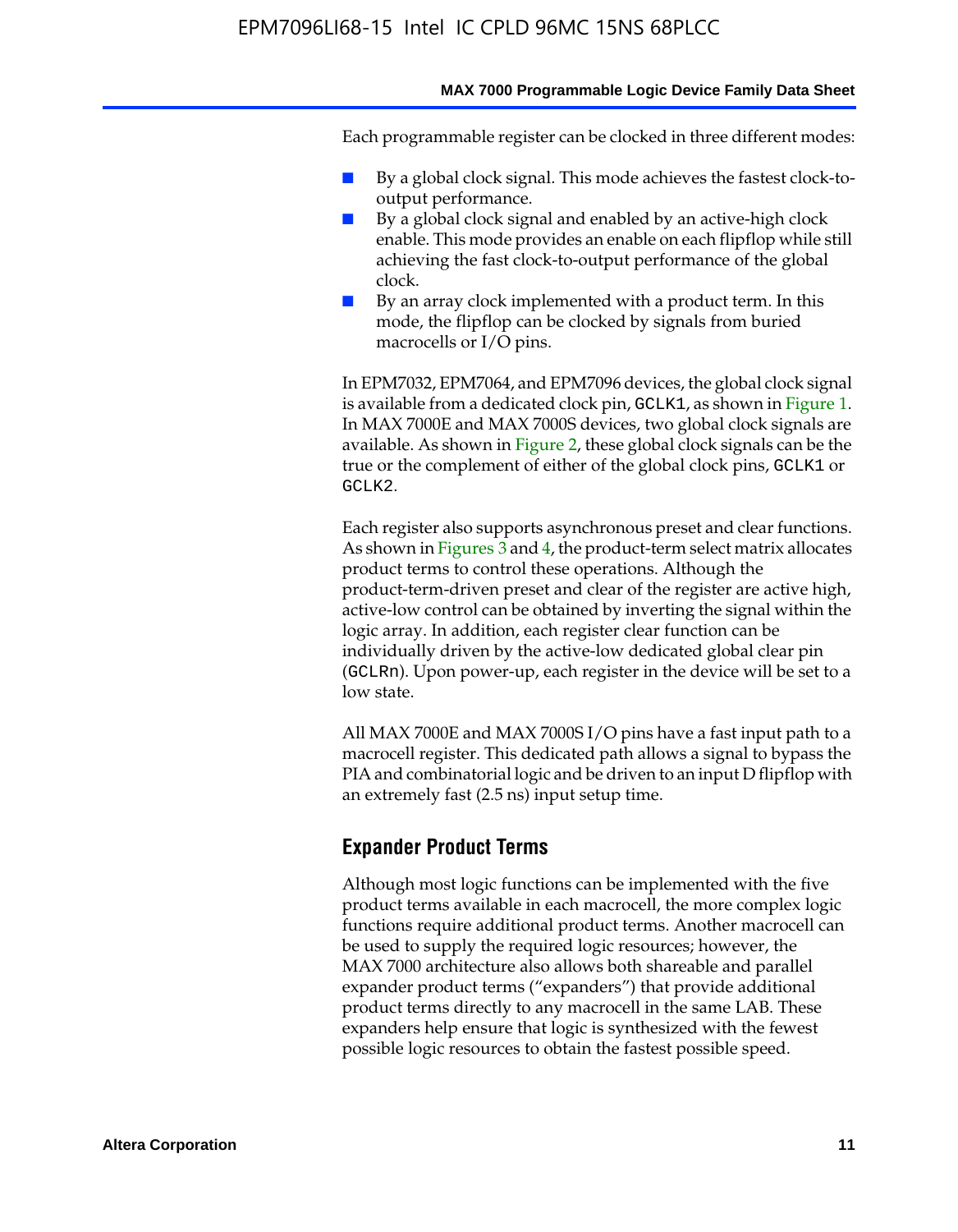### **MAX 7000 Programmable Logic Device Family Data Sheet**

### *Shareable Expanders*

Each LAB has 16 shareable expanders that can be viewed as a pool of uncommitted single product terms (one from each macrocell) with inverted outputs that feed back into the logic array. Each shareable expander can be used and shared by any or all macrocells in the LAB to build complex logic functions. A small delay ( $t_{SEXP}$ ) is incurred when shareable expanders are used. Figure 5 shows how shareable expanders can feed multiple macrocells.

#### *Figure 5. Shareable Expanders*



*Shareable expanders can be shared by any or all macrocells in an LAB.*

### *Parallel Expanders*

Parallel expanders are unused product terms that can be allocated to a neighboring macrocell to implement fast, complex logic functions. Parallel expanders allow up to 20 product terms to directly feed the macrocell OR logic, with five product terms provided by the macrocell and 15 parallel expanders provided by neighboring macrocells in the LAB.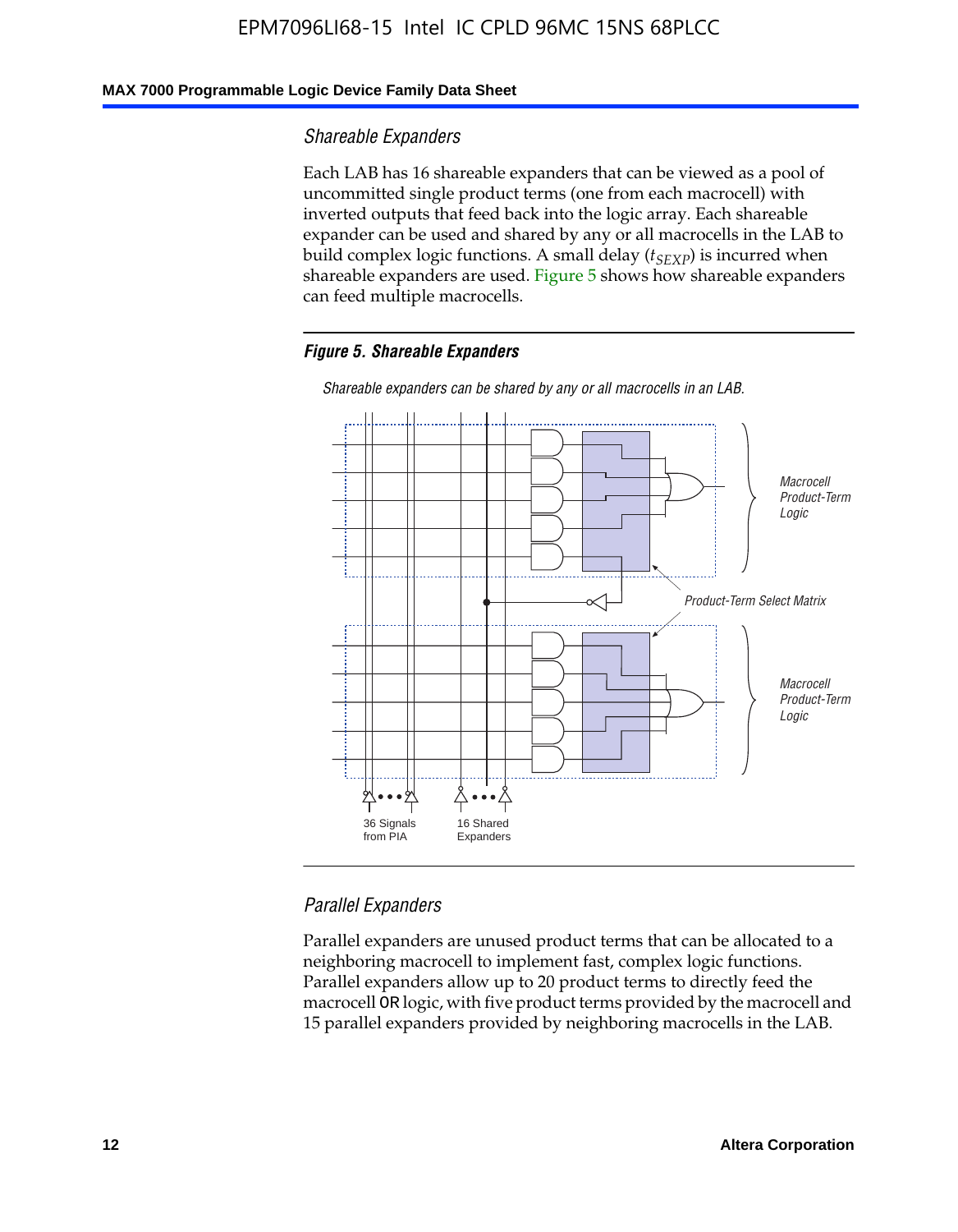#### **MAX 7000 Programmable Logic Device Family Data Sheet**

The compiler can allocate up to three sets of up to five parallel expanders automatically to the macrocells that require additional product terms. Each set of five parallel expanders incurs a small, incremental timing delay (*t<sub>PEXP</sub>*). For example, if a macrocell requires 14 product terms, the Compiler uses the five dedicated product terms within the macrocell and allocates two sets of parallel expanders; the first set includes five product terms and the second set includes four product terms, increasing the total delay by  $2 \times t_{PFXP}$ .

Two groups of 8 macrocells within each LAB (e.g., macrocells 1 through 8 and 9 through 16) form two chains to lend or borrow parallel expanders. A macrocell borrows parallel expanders from lowernumbered macrocells. For example, macrocell 8 can borrow parallel expanders from macrocell 7, from macrocells 7 and 6, or from macrocells 7, 6, and 5. Within each group of 8, the lowest-numbered macrocell can only lend parallel expanders and the highest-numbered macrocell can only borrow them. Figure 6 shows how parallel expanders can be borrowed from a neighboring macrocell.

### *Figure 6. Parallel Expanders*

*Unused product terms in a macrocell can be allocated to a neighboring macrocell.*

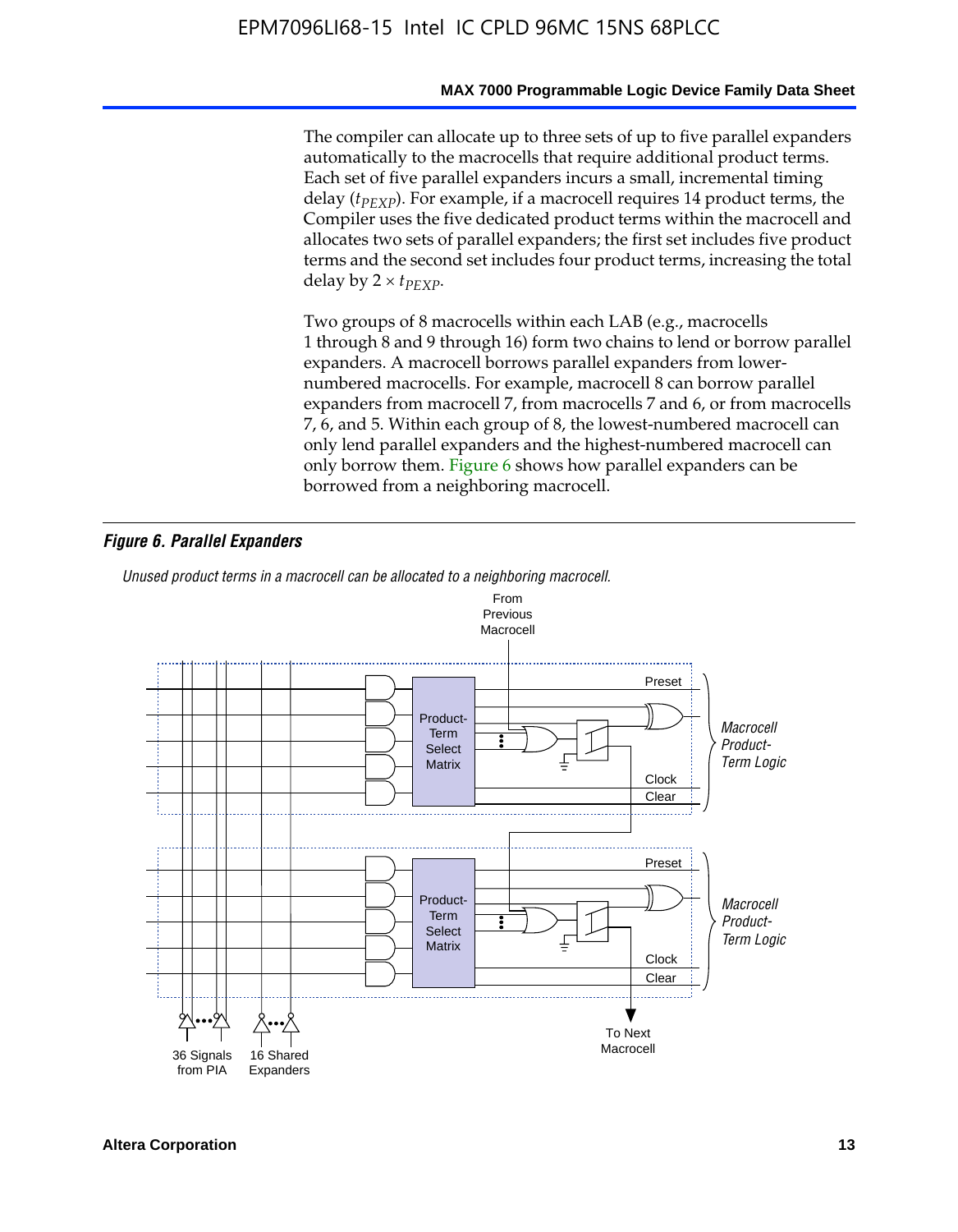#### **MAX 7000 Programmable Logic Device Family Data Sheet**

### **Programmable Interconnect Array**

Logic is routed between LABs via the programmable interconnect array (PIA). This global bus is a programmable path that connects any signal source to any destination on the device. All MAX 7000 dedicated inputs, I/O pins, and macrocell outputs feed the PIA, which makes the signals available throughout the entire device. Only the signals required by each LAB are actually routed from the PIA into the LAB. Figure 7 shows how the PIA signals are routed into the LAB. An EEPROM cell controls one input to a 2-input AND gate, which selects a PIA signal to drive into the LAB.





While the routing delays of channel-based routing schemes in masked or FPGAs are cumulative, variable, and path-dependent, the MAX 7000 PIA has a fixed delay. The PIA thus eliminates skew between signals and makes timing performance easy to predict.

### **I/O Control Blocks**

The I/O control block allows each I/O pin to be individually configured for input, output, or bidirectional operation. All I/O pins have a tri-state buffer that is individually controlled by one of the global output enable signals or directly connected to ground or  $V_{CC}$ . Figure 8 shows the I/O control block for the MAX 7000 family. The I/O control block of EPM7032, EPM7064, and EPM7096 devices has two global output enable signals that are driven by two dedicated active-low output enable pins (OE1 and OE2). The I/O control block of MAX 7000E and MAX 7000S devices has six global output enable signals that are driven by the true or complement of two output enable signals, a subset of the I/O pins, or a subset of the I/O macrocells.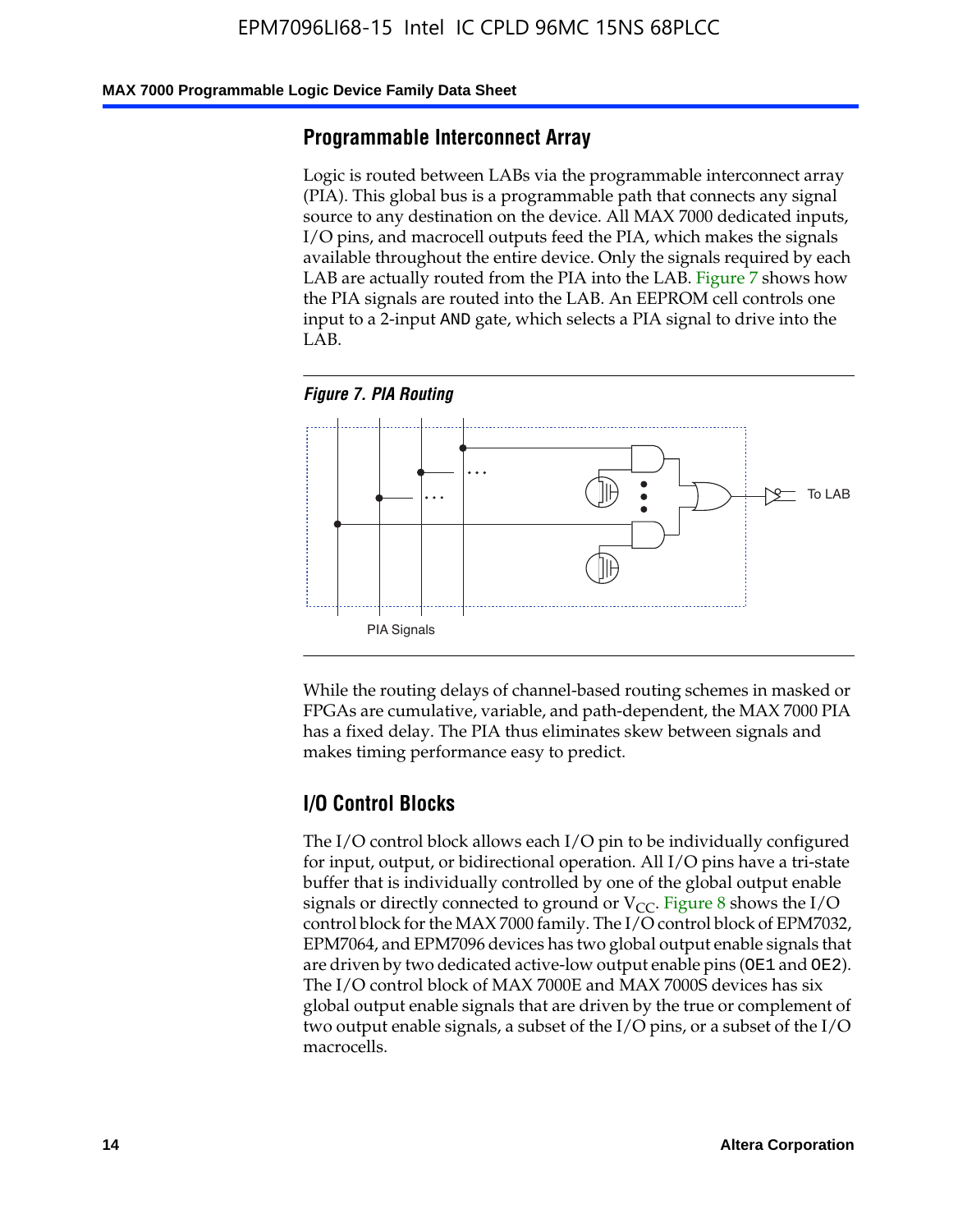

### **EPM7032, EPM7064 & EPM7096 Devices**



**MAX 7000E & MAX 7000S Devices**



#### *Note:*

(1) The open-drain output option is available only in MAX 7000S devices.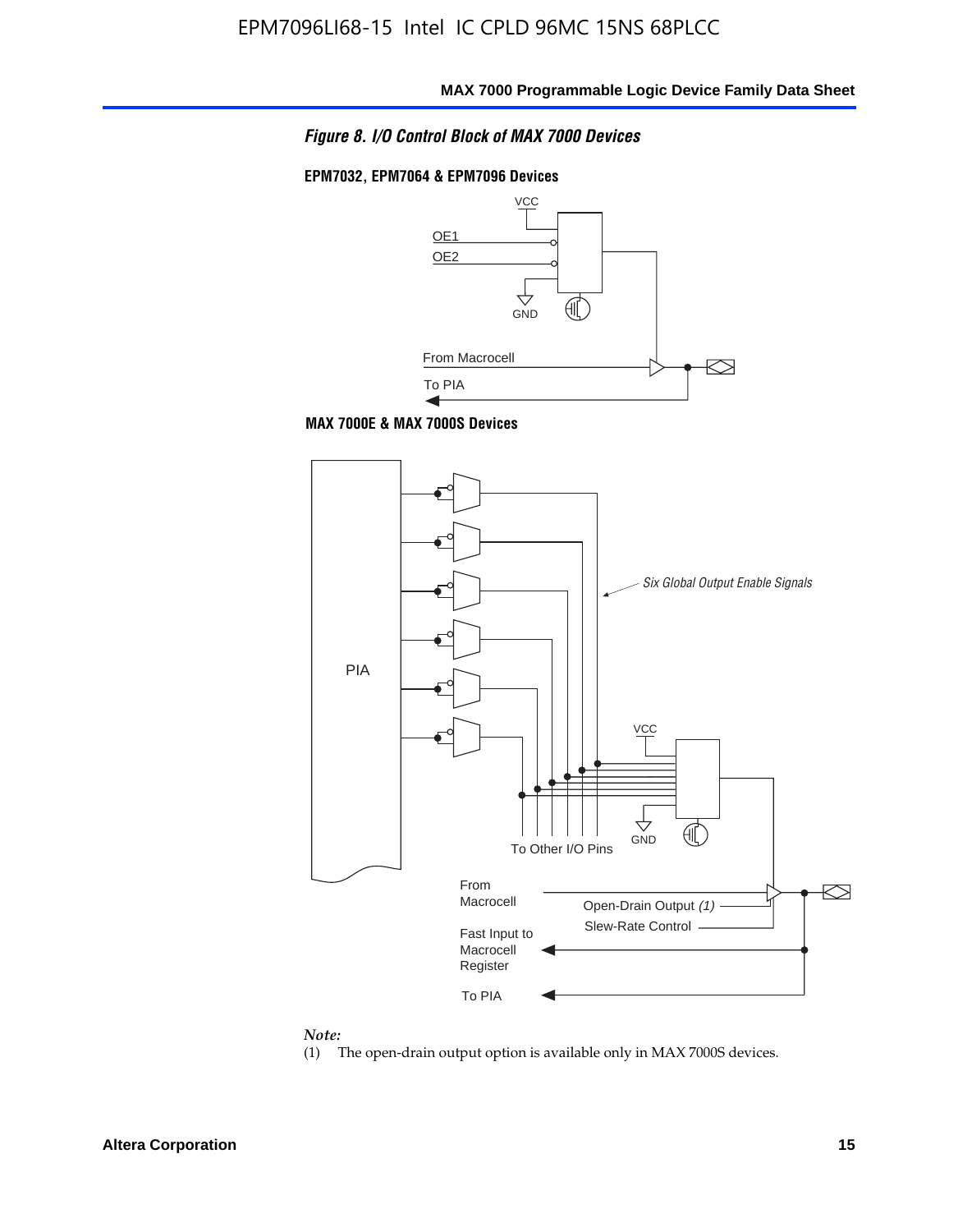When the tri-state buffer control is connected to ground, the output is tri-stated (high impedance) and the I/O pin can be used as a dedicated input. When the tri-state buffer control is connected to  $V_{CC}$ , the output is enabled.

The MAX 7000 architecture provides dual I/O feedback, in which macrocell and pin feedbacks are independent. When an I/O pin is configured as an input, the associated macrocell can be used for buried logic.

## **In-System Programmability (ISP)**

MAX 7000S devices are in-system programmable via an industry-standard 4-pin Joint Test Action Group (JTAG) interface (IEEE Std. 1149.1-1990). ISP allows quick, efficient iterations during design development and debugging cycles. The MAX 7000S architecture internally generates the high programming voltage required to program EEPROM cells, allowing in-system programming with only a single 5.0 V power supply. During in-system programming, the I/O pins are tri-stated and pulled-up to eliminate board conflicts. The pull-up value is nominally 50 k¾.

ISP simplifies the manufacturing flow by allowing devices to be mounted on a printed circuit board with standard in-circuit test equipment before they are programmed. MAX 7000S devices can be programmed by downloading the information via in-circuit testers (ICT), embedded processors, or the Altera MasterBlaster, ByteBlasterMV, ByteBlaster, BitBlaster download cables. (The ByteBlaster cable is obsolete and is replaced by the ByteBlasterMV cable, which can program and configure 2.5-V, 3.3-V, and 5.0-V devices.) Programming the devices after they are placed on the board eliminates lead damage on high-pin-count packages (e.g., QFP packages) due to device handling and allows devices to be reprogrammed after a system has already shipped to the field. For example, product upgrades can be performed in the field via software or modem.

In-system programming can be accomplished with either an adaptive or constant algorithm. An adaptive algorithm reads information from the unit and adapts subsequent programming steps to achieve the fastest possible programming time for that unit. Because some in-circuit testers cannot support an adaptive algorithm, Altera offers devices tested with a constant algorithm. Devices tested to the constant algorithm have an "F" suffix in the ordering code.

The Jam™ Standard Test and Programming Language (STAPL) can be used to program MAX 7000S devices with in-circuit testers, PCs, or embedded processor.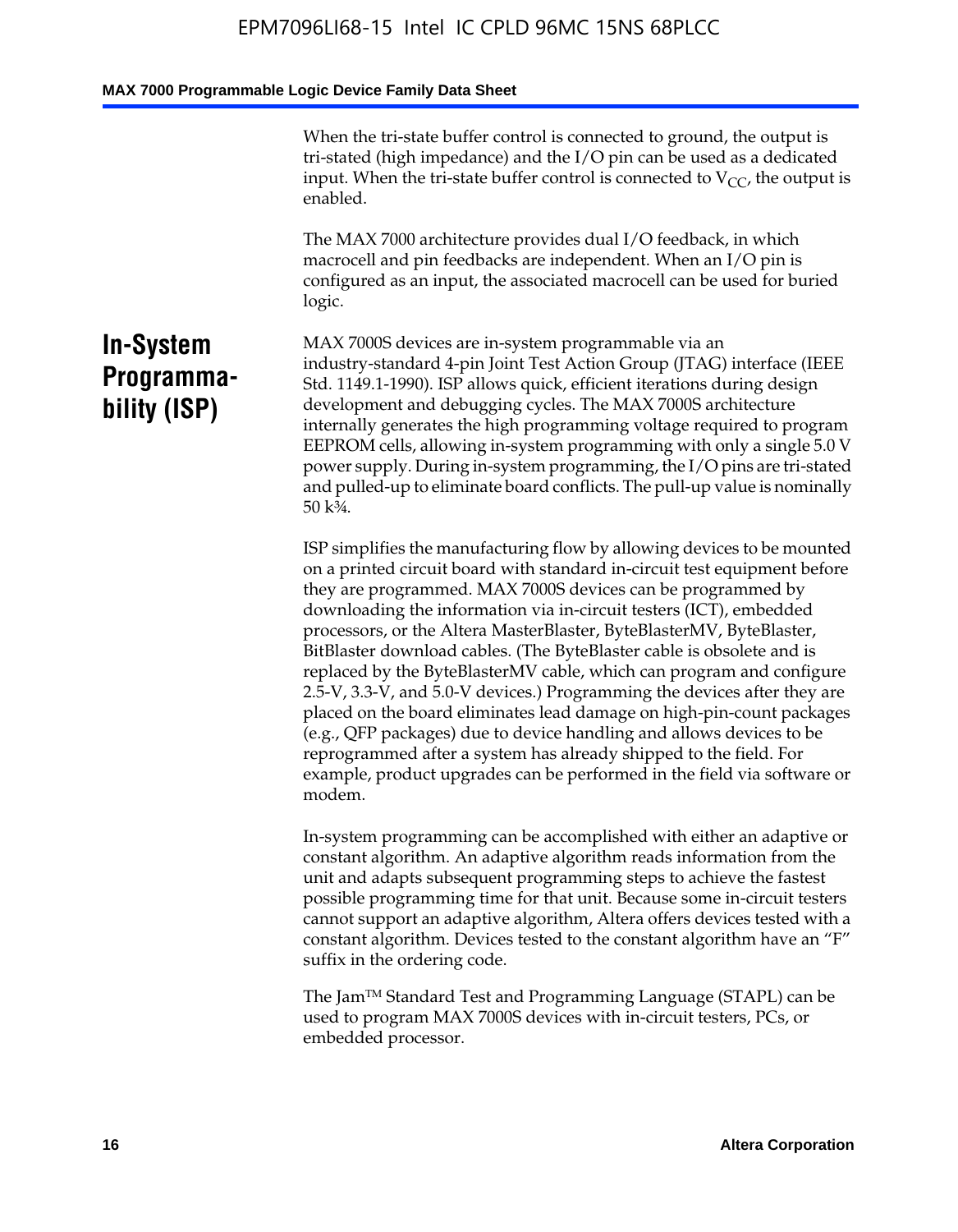For more information on using the Jam language, refer to *AN* 122: Using *Jam STAPL for ISP & ICR via an Embedded Processor*.

The ISP circuitry in MAX 7000S devices is compatible with IEEE Std. 1532 specification. The IEEE Std. 1532 is a standard developed to allow concurrent ISP between multiple PLD vendors.

## **Programming Sequence**

During in-system programming, instructions, addresses, and data are shifted into the MAX 7000S device through the TDI input pin. Data is shifted out through the TDO output pin and compared against the expected data.

Programming a pattern into the device requires the following six ISP stages. A stand-alone verification of a programmed pattern involves only stages 1, 2, 5, and 6.

- 1. *Enter ISP*. The enter ISP stage ensures that the I/O pins transition smoothly from user mode to ISP mode. The enter ISP stage requires 1 ms.
- 2. *Check ID*. Before any program or verify process, the silicon ID is checked. The time required to read this silicon ID is relatively small compared to the overall programming time.
- 3. *Bulk Erase*. Erasing the device in-system involves shifting in the instructions to erase the device and applying one erase pulse of 100 ms.
- 4. *Program*. Programming the device in-system involves shifting in the address and data and then applying the programming pulse to program the EEPROM cells. This process is repeated for each EEPROM address.
- 5. *Verify*. Verifying an Altera device in-system involves shifting in addresses, applying the read pulse to verify the EEPROM cells, and shifting out the data for comparison. This process is repeated for each EEPROM address.
- 6. *Exit ISP*. An exit ISP stage ensures that the I/O pins transition smoothly from ISP mode to user mode. The exit ISP stage requires 1 ms.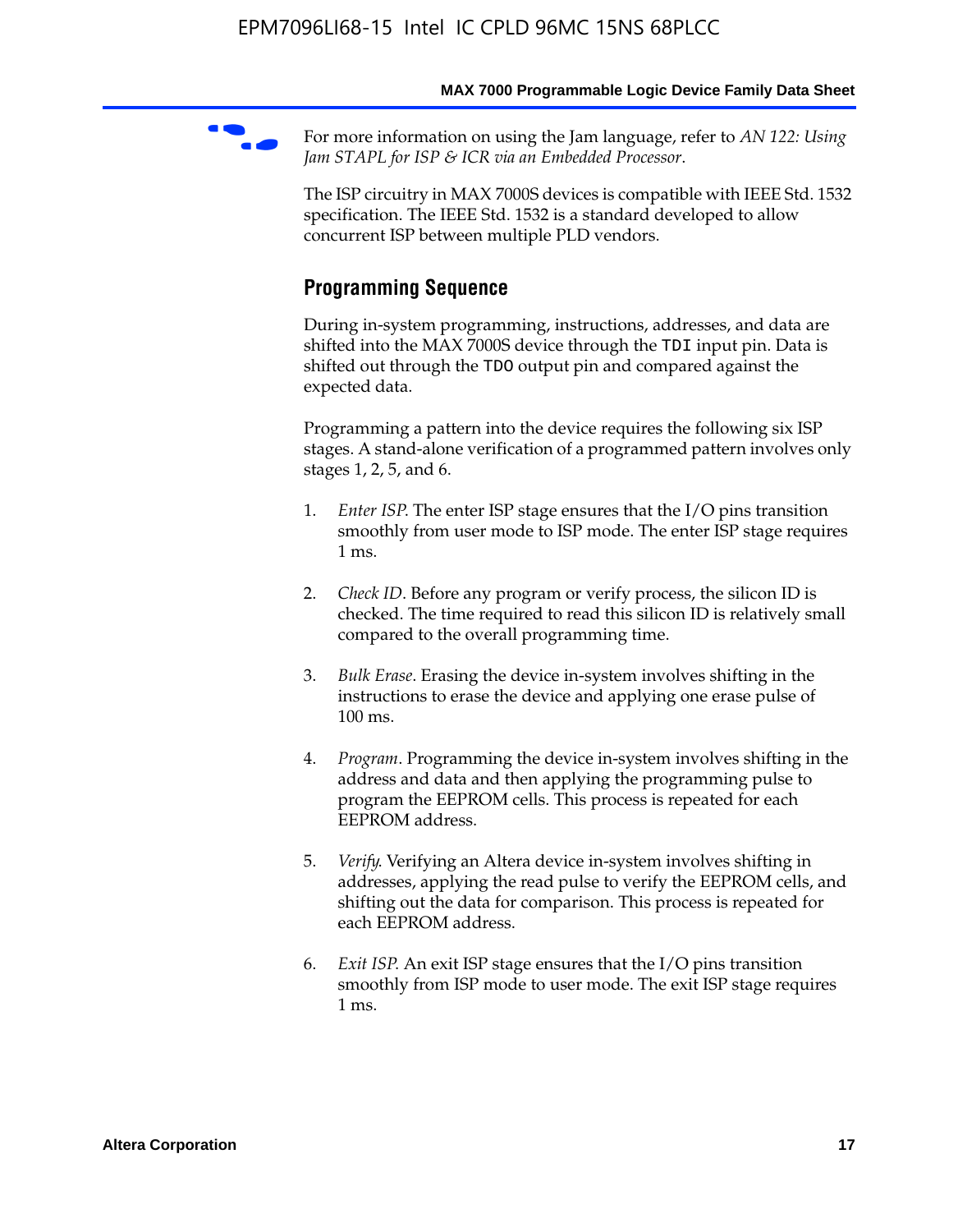## **Programming Times**

The time required to implement each of the six programming stages can be broken into the following two elements:

- A pulse time to erase, program, or read the EEPROM cells.
- A shifting time based on the test clock (TCK) frequency and the number of TCK cycles to shift instructions, address, and data into the device.

By combining the pulse and shift times for each of the programming stages, the program or verify time can be derived as a function of the TCK frequency, the number of devices, and specific target device(s). Because different ISP-capable devices have a different number of EEPROM cells, both the total fixed and total variable times are unique for a single device.

### *Programming a Single MAX 7000S Device*

The time required to program a single MAX 7000S device in-system can be calculated from the following formula:

$$
t_{PROG} = t_{PPULSE} + \frac{C_{ycle_{PTCK}}}{f_{TCK}}
$$
  
where:  $t_{PROG}$  = Programming time  
 $t_{PPULSE}$  = Sum of the fixed times to erase, program, and  
verify the EEPROM cells  
 $C_{ycle_{PTCK}}$  = Number of TCK cycles to program a device  
 $f_{TCK}$  = TCK frequency

The ISP times for a stand-alone verification of a single MAX 7000S device can be calculated from the following formula:

|                  | $t_{VER} = t_{VPULSE} + \frac{Cycle_{VTCK}}{f_{TCK}}$ |                                                                                                                                 |
|------------------|-------------------------------------------------------|---------------------------------------------------------------------------------------------------------------------------------|
| where: $t_{VFR}$ | $t_{VPULSE}$                                          | = Verify time<br>$=$ Sum of the fixed times to verify the EEPROM cells<br>$CycleVTCK$ = Number of TCK cycles to verify a device |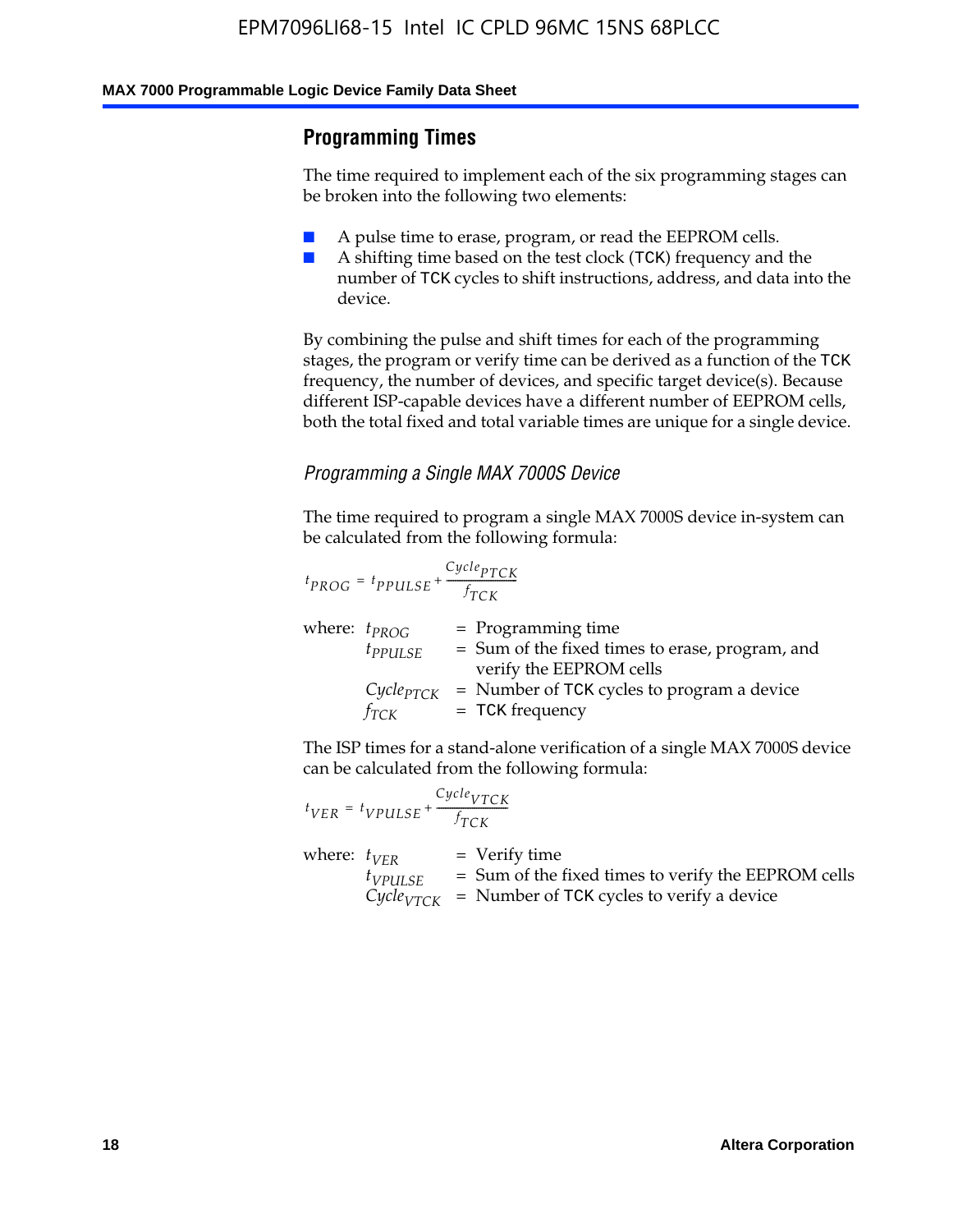### **MAX 7000 Programmable Logic Device Family Data Sheet**

The programming times described in Tables 6 through 8 are associated with the worst-case method using the enhanced ISP algorithm.

| Table 6. MAX 7000S t <sub>PULSE</sub> & Cycle <sub>TCK</sub> Values |                               |                       |                 |                                 |  |  |  |
|---------------------------------------------------------------------|-------------------------------|-----------------------|-----------------|---------------------------------|--|--|--|
| <b>Device</b>                                                       | <b>Programming</b>            |                       |                 | <b>Stand-Alone Verification</b> |  |  |  |
|                                                                     | <i>t<sub>PPULSE</sub></i> (S) | Cycle <sub>PTCK</sub> | $t_{VPULSE}(s)$ | Cycle <sub>VTCK</sub>           |  |  |  |
| EPM7032S                                                            | 4.02                          | 342,000               | 0.03            | 200,000                         |  |  |  |
| <b>EPM7064S</b>                                                     | 4.50                          | 504.000               | 0.03            | 308,000                         |  |  |  |
| <b>EPM7128S</b>                                                     | 5.11                          | 832,000               | 0.03            | 528,000                         |  |  |  |
| <b>EPM7160S</b>                                                     | 5.35                          | 1,001,000             | 0.03            | 640,000                         |  |  |  |
| <b>EPM7192S</b>                                                     | 5.71                          | 1,192,000             | 0.03            | 764,000                         |  |  |  |
| <b>EPM7256S</b>                                                     | 6.43                          | 1,603,000             | 0.03            | 1,024,000                       |  |  |  |

Tables 7 and 8 show the in-system programming and stand alone verification times for several common test clock frequencies.

| Table 7. MAX 7000S In-System Programming Times for Different Test Clock Frequencies |                  |       |       |       |                |                |                |               |              |
|-------------------------------------------------------------------------------------|------------------|-------|-------|-------|----------------|----------------|----------------|---------------|--------------|
| <b>Device</b>                                                                       | † <sub>TCK</sub> |       |       |       |                |                |                |               | <b>Units</b> |
|                                                                                     | <b>10 MHz</b>    | 5 MHz | 2 MHz | 1 MHz | <b>500 kHz</b> | <b>200 kHz</b> | <b>100 kHz</b> | <b>50 kHz</b> |              |
| <b>EPM7032S</b>                                                                     | 4.06             | 4.09  | 4.19  | 4.36  | 4.71           | 5.73           | 7.44           | 10.86         | s            |
| <b>EPM7064S</b>                                                                     | 4.55             | 4.60  | 4.76  | 5.01  | 5.51           | 7.02           | 9.54           | 14.58         | s            |
| <b>EPM7128S</b>                                                                     | 5.19             | 5.27  | 5.52  | 5.94  | 6.77           | 9.27           | 13.43          | 21.75         | s            |
| <b>EPM7160S</b>                                                                     | 5.45             | 5.55  | 5.85  | 6.35  | 7.35           | 10.35          | 15.36          | 25.37         | s            |
| <b>EPM7192S</b>                                                                     | 5.83             | 5.95  | 6.30  | 6.90  | 8.09           | 11.67          | 17.63          | 29.55         | s            |
| <b>EPM7256S</b>                                                                     | 6.59             | 6.75  | 7.23  | 8.03  | 9.64           | 14.45          | 22.46          | 38.49         | s            |

| Table 8. MAX 7000S Stand-Alone Verification Times for Different Test Clock Frequencies |               |                  |       |       |                |                |                |               |              |
|----------------------------------------------------------------------------------------|---------------|------------------|-------|-------|----------------|----------------|----------------|---------------|--------------|
| <b>Device</b>                                                                          |               | † <sub>TCK</sub> |       |       |                |                |                |               | <b>Units</b> |
|                                                                                        | <b>10 MHz</b> | 5 MHz            | 2 MHz | 1 MHz | <b>500 kHz</b> | <b>200 kHz</b> | <b>100 kHz</b> | <b>50 kHz</b> |              |
| <b>EPM7032S</b>                                                                        | 0.05          | 0.07             | 0.13  | 0.23  | 0.43           | 1.03           | 2.03           | 4.03          | s            |
| <b>EPM7064S</b>                                                                        | 0.06          | 0.09             | 0.18  | 0.34  | 0.64           | 1.57           | 3.11           | 6.19          | s            |
| <b>EPM7128S</b>                                                                        | 0.08          | 0.14             | 0.29  | 0.56  | 1.09           | 2.67           | 5.31           | 10.59         | s            |
| <b>EPM7160S</b>                                                                        | 0.09          | 0.16             | 0.35  | 0.67  | 1.31           | 3.23           | 6.43           | 12.83         | s            |
| <b>EPM7192S</b>                                                                        | 0.11          | 0.18             | 0.41  | 0.79  | 1.56           | 3.85           | 7.67           | 15.31         | s            |
| <b>EPM7256S</b>                                                                        | 0.13          | 0.24             | 0.54  | 1.06  | 2.08           | 5.15           | 10.27          | 20.51         | s            |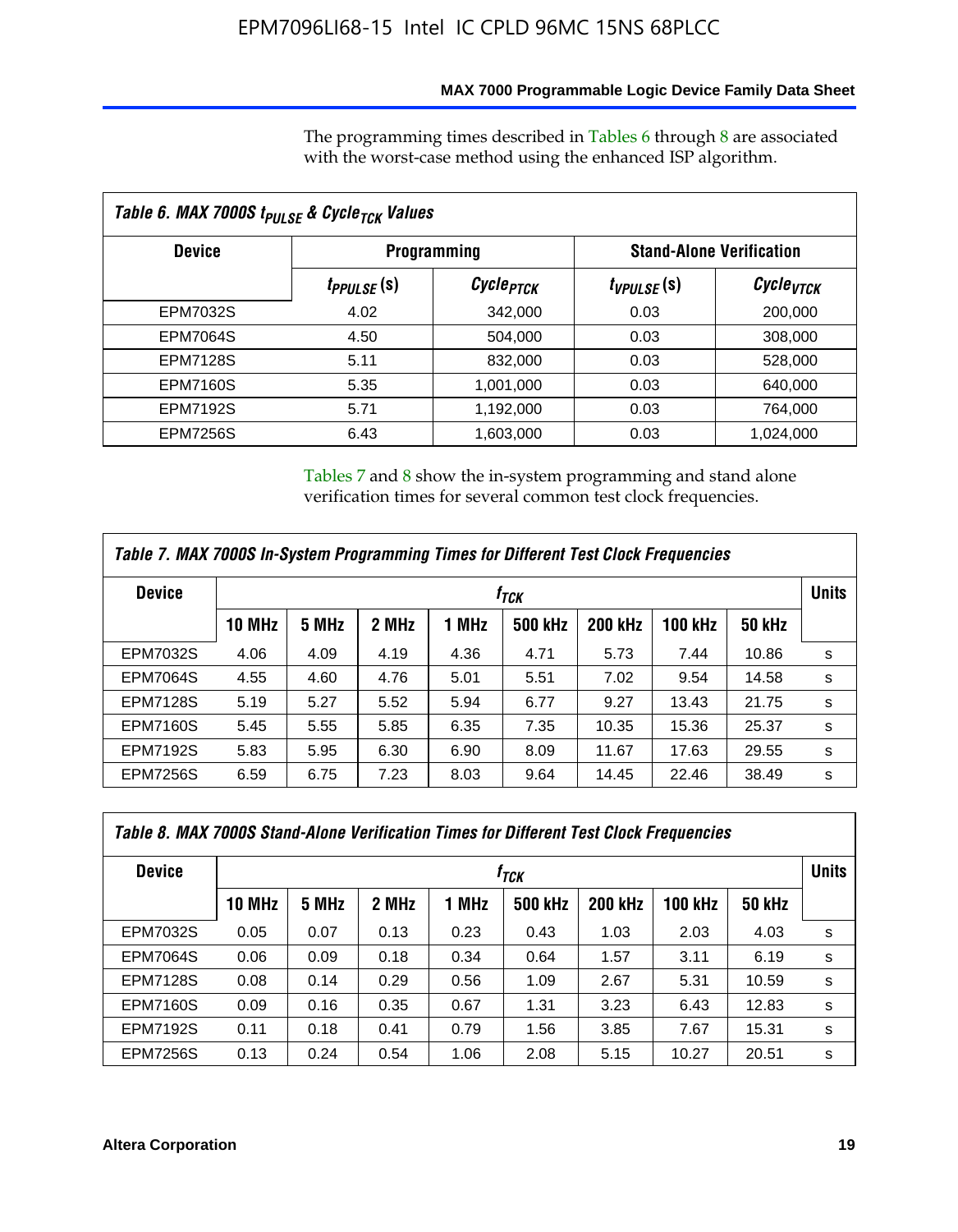## **Programmable Speed/Power Control**

MAX 7000 devices offer a power-saving mode that supports low-power operation across user-defined signal paths or the entire device. This feature allows total power dissipation to be reduced by 50% or more, because most logic applications require only a small fraction of all gates to operate at maximum frequency.

The designer can program each individual macrocell in a MAX 7000 device for either high-speed (i.e., with the Turbo  $Bit^{TM}$  option turned on) or low-power (i.e., with the Turbo Bit option turned off) operation. As a result, speed-critical paths in the design can run at high speed, while the remaining paths can operate at reduced power. Macrocells that run at low power incur a nominal timing delay adder  $(t_{LPA})$  for the  $t_{LAD}$ ,  $t_{LAC}$ ,  $t_{IC}$ ,  $t_{EN}$ , and  $t_{SEXP}$ ,  $t_{ACL}$ , and  $t_{CPPW}$  parameters.

## **Output Configuration**

MAX 7000 device outputs can be programmed to meet a variety of system-level requirements.

## **MultiVolt I/O Interface**

MAX 7000 devices—except 44-pin devices—support the MultiVolt I/O interface feature, which allows MAX 7000 devices to interface with systems that have differing supply voltages. The 5.0-V devices in all packages can be set for 3.3-V or 5.0-V I/O pin operation. These devices have one set of VCC pins for internal operation and input buffers (VCCINT), and another set for I/O output drivers (VCCIO).

The VCCINT pins must always be connected to a 5.0-V power supply. With a 5.0-V  $V_{\text{CCINT}}$  level, input voltage thresholds are at TTL levels, and are therefore compatible with both 3.3-V and 5.0-V inputs.

The VCCIO pins can be connected to either a 3.3-V or a 5.0-V power supply, depending on the output requirements. When the VCCIO pins are connected to a 5.0-V supply, the output levels are compatible with 5.0-V systems. When  $V_{\text{CGO}}$  is connected to a 3.3-V supply, the output high is 3.3 V and is therefore compatible with 3.3-V or 5.0-V systems. Devices operating with  $V_{\text{CCIO}}$  levels lower than 4.75 V incur a nominally greater timing delay of  $t_{OD2}$  instead of  $t_{OD1}$ .

## **Open-Drain Output Option (MAX 7000S Devices Only)**

MAX 7000S devices provide an optional open-drain (functionally equivalent to open-collector) output for each I/O pin. This open-drain output enables the device to provide system-level control signals (e.g., interrupt and write enable signals) that can be asserted by any of several devices. It can also provide an additional wired-OR plane.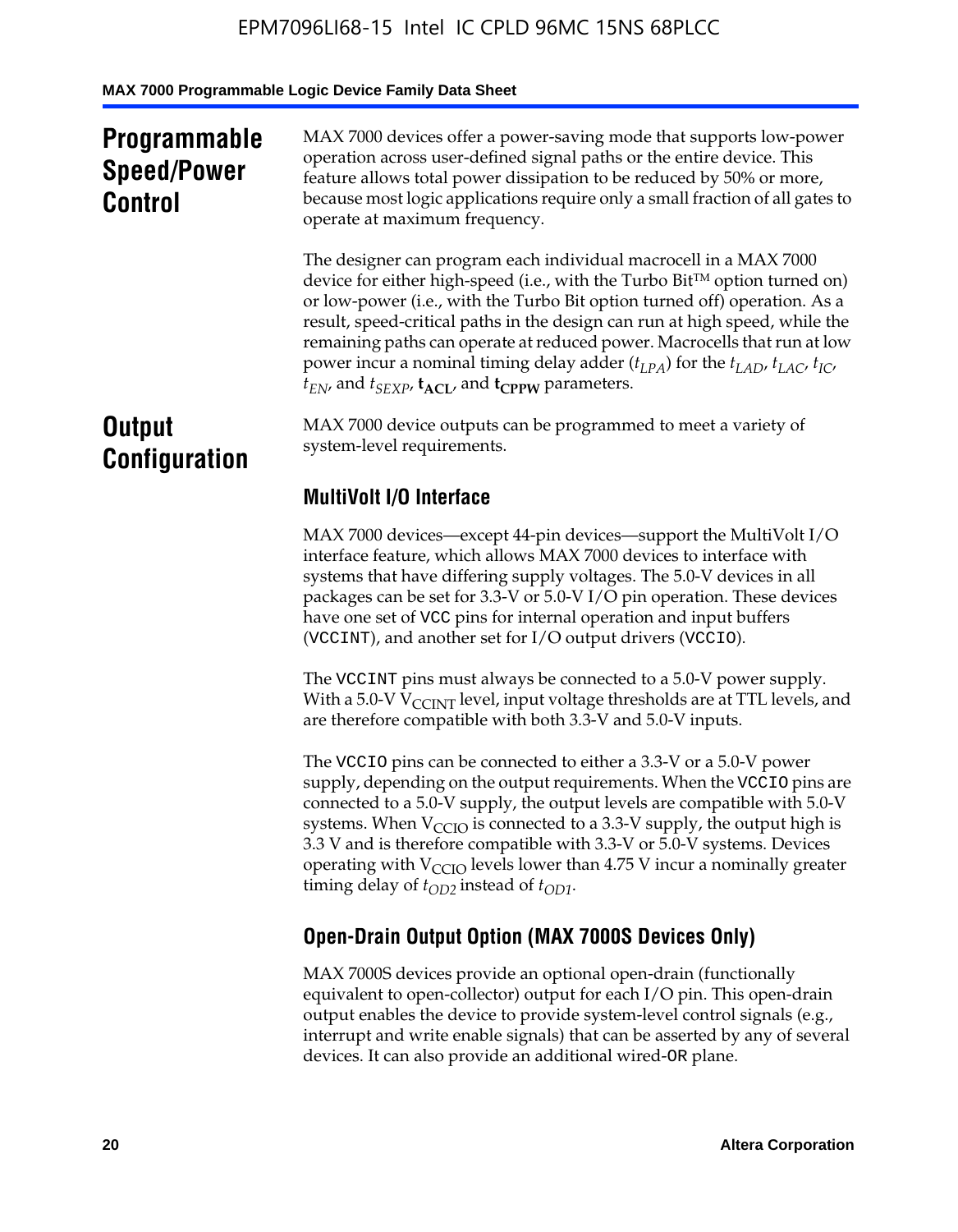By using an external 5.0-V pull-up resistor, output pins on MAX 7000S devices can be set to meet 5.0-V CMOS input voltages. When  $V_{\text{CCIO}}$  is 3.3 V, setting the open drain option will turn off the output pull-up transistor, allowing the external pull-up resistor to pull the output high enough to meet 5.0-V CMOS input voltages. When  $V_{\text{CCIO}}$  is 5.0 V, setting the output drain option is not necessary because the pull-up transistor will already turn off when the pin exceeds approximately 3.8 V, allowing the external pull-up resistor to pull the output high enough to meet 5.0-V CMOS input voltages.

## **Slew-Rate Control**

The output buffer for each MAX 7000E and MAX 7000S I/O pin has an adjustable output slew rate that can be configured for low-noise or high-speed performance. A faster slew rate provides high-speed transitions for high-performance systems. However, these fast transitions may introduce noise transients into the system. A slow slew rate reduces system noise, but adds a nominal delay of 4 to 5 ns. In MAX 7000E devices, when the Turbo Bit is turned off, the slew rate is set for low noise performance. For MAX 7000S devices, each I/O pin has an individual EEPROM bit that controls the slew rate, allowing designers to specify the slew rate on a pin-by-pin basis.

## **Programming with External Hardware**

[MAX](http://www.altera.com/literature/ds/dspghd.pdf) 7000 devices can be prog[rammed on Windows-based PCs with](http://www.altera.com/literature/ds/dspghd.pdf)  the Altera Logic Programmer card, the Master Programming Unit (MPU), and the appropriate device adapter. The MPU performs a continuity check to ensure adequate electrical contact between the adapter and the device.



For more information, see the *Altera Programming Hardware Data Sheet*.

The Altera development system can use text- or waveform-format test vectors created with the Text Editor or Waveform Editor to test the programmed device. For added design verification, designers can perform functional testing to compare the functional behavior of a MAX 7000 device with the results of simulation. Moreover, Data I/O, BP Microsystems, and other programming hardware manufacturers also provide programming support for Altera devices.



For more information, see the *Programming Hardware Manufacturers*.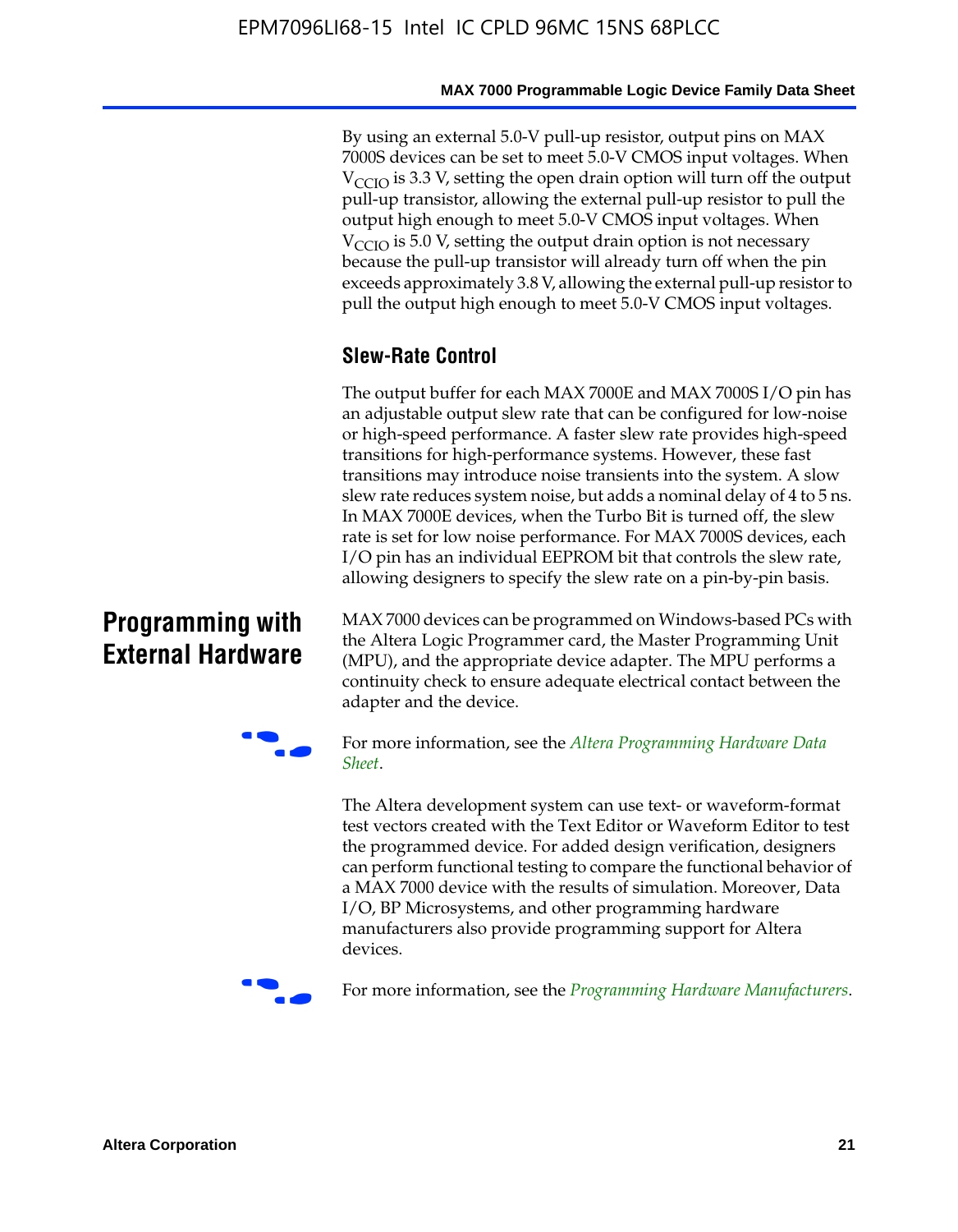### **MAX 7000 Programmable Logic Device Family Data Sheet**

## **IEEE Std. 1149.1 (JTAG) Boundary-Scan Support**

 $\mathsf{r}$ 

MAX 7000 devices support JTAG BST circuitry as specified by IEEE Std. 1149.1-1990. Table 9 describes the JTAG instructions supported by the MAX 7000 family. The pin-out tables (see the Altera web site (**http://www.altera.com**) or the *Altera Digital Library* for pin-out information) show the location of the JTAG control pins for each device. If the JTAG interface is not required, the JTAG pins are available as user I/O pins.

|                         | Table 9. MAX 7000 JTAG Instructions                                                                            |                                                                                                                                                                                                                                                                                                         |  |  |  |  |  |  |
|-------------------------|----------------------------------------------------------------------------------------------------------------|---------------------------------------------------------------------------------------------------------------------------------------------------------------------------------------------------------------------------------------------------------------------------------------------------------|--|--|--|--|--|--|
| <b>JTAG Instruction</b> | <b>Devices</b>                                                                                                 | <b>Description</b>                                                                                                                                                                                                                                                                                      |  |  |  |  |  |  |
| SAMPLE/PRELOAD          | <b>EPM7128S</b><br><b>EPM7160S</b><br><b>EPM7192S</b><br><b>EPM7256S</b>                                       | Allows a snapshot of signals at the device pins to be captured and<br>examined during normal device operation, and permits an initial data<br>pattern output at the device pins.                                                                                                                        |  |  |  |  |  |  |
| <b>EXTEST</b>           | <b>EPM7128S</b><br><b>EPM7160S</b><br><b>EPM7192S</b><br><b>EPM7256S</b>                                       | Allows the external circuitry and board-level interconnections to be<br>tested by forcing a test pattern at the output pins and capturing test<br>results at the input pins.                                                                                                                            |  |  |  |  |  |  |
| <b>BYPASS</b>           | EPM7032S<br><b>EPM7064S</b><br><b>EPM7128S</b><br><b>EPM7160S</b><br><b>EPM7192S</b><br><b>EPM7256S</b>        | Places the 1-bit bypass register between the TDI and TDO pins, which<br>allows the BST data to pass synchronously through a selected device<br>to adjacent devices during normal device operation.                                                                                                      |  |  |  |  |  |  |
| <b>IDCODE</b>           | EPM7032S<br><b>EPM7064S</b><br><b>EPM7128S</b><br><b>EPM7160S</b><br><b>EPM7192S</b><br><b>EPM7256S</b>        | Selects the IDCODE register and places it between TDI and TDO,<br>allowing the IDCODE to be serially shifted out of TDO.                                                                                                                                                                                |  |  |  |  |  |  |
| <b>ISP</b> Instructions | <b>EPM7032S</b><br><b>EPM7064S</b><br><b>EPM7128S</b><br><b>EPM7160S</b><br><b>EPM7192S</b><br><b>EPM7256S</b> | These instructions are used when programming MAX 7000S devices<br>via the JTAG ports with the MasterBlaster, ByteBlasterMV, BitBlaster<br>download cable, or using a Jam File (.jam), Jam Byte-Code file (.jbc),<br>or Serial Vector Format file (.svf) via an embedded processor or test<br>equipment. |  |  |  |  |  |  |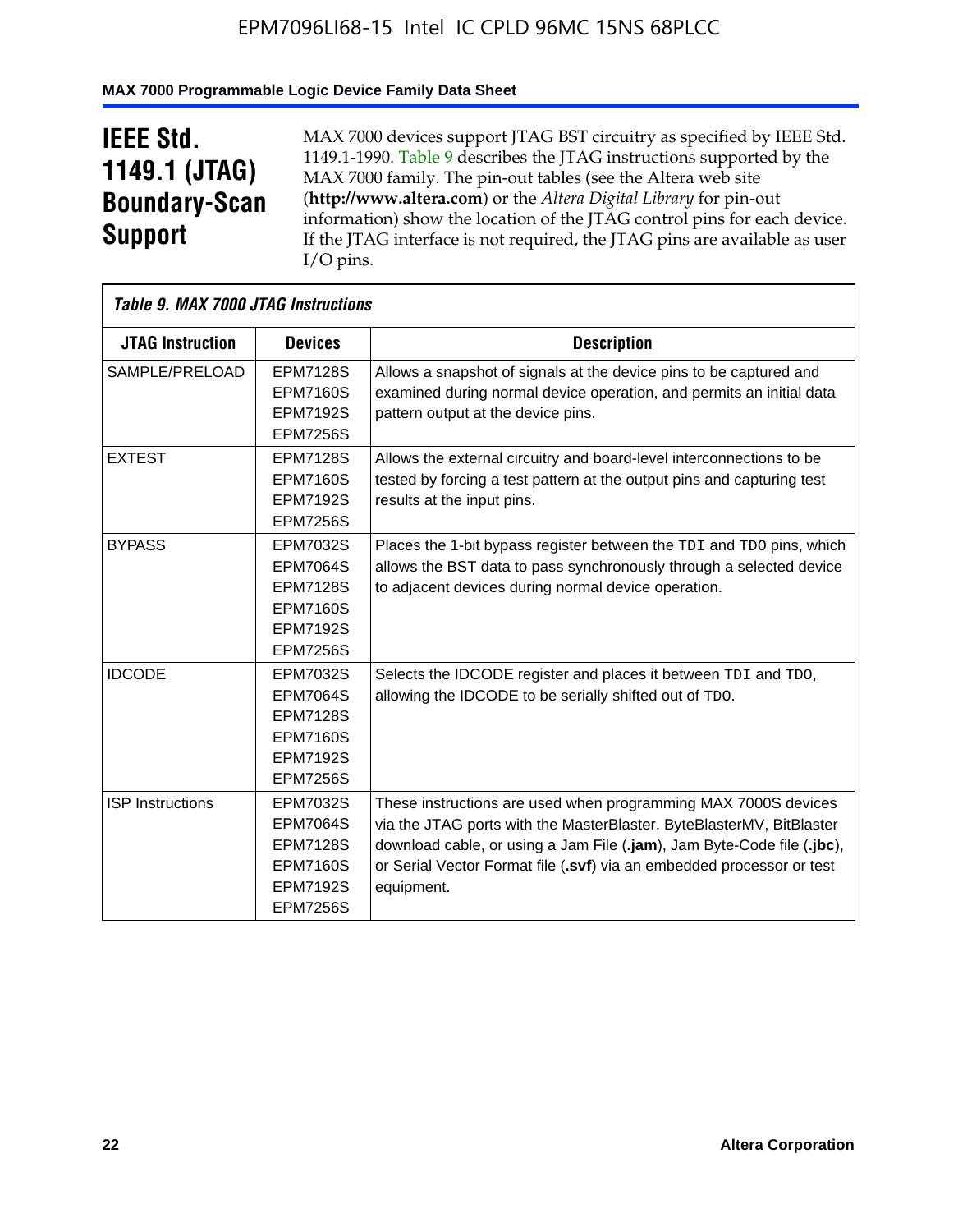### **MAX 7000 Programmable Logic Device Family Data Sheet**

The instruction register length of MAX 7000S devices is 10 bits. Tables 10 and 11 show the boundary-scan register length and device IDCODE information for MAX 7000S devices.

| Table 10. MAX 7000S Boundary-Scan Register Length |                                      |  |  |  |  |  |
|---------------------------------------------------|--------------------------------------|--|--|--|--|--|
| <b>Device</b>                                     | <b>Boundary-Scan Register Length</b> |  |  |  |  |  |
| EPM7032S                                          | 1 $(1)$                              |  |  |  |  |  |
| <b>EPM7064S</b>                                   | 1 $(1)$                              |  |  |  |  |  |
| <b>EPM7128S</b>                                   | 288                                  |  |  |  |  |  |
| <b>EPM7160S</b>                                   | 312                                  |  |  |  |  |  |
| <b>EPM7192S</b>                                   | 360                                  |  |  |  |  |  |
| <b>EPM7256S</b>                                   | 480                                  |  |  |  |  |  |

#### *Note:*

(1) This device does not support JTAG boundary-scan testing. Selecting either the EXTEST or SAMPLE/PRELOAD instruction will select the one-bit bypass register.

| Table 11. 32-Bit MAX 7000 Device IDCODE<br>Note $(1)$ |                            |                              |                                                    |                  |  |  |  |
|-------------------------------------------------------|----------------------------|------------------------------|----------------------------------------------------|------------------|--|--|--|
| <b>IDCODE (32 Bits)</b><br><b>Device</b>              |                            |                              |                                                    |                  |  |  |  |
|                                                       | <b>Version</b><br>(4 Bits) | Part Number (16 Bits)        | <b>Manufacturer's</b><br><b>Identity (11 Bits)</b> | 1 (1 Bit)<br>(2) |  |  |  |
| EPM7032S                                              | 0000                       | 0000<br>0011<br>0111<br>0010 | 00001101110                                        | $\mathbf{1}$     |  |  |  |
| <b>EPM7064S</b>                                       | 0000                       | 0000<br>0110<br>0100<br>0111 | 00001101110                                        | 1                |  |  |  |
| <b>EPM7128S</b>                                       | 0000                       | 0001 0010<br>1000<br>0111    | 00001101110                                        | 1                |  |  |  |
| <b>EPM7160S</b>                                       | 0000                       | 0001 0110<br>0000<br>0111    | 00001101110                                        | $\mathbf{1}$     |  |  |  |
| <b>EPM7192S</b>                                       | 0000                       | 0001<br>1001<br>0010<br>0111 | 00001101110                                        | $\mathbf{1}$     |  |  |  |
| <b>EPM7256S</b>                                       | 0000                       | 0111<br>0101<br>0110<br>0010 | 00001101110                                        | 1                |  |  |  |

*Notes:*

(1) The most significant bit (MSB) is on the left.

(2) The least significant bit (LSB) for all JTAG IDCODEs is 1.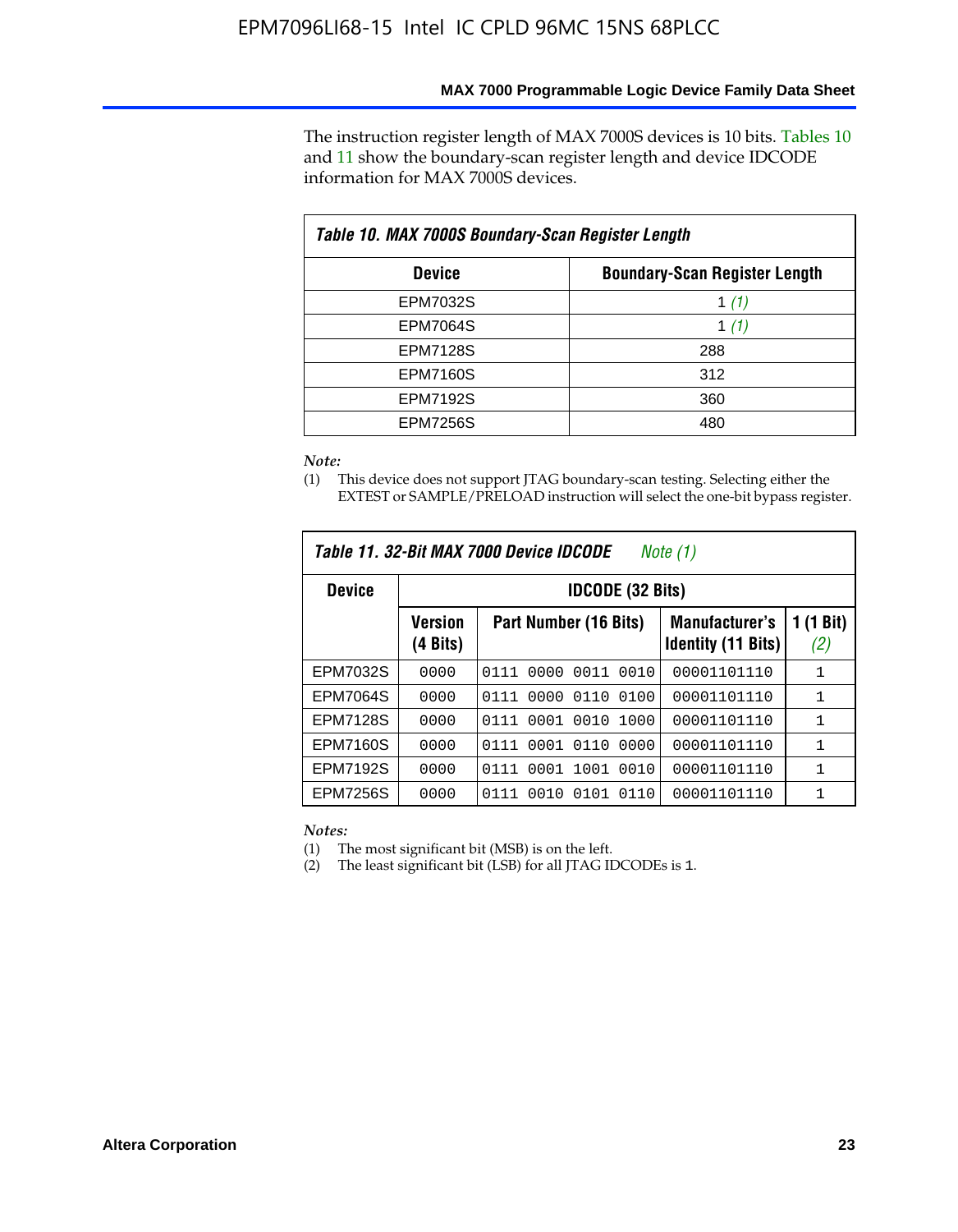### **MAX 7000 Programmable Logic Device Family Data Sheet**

Figure 9 shows the timing requirements for the JTAG signals.



Table 12 shows the JTAG timing parameters and values for MAX 7000S devices.

|                   | Table 12. JTAG Timing Parameters & Values for MAX 7000S Devices |     |            |      |  |  |  |
|-------------------|-----------------------------------------------------------------|-----|------------|------|--|--|--|
| <b>Symbol</b>     | Parameter                                                       | Min | <b>Max</b> | Unit |  |  |  |
| t <sub>JCP</sub>  | TCK clock period                                                | 100 |            | ns   |  |  |  |
| t <sub>JCH</sub>  | TCK clock high time                                             | 50  |            | ns   |  |  |  |
| t <sub>JCL</sub>  | <b>TCK clock low time</b>                                       | 50  |            | ns   |  |  |  |
| t <sub>JPSU</sub> | JTAG port setup time                                            | 20  |            | ns   |  |  |  |
| t <sub>JPH</sub>  | JTAG port hold time                                             | 45  |            | ns   |  |  |  |
| t <sub>JPCO</sub> | JTAG port clock to output                                       |     | 25         | ns   |  |  |  |
| t <sub>JPZX</sub> | JTAG port high impedance to valid output                        |     | 25         | ns   |  |  |  |
| t <sub>JPXZ</sub> | JTAG port valid output to high impedance                        |     | 25         | ns   |  |  |  |
| t <sub>JSSU</sub> | Capture register setup time                                     | 20  |            | ns   |  |  |  |
| t <sub>JSH</sub>  | Capture register hold time                                      | 45  |            | ns   |  |  |  |
| t <sub>JSCO</sub> | Update register clock to output                                 |     | 25         | ns   |  |  |  |
| t <sub>JSZX</sub> | Update register high impedance to valid output                  |     | 25         | ns   |  |  |  |
| t <sub>JSXZ</sub> | Update register valid output to high impedance                  |     | 25         | ns   |  |  |  |



For more information, see *Application Note 39* (IEEE 1149.1 (JTAG) *Boundary-Scan Testing in Altera Devices)*.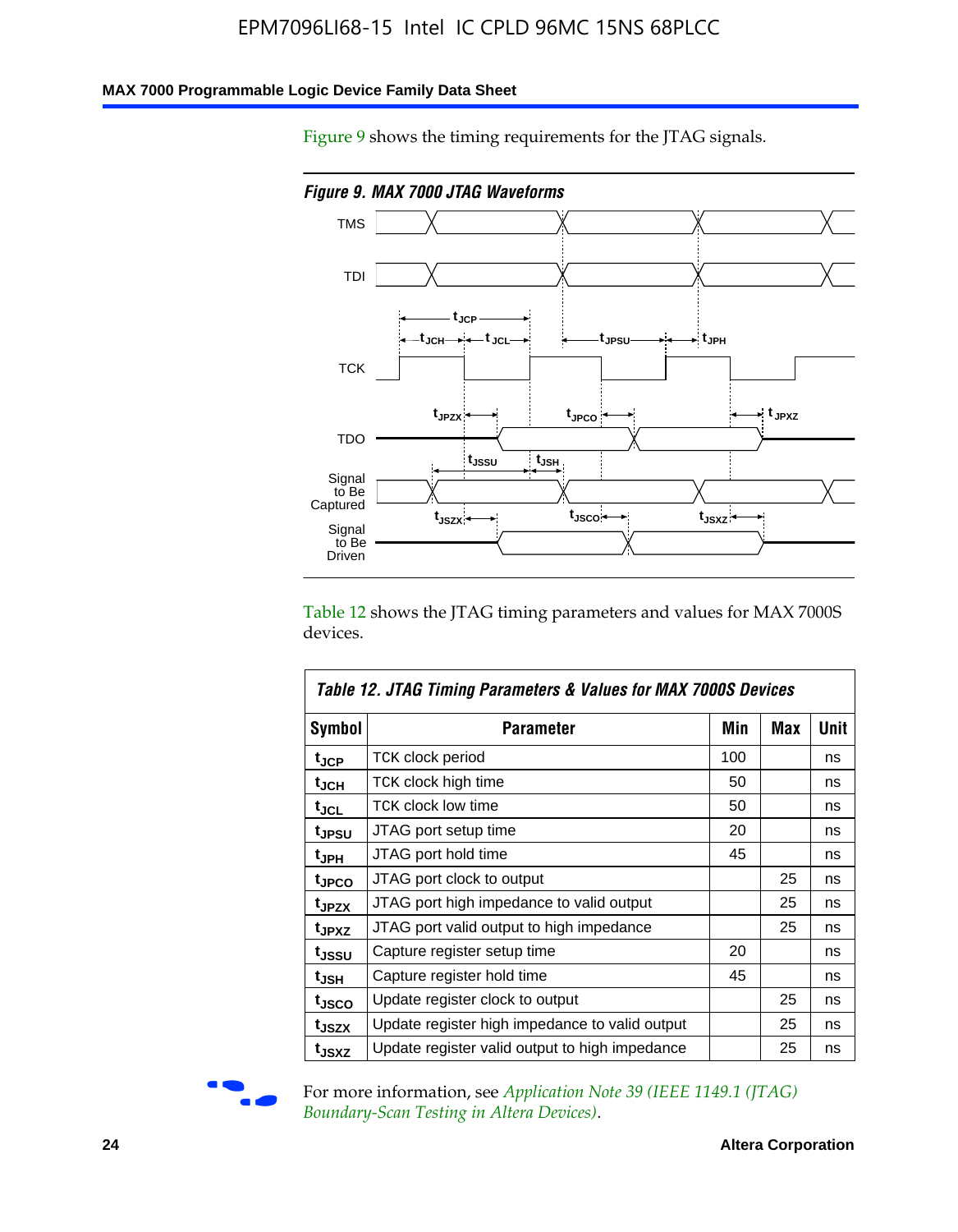### **MAX 7000 Programmable Logic Device Family Data Sheet**

**Design Security** All MAX 7000 devices contain a programmable security bit that controls access to the data programmed into the device. When this bit is programmed, a proprietary design implemented in the device cannot be copied or retrieved. This feature provides a high level of design security because programmed data within EEPROM cells is invisible. The security bit that controls this function, as well as all other programmed data, is reset only when the device is reprogrammed.

### **Generic Testing** Each MAX 7000 device is functionally tested. Complete testing of each programmable EEPROM bit and all internal logic elements ensures 100% programming yield. AC test measurements are taken under conditions equivalent to those shown in Figure 10. Test patterns can be used and then erased during early stages of the production flow.

#### *Figure 10. MAX 7000 AC Test Conditions*

*Power supply transients can affect AC measurements. Simultaneous transitions of multiple outputs should be avoided for accurate measurement. Threshold tests must not be performed under AC conditions. Large-amplitude, fast ground-current transients normally occur as the device outputs discharge the load capacitances. When these transients flow through the parasitic inductance between the device ground pin and the test system ground, significant reductions in observable noise immunity can result. Numbers in brackets are for 2.5-V devices and outputs. Numbers without brackets are for 3.3-V devices and outputs.*



## **QFP Carrier & Development Socket**

MAX 7000 and MAX 7000E devices in QFP packages with 10[0 or more](http://www.altera.com/literature/ds/dsqfp.pdf)  [pins are shipped in special plas](http://www.altera.com/literature/ds/dsqfp.pdf)tic carriers to protect the QFP leads. The carrier is used with a prototype development socket and special programming hardware available from Altera. This carrier technology makes it possible to program, test, erase, and reprogram a device without exposing the leads to mechanical stress.

For detailed information and carrier dimensions, refer to the *QFP Carrier & Development Socket Data Sheet*.

MAX 7000S devices are not shipped in carriers.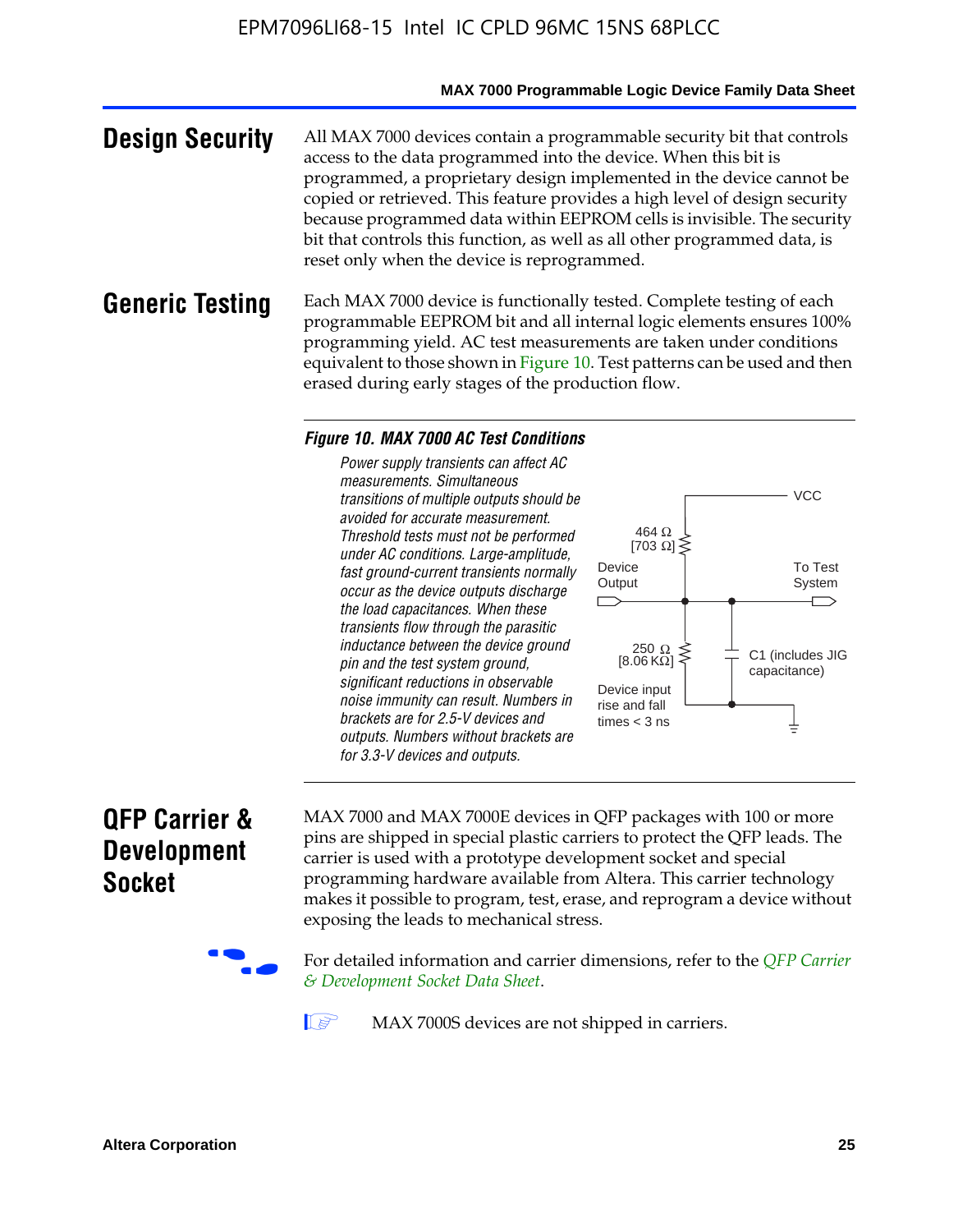### **MAX 7000 Programmable Logic Device Family Data Sheet**

## **Operating Conditions**

Tables 13 through 18 provide information about absolute maximum ratings, recommended operating conditions, operating conditions, and capacitance for 5.0-V MAX 7000 devices.

|                             | Table 13. MAX 7000 5.0-V Device Absolute Maximum Ratings<br>Note (1) |                                    |        |     |      |  |  |  |  |
|-----------------------------|----------------------------------------------------------------------|------------------------------------|--------|-----|------|--|--|--|--|
| Symbol                      | <b>Parameter</b>                                                     | <b>Conditions</b>                  | Min    | Max | Unit |  |  |  |  |
| $V_{\rm CC}$                | Supply voltage                                                       | With respect to ground (2)         | $-2.0$ | 7.0 | V    |  |  |  |  |
| $V_{1}$                     | DC input voltage                                                     |                                    | $-2.0$ | 7.0 | V    |  |  |  |  |
| $I_{\text{OUT}}$            | DC output current, per pin                                           |                                    | $-25$  | 25  | mA   |  |  |  |  |
| $\mathsf{T}_{\text{STG}}$   | Storage temperature                                                  | No bias                            | $-65$  | 150 | ° C  |  |  |  |  |
| $\mathsf{T}_{\mathsf{AMB}}$ | Ambient temperature                                                  | Under bias                         | $-65$  | 135 | ° C  |  |  |  |  |
| $T_{\rm J}$                 | Junction temperature                                                 | Ceramic packages, under bias       |        | 150 | ° C  |  |  |  |  |
|                             |                                                                      | PQFP and RQFP packages, under bias |        | 135 | ° C  |  |  |  |  |

|                          | <b>Table 14. MAX 7000 5.0-V Device Recommended Operating Conditions</b> |                    |                |                       |              |  |  |  |
|--------------------------|-------------------------------------------------------------------------|--------------------|----------------|-----------------------|--------------|--|--|--|
| Symbol                   | <b>Parameter</b>                                                        | <b>Conditions</b>  | Min            | Max                   | <b>Unit</b>  |  |  |  |
| <b>V<sub>CCINT</sub></b> | Supply voltage for internal logic and<br>input buffers                  | (3), (4), (5)      | 4.75<br>(4.50) | 5.25<br>(5.50)        | $\vee$       |  |  |  |
| V <sub>CCIO</sub>        | Supply voltage for output drivers,<br>5.0-V operation                   | (3), (4)           | 4.75<br>(4.50) | 5.25<br>(5.50)        | $\vee$       |  |  |  |
|                          | Supply voltage for output drivers,<br>3.3-V operation                   | (3), (4), (6)      | 3.00<br>(3.00) | 3.60<br>(3.60)        | $\vee$       |  |  |  |
| V <sub>CCISP</sub>       | Supply voltage during ISP                                               | (7)                | 4.75           | 5.25                  | V            |  |  |  |
| $V_{1}$                  | Input voltage                                                           |                    | $-0.5(8)$      | $V_{\rm CCINT}$ + 0.5 | V            |  |  |  |
| $V_{\rm O}$              | Output voltage                                                          |                    | 0              | V <sub>CCIO</sub>     | v            |  |  |  |
| T <sub>A</sub>           | Ambient temperature                                                     | For commercial use | $\Omega$       | 70                    | $^{\circ}$ C |  |  |  |
|                          |                                                                         | For industrial use | $-40$          | 85                    | $^{\circ}$ C |  |  |  |
| $T_{\rm J}$              | Junction temperature                                                    | For commercial use | $\Omega$       | 90                    | ° C          |  |  |  |
|                          |                                                                         | For industrial use | $-40$          | 105                   | ° C          |  |  |  |
| $t_{\mathsf{R}}$         | Input rise time                                                         |                    |                | 40                    | ns           |  |  |  |
| $t_{\mathsf{F}}$         | Input fall time                                                         |                    |                | 40                    | ns           |  |  |  |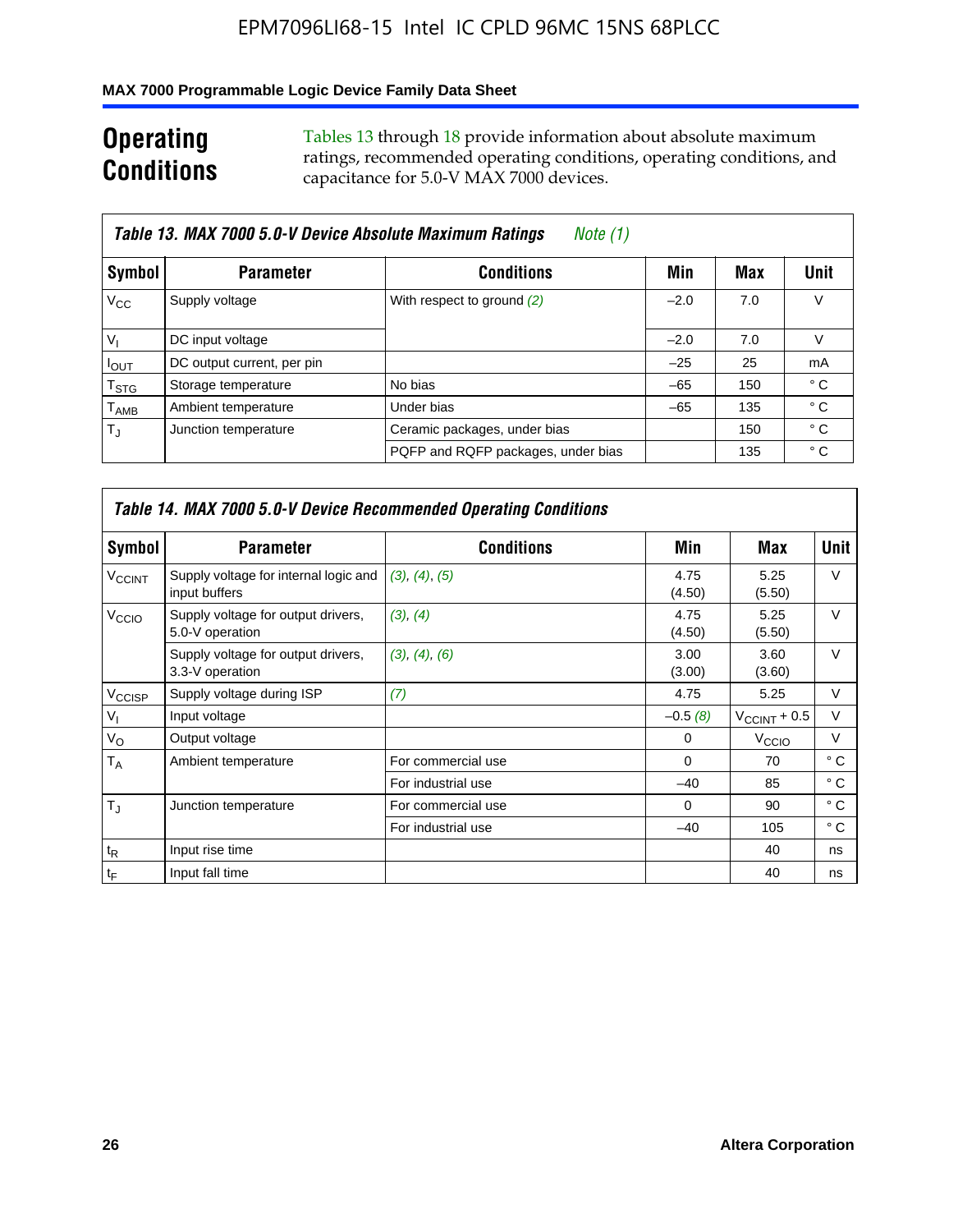|                 | Table 15. MAX 7000 5.0-V Device DC Operating Conditions<br>Note (9) |                                                                           |                 |                          |        |  |  |  |
|-----------------|---------------------------------------------------------------------|---------------------------------------------------------------------------|-----------------|--------------------------|--------|--|--|--|
| Symbol          | <b>Parameter</b>                                                    | <b>Conditions</b>                                                         | Min             | Max                      | Unit   |  |  |  |
| V <sub>IH</sub> | High-level input voltage                                            |                                                                           | 2.0             | $V_{\text{CCINT}} + 0.5$ | $\vee$ |  |  |  |
| $V_{IL}$        | Low-level input voltage                                             |                                                                           | $-0.5(8)$       | 0.8                      | V      |  |  |  |
| $V_{OH}$        | 5.0-V high-level TTL output voltage                                 | $I_{OH} = -4$ mA DC, $V_{CCIO} = 4.75$ V (10)                             | 2.4             |                          | $\vee$ |  |  |  |
|                 | 3.3-V high-level TTL output voltage                                 | $I_{OH} = -4$ mA DC, $V_{CClO} = 3.00$ V (10)                             | 2.4             |                          | $\vee$ |  |  |  |
|                 | 3.3-V high-level CMOS output<br>voltage                             | $I_{OH} = -0.1$ mA DC, $V_{CClO} = 3.0$ V (10)                            | $V_{CCD}$ – 0.2 |                          | $\vee$ |  |  |  |
| $V_{OL}$        | 5.0-V low-level TTL output voltage                                  | $I_{\text{OI}}$ = 12 mA DC, $V_{\text{CCIO}}$ = 4.75 V (11)               |                 | 0.45                     | $\vee$ |  |  |  |
|                 | 3.3-V low-level TTL output voltage                                  | $I_{OL}$ = 12 mA DC, $V_{CCIO}$ = 3.00 V (11)                             |                 | 0.45                     | $\vee$ |  |  |  |
|                 | 3.3-V low-level CMOS output<br>voltage                              | $I_{\text{OI}} = 0.1 \text{ mA DC}, V_{\text{CCIO}} = 3.0 \text{ V} (11)$ |                 | 0.2                      | $\vee$ |  |  |  |
| J <sub>I</sub>  | Leakage current of dedicated input<br>pins                          | $V_1 = -0.5$ to 5.5 V (11)                                                | $-10$           | 10                       | μA     |  |  |  |
| $I_{OZ}$        | I/O pin tri-state output off-state<br>current                       | $V_1 = -0.5$ to 5.5 V (11), (12)                                          | $-40$           | 40                       | μA     |  |  |  |

| Table 16. MAX 7000 5.0-V Device Capacitance: EPM7032, EPM7064 & EPM7096 Devices |                                                     |                                     |  |    | <i>Note (13)</i> |
|---------------------------------------------------------------------------------|-----------------------------------------------------|-------------------------------------|--|----|------------------|
| Symbol                                                                          | Min<br><b>Conditions</b><br><b>Parameter</b><br>Max |                                     |  |    |                  |
| $C_{IN}$                                                                        | Input pin capacitance                               | $V_{IN} = 0 V$ , f = 1.0 MHz        |  | 12 | pF               |
| C <sub>I/O</sub>                                                                | I/O pin capacitance                                 | $V_{\text{OUT}} = 0$ V, f = 1.0 MHz |  | 12 | рF               |

| Table 17. MAX 7000 5.0-V Device Capacitance: MAX 7000E Devices<br><i>Note (13)</i> |                       |                               |     |             |    |
|------------------------------------------------------------------------------------|-----------------------|-------------------------------|-----|-------------|----|
| Symbol                                                                             | <b>Parameter</b>      | Min                           | Max | <b>Unit</b> |    |
| $C_{IN}$                                                                           | Input pin capacitance | $V_{IN} = 0 V$ , f = 1.0 MHz  |     | 15          | pF |
| C <sub>I/O</sub>                                                                   | I/O pin capacitance   | $V_{OUT} = 0 V$ , f = 1.0 MHz |     | 15          | pF |

|                  | Table 18. MAX 7000 5.0-V Device Capacitance: MAX 7000S Devices | <i>Note (13)</i>                                    |  |     |             |
|------------------|----------------------------------------------------------------|-----------------------------------------------------|--|-----|-------------|
| Symbol           | <b>Parameter</b>                                               | <b>Conditions</b>                                   |  | Max | <b>Unit</b> |
| $C_{IN}$         | Dedicated input pin capacitance                                | $V_{IN} = 0 V$ , f = 1.0 MHz                        |  | 10  | pF          |
| C <sub>I/O</sub> | I/O pin capacitance                                            | $V_{\text{OUT}} = 0 \text{ V}, f = 1.0 \text{ MHz}$ |  | 10  | pF          |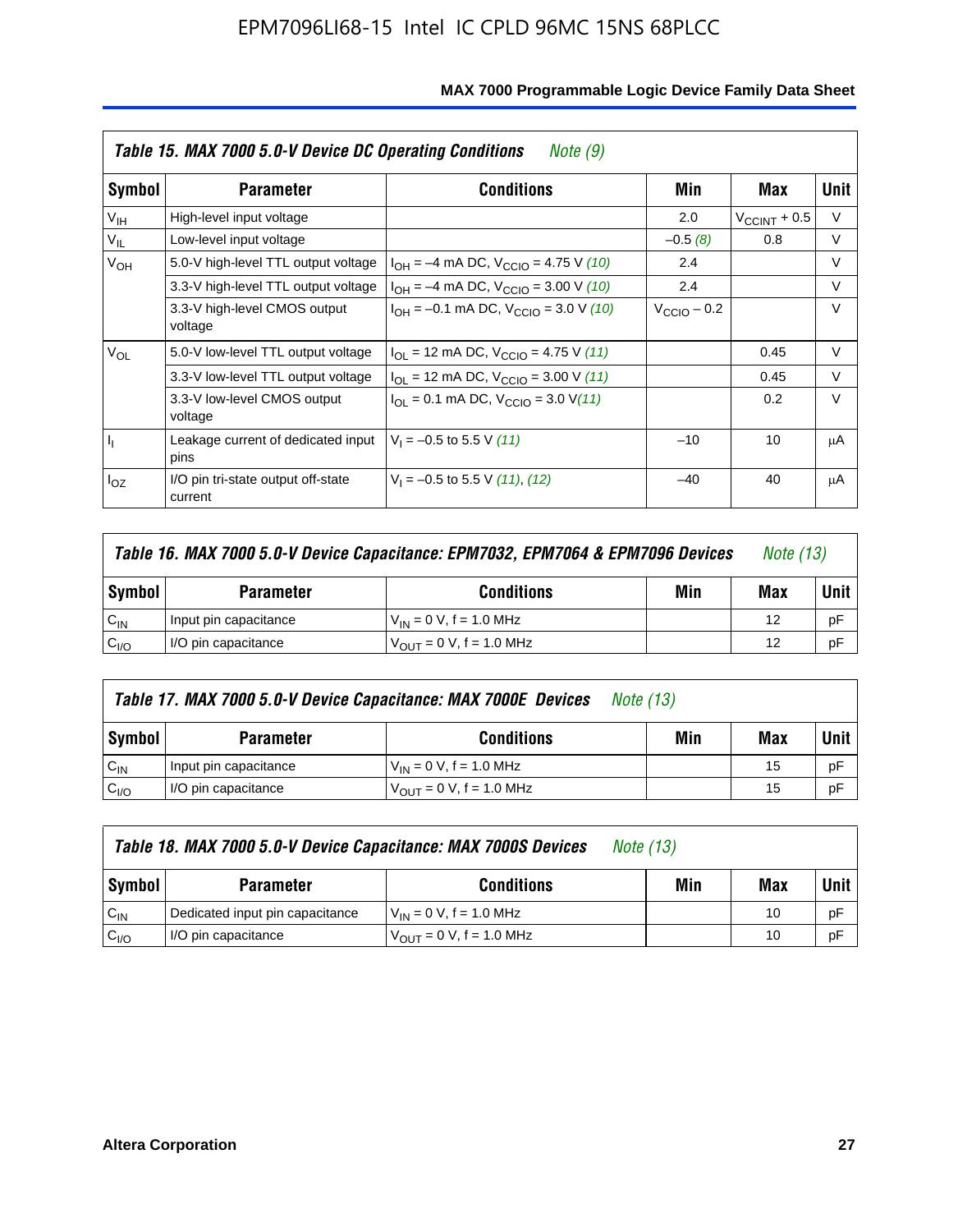#### **MAX 7000 Programmable Logic Device Family Data Sheet**

*Notes to tables:*

- (1) See the *Operating Requirements for Altera Devices Data Sheet*.
- (2) Minimum DC input voltage on I/O pins is –0.5 V and on 4 dedicated input pins is –0.3 V. During transitions, the inputs may undershoot to –2.0 V or overshoot to 7.0 V for input currents less than 100 mA and periods shorter than  $20$  ns.
- (3) Numbers in parentheses are for industrial-temperature-range devices.<br>(4)  ${\rm V}_{CC}$  must rise monotonically.
- $V_{CC}$  must rise monotonically.
- (5) The POR time for all 7000S devices does not exceed 300 µs. The sufficient V<sub>CCINT</sub> voltage level for POR is 4.5 V. The device is fully initialized within the POR time after  $V_{\text{CCINT}}$  reaches the sufficient POR voltage level.
- (6) 3.3-V I/O operation is not available for 44-pin packages.
- (7) The  $V_{\text{CCISP}}$  parameter applies only to MAX 7000S devices.
- (8) During in-system programming, the minimum DC input voltage is –0.3 V.
- (9) These values are specified under the MAX 7000 recommended operating conditions in Table 14 on page 26.
- (10) The parameter is measured with 50% of the outputs each sourcing the specified current. The  $I_{OH}$  parameter refers to high-level TTL or CMOS output current.
- (11) The parameter is measured with 50% of the outputs each sinking the specified current. The  $I_{OL}$  parameter refers to low-level TTL, PCI, or CMOS output current.
- (12) When the JTAG interface is enabled in MAX 7000S devices, the input leakage current on the JTAG pins is typically –60 μA.
- (13) Capacitance is measured at 25° C and is sample-tested only. The OE1 pin has a maximum capacitance of 20 pF.

Figure 11 shows the typical output drive characteristics of MAX 7000 devices.

### *Figure 11. Output Drive Characteristics of 5.0-V MAX 7000 Devices*



**Timing Model** MAX 7000 device timing can be analyzed with the Altera software, with a variety of popular industry-standard EDA simulators and timing analyzers, or with the timing model shown in Figure 12. MAX 7000 devices have fixed internal delays that enable the designer to determine the worst-case timing of any design. The Altera software provides timing simulation, point-to-point delay prediction, and detailed timing analysis for a device-wide performance evaluation.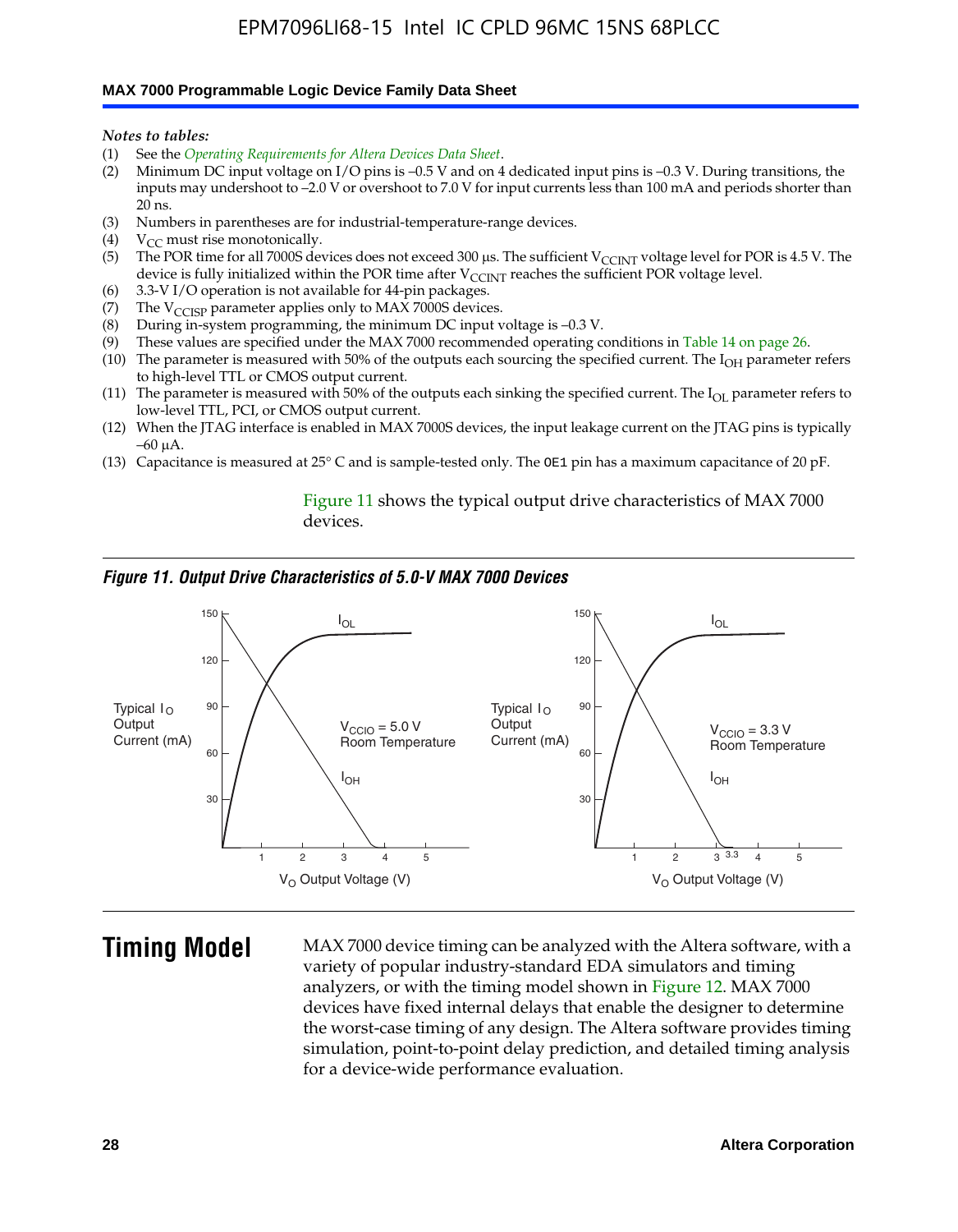

### **MAX 7000 Programmable Logic Device Family Data Sheet**

#### *Notes:*

- (1) Only available in MAX 7000E and MAX 7000S devices.
- (2) Not available in 44-pin devices.

[The tim](http://www.altera.com/literature/an/an094.pdf)ing characteristics [of any signal path can be derived from the](http://www.altera.com/literature/an/an094.pdf)  timing model and parameters of a particular device. External timing parameters, which represent pin-to-pin timing delays, can be calculated as the sum of internal parameters. Figure 13 shows the internal timing relationship of internal and external delay parameters.



For more infomration, see *Application Note 94 (Understanding MAX 7000 Timing)*.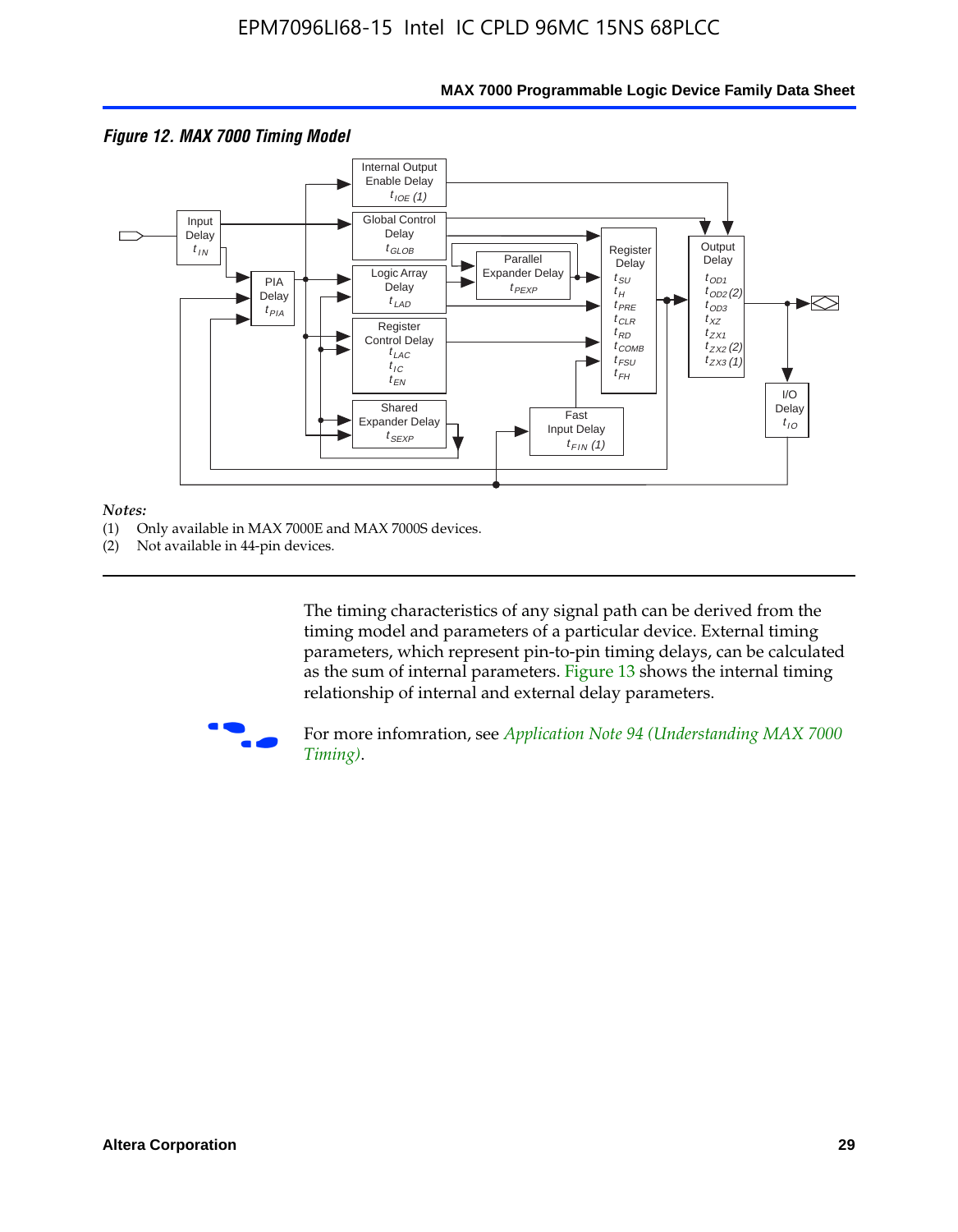### *Figure 13. Switching Waveforms*

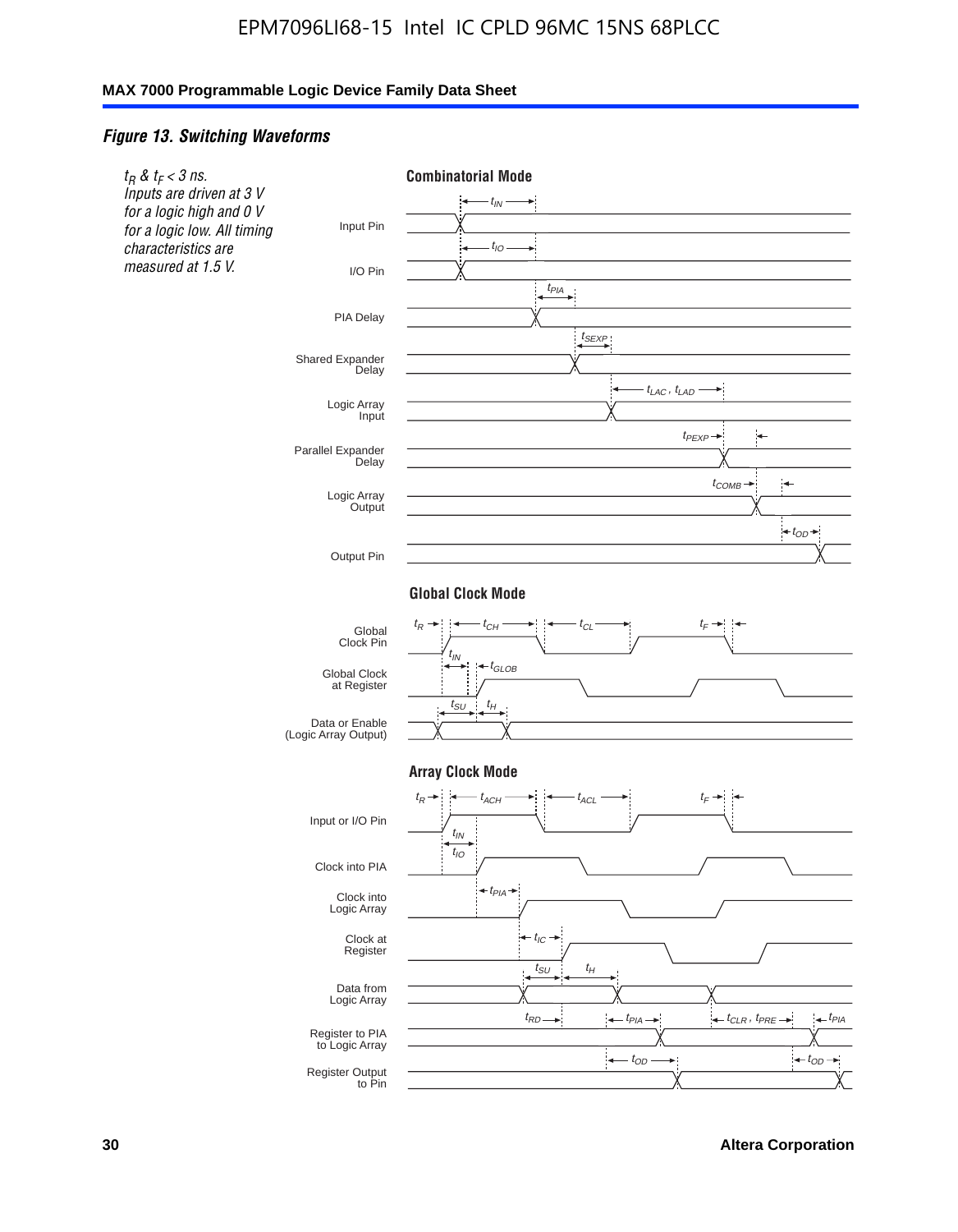|                         | Table 19. MAX 7000 & MAX 7000E External Timing Parameters<br>Note (1) |                    |       |                                  |       |             |            |  |  |
|-------------------------|-----------------------------------------------------------------------|--------------------|-------|----------------------------------|-------|-------------|------------|--|--|
| Symbol                  | <b>Parameter</b>                                                      | <b>Conditions</b>  |       | -6 Speed Grade<br>-7 Speed Grade |       | <b>Unit</b> |            |  |  |
|                         |                                                                       |                    | Min   | Max                              | Min   | Max         |            |  |  |
| t <sub>PD1</sub>        | Input to non-registered output                                        | $C1 = 35 pF$       |       | 6.0                              |       | 7.5         | ns         |  |  |
| t <sub>PD2</sub>        | I/O input to non-registered output                                    | $C1 = 35 pF$       |       | 6.0                              |       | 7.5         | ns         |  |  |
| t <sub>su</sub>         | Global clock setup time                                               |                    | 5.0   |                                  | 6.0   |             | ns         |  |  |
| tμ                      | Global clock hold time                                                |                    | 0.0   |                                  | 0.0   |             | ns         |  |  |
| t <sub>FSU</sub>        | Global clock setup time of fast input                                 | (2)                | 2.5   |                                  | 3.0   |             | ns         |  |  |
| $t_{FH}$                | Global clock hold time of fast input                                  | (2)                | 0.5   |                                  | 0.5   |             | ns         |  |  |
| t <sub>CO1</sub>        | Global clock to output delay                                          | $C1 = 35 pF$       |       | 4.0                              |       | 4.5         | ns         |  |  |
| $t_{\mathsf{CH}}$       | Global clock high time                                                |                    | 2.5   |                                  | 3.0   |             | ns         |  |  |
| $t_{CL}$                | Global clock low time                                                 |                    | 2.5   |                                  | 3.0   |             | ns         |  |  |
| t <sub>ASU</sub>        | Array clock setup time                                                |                    | 2.5   |                                  | 3.0   |             | ns         |  |  |
| t <sub>АН</sub>         | Array clock hold time                                                 |                    | 2.0   |                                  | 2.0   |             | ns         |  |  |
| t <sub>ACO1</sub>       | Array clock to output delay                                           | $C1 = 35 pF$       |       | 6.5                              |       | 7.5         | ns         |  |  |
| $t_{\sf ACH}$           | Array clock high time                                                 |                    | 3.0   |                                  | 3.0   |             | ns         |  |  |
| $t_{\sf ACL}$           | Array clock low time                                                  |                    | 3.0   |                                  | 3.0   |             | ns         |  |  |
| t <sub>CPPW</sub>       | Minimum pulse width for clear and<br>preset                           | (3)                | 3.0   |                                  | 3.0   |             | ns         |  |  |
| t <sub>ODH</sub>        | Output data hold time after clock                                     | $C1 = 35$ pF $(4)$ | 1.0   |                                  | 1.0   |             | ns         |  |  |
| $t_{\mathsf{CNT}}$      | Minimum global clock period                                           |                    |       | 6.6                              |       | 8.0         | ns         |  |  |
| $f_{\mathsf{CNT}}$      | Maximum internal global clock<br>frequency                            | (5)                | 151.5 |                                  | 125.0 |             | <b>MHz</b> |  |  |
| <b>t<sub>ACNT</sub></b> | Minimum array clock period                                            |                    |       | 6.6                              |       | 8.0         | ns         |  |  |
| <b>f<sub>ACNT</sub></b> | Maximum internal array clock<br>frequency                             | (5)                | 151.5 |                                  | 125.0 |             | <b>MHz</b> |  |  |
| $f_{MAX}$               | Maximum clock frequency                                               | (6)                | 200   |                                  | 166.7 |             | <b>MHz</b> |  |  |

**MAX 7000 Programmable Logic Device Family Data Sheet**

Tables 19 through 26 show the MAX 7000 and MAX 7000E AC operating conditions.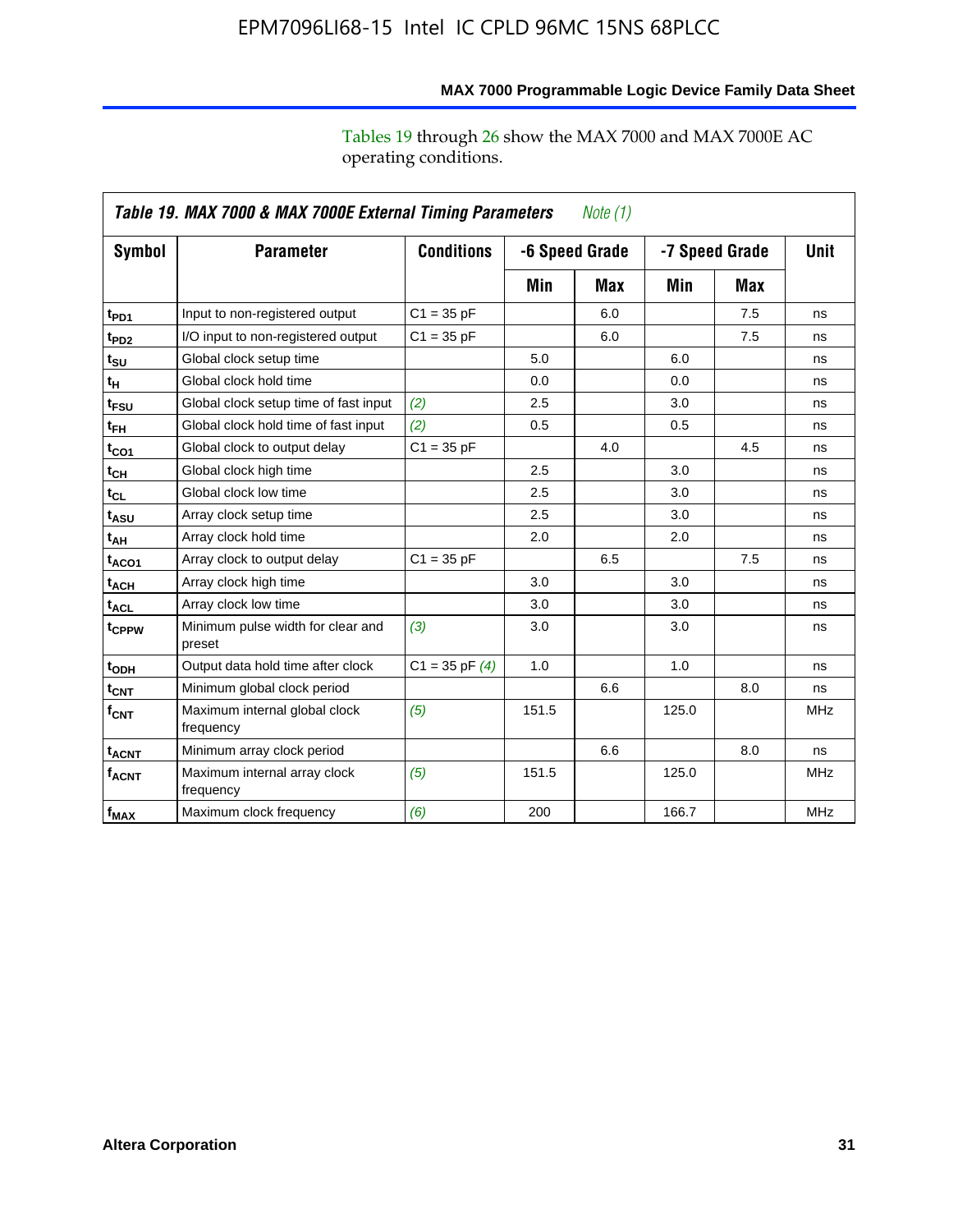| <b>Symbol</b>               | <b>Parameter</b>                                                                                             | <b>Conditions</b>  |     | Speed Grade -6 |     | Speed Grade -7 | Unit |
|-----------------------------|--------------------------------------------------------------------------------------------------------------|--------------------|-----|----------------|-----|----------------|------|
|                             |                                                                                                              |                    | Min | Max            | Min | Max            |      |
| $t_{IN}$                    | Input pad and buffer delay                                                                                   |                    |     | 0.4            |     | 0.5            | ns   |
| $t_{IO}$                    | I/O input pad and buffer delay                                                                               |                    |     | 0.4            |     | 0.5            | ns   |
| $t_{FIN}$                   | Fast input delay                                                                                             | (2)                |     | 0.8            |     | 1.0            | ns   |
| <sup>t</sup> SEXP           | Shared expander delay                                                                                        |                    |     | 3.5            |     | 4.0            | ns   |
| t <sub>PEXP</sub>           | Parallel expander delay                                                                                      |                    |     | 0.8            |     | 0.8            | ns   |
| $t_{LAD}$                   | Logic array delay                                                                                            |                    |     | 2.0            |     | 3.0            | ns   |
| $t_{LAC}$                   | Logic control array delay                                                                                    |                    |     | 2.0            |     | 3.0            | ns   |
| $t_{IOE}$                   | Internal output enable delay                                                                                 | (2)                |     |                |     | 2.0            | ns   |
| $t_{OD1}$                   | Output buffer and pad delay<br>Slow slew rate = off, $V_{\text{CCIO}} = 5.0 V$                               | $C1 = 35 pF$       |     | 2.0            |     | 2.0            | ns   |
| $t_{OD2}$                   | Output buffer and pad delay<br>Slow slew rate = off, $V_{\text{CCIO}} = 3.3$ V                               | $C1 = 35$ pF $(7)$ |     | 2.5            |     | 2.5            | ns   |
| $t_{OD3}$                   | Output buffer and pad delay<br>Slow slew rate $=$ on,<br>$V_{\text{CCIO}} = 5.0 \text{ V or } 3.3 \text{ V}$ | $C1 = 35$ pF $(2)$ |     | 7.0            |     | 7.0            | ns   |
| $t_{ZX1}$                   | Output buffer enable delay<br>Slow slew rate = off, $V_{\text{CCIO}} = 5.0 V$                                | $C1 = 35 pF$       |     | 4.0            |     | 4.0            | ns   |
| $t_{ZX2}$                   | Output buffer enable delay<br>Slow slew rate = off, $V_{\text{CCIO}} = 3.3 \text{ V}$                        | $C1 = 35$ pF $(7)$ |     | 4.5            |     | 4.5            | ns   |
| t <sub>ZX3</sub>            | Output buffer enable delay<br>Slow slew rate $=$ on<br>$V_{\text{CCIO}} = 5.0 \text{ V or } 3.3 \text{ V}$   | $C1 = 35$ pF $(2)$ |     | 9.0            |     | 9.0            | ns   |
| $t_{\text{XZ}}$             | Output buffer disable delay                                                                                  | $C1 = 5 pF$        |     | 4.0            |     | 4.0            | ns   |
| $t_{\scriptstyle\text{SU}}$ | Register setup time                                                                                          |                    | 3.0 |                | 3.0 |                | ns   |
| $t_H$                       | Register hold time                                                                                           |                    | 1.5 |                | 2.0 |                | ns   |
| t <sub>FSU</sub>            | Register setup time of fast input                                                                            | (2)                | 2.5 |                | 3.0 |                | ns   |
| $t_{FH}$                    | Register hold time of fast input                                                                             | (2)                | 0.5 |                | 0.5 |                | ns   |
| t <sub>RD</sub>             | Register delay                                                                                               |                    |     | 0.8            |     | 1.0            | ns   |
| $t_{\mathsf{COMB}}$         | Combinatorial delay                                                                                          |                    |     | 0.8            |     | 1.0            | ns   |
| $t_{IC}$                    | Array clock delay                                                                                            |                    |     | 2.5            |     | 3.0            | ns   |
| $t_{EN}$                    | Register enable time                                                                                         |                    |     | 2.0            |     | 3.0            | ns   |
| t <sub>GLOB</sub>           | Global control delay                                                                                         |                    |     | 0.8            |     | 1.0            | ns   |
| $t_{PRE}$                   | Register preset time                                                                                         |                    |     | 2.0            |     | 2.0            | ns   |
| $t_{\sf CLR}$               | Register clear time                                                                                          |                    |     | 2.0            |     | 2.0            | ns   |
| $t_{PIA}$                   | PIA delay                                                                                                    |                    |     | 0.8            |     | 1.0            | ns   |
| $t_{LPA}$                   | Low-power adder                                                                                              | (8)                |     | 10.0           |     | 10.0           | ns   |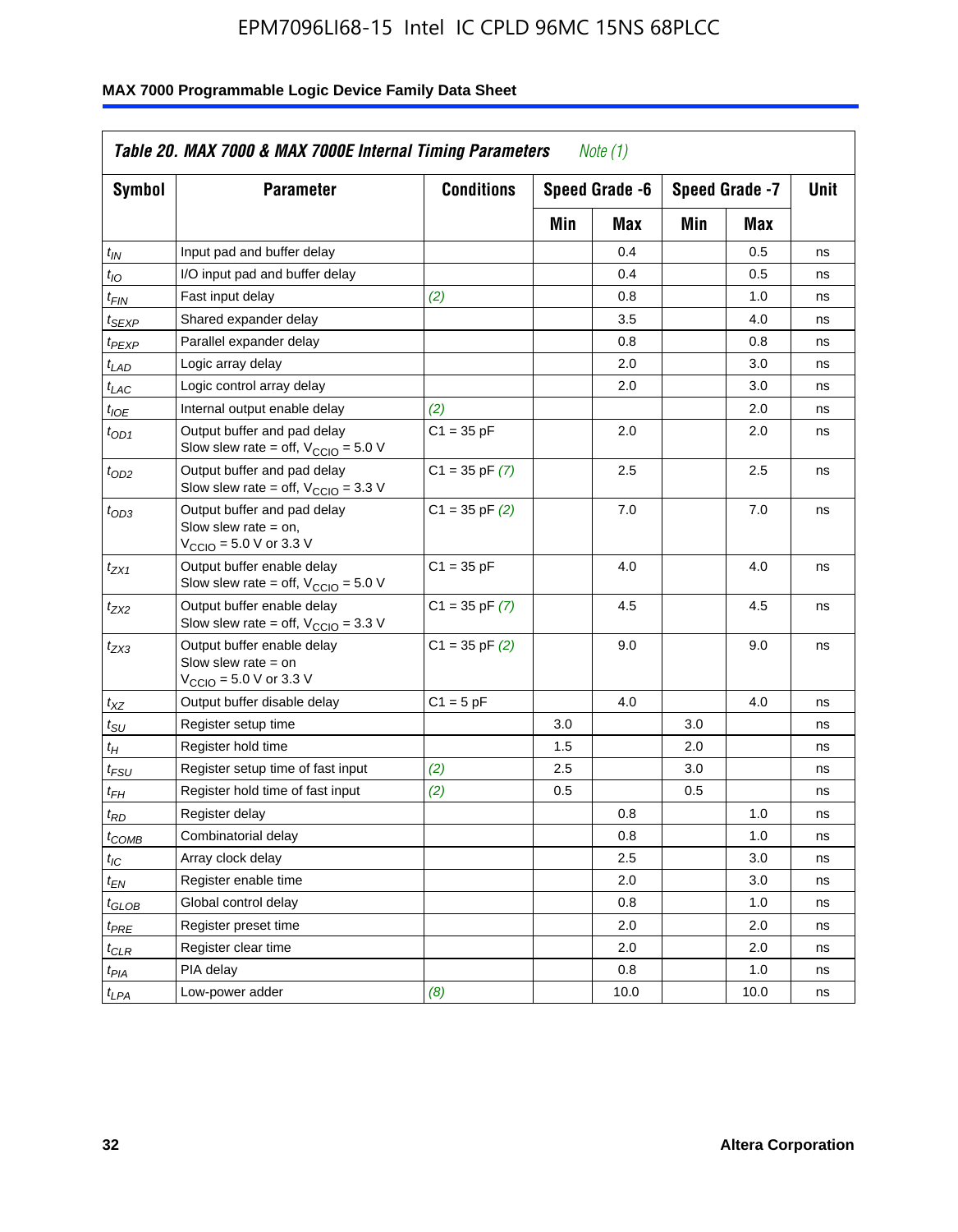| Symbol                  | <b>Parameter</b>                            | <b>Conditions</b>  |       | <b>Speed Grade</b>      |       |                                          | <b>Unit</b> |
|-------------------------|---------------------------------------------|--------------------|-------|-------------------------|-------|------------------------------------------|-------------|
|                         |                                             |                    |       | <b>MAX 7000E (-10P)</b> |       | MAX 7000 (-10)<br><b>MAX 7000E (-10)</b> |             |
|                         |                                             |                    | Min   | <b>Max</b>              | Min   | Max                                      |             |
| t <sub>PD1</sub>        | Input to non-registered output              | $C1 = 35 pF$       |       | 10.0                    |       | 10.0                                     | ns          |
| t <sub>PD2</sub>        | I/O input to non-registered output          | $C1 = 35 pF$       |       | 10.0                    |       | 10.0                                     | ns          |
| t <sub>su</sub>         | Global clock setup time                     |                    | 7.0   |                         | 8.0   |                                          | ns          |
| tμ                      | Global clock hold time                      |                    | 0.0   |                         | 0.0   |                                          | ns          |
| t <sub>FSU</sub>        | Global clock setup time of fast input (2)   |                    | 3.0   |                         | 3.0   |                                          | ns          |
| t <sub>FH</sub>         | Global clock hold time of fast input        | (2)                | 0.5   |                         | 0.5   |                                          | ns          |
| t <sub>CO1</sub>        | Global clock to output delay                | $C1 = 35 pF$       |       | 5.0                     |       | 5                                        | ns          |
| $t_{\mathsf{CH}}$       | Global clock high time                      |                    | 4.0   |                         | 4.0   |                                          | ns          |
| t <sub>CL</sub>         | Global clock low time                       |                    | 4.0   |                         | 4.0   |                                          | ns          |
| t <sub>ASU</sub>        | Array clock setup time                      |                    | 2.0   |                         | 3.0   |                                          | ns          |
| t <sub>АН</sub>         | Array clock hold time                       |                    | 3.0   |                         | 3.0   |                                          | ns          |
| t <sub>ACO1</sub>       | Array clock to output delay                 | $C1 = 35 pF$       |       | 10.0                    |       | 10.0                                     | ns          |
| t <sub>ACH</sub>        | Array clock high time                       |                    | 4.0   |                         | 4.0   |                                          | ns          |
| $t_{\sf ACL}$           | Array clock low time                        |                    | 4.0   |                         | 4.0   |                                          | ns          |
| t <sub>CPPW</sub>       | Minimum pulse width for clear and<br>preset | (3)                | 4.0   |                         | 4.0   |                                          | ns          |
| t <sub>ODH</sub>        | Output data hold time after clock           | $C1 = 35$ pF $(4)$ | 1.0   |                         | 1.0   |                                          | ns          |
| $t_{\mathsf{CNT}}$      | Minimum global clock period                 |                    |       | 10.0                    |       | 10.0                                     | ns          |
| $f_{\mathsf{CNT}}$      | Maximum internal global clock<br>frequency  | (5)                | 100.0 |                         | 100.0 |                                          | <b>MHz</b>  |
| <b>t<sub>ACNT</sub></b> | Minimum array clock period                  |                    |       | 10.0                    |       | 10.0                                     | ns          |
| f <sub>ACNT</sub>       | Maximum internal array clock<br>frequency   | (5)                | 100.0 |                         | 100.0 |                                          | <b>MHz</b>  |
| f <sub>MAX</sub>        | Maximum clock frequency                     | (6)                | 125.0 |                         | 125.0 |                                          | <b>MHz</b>  |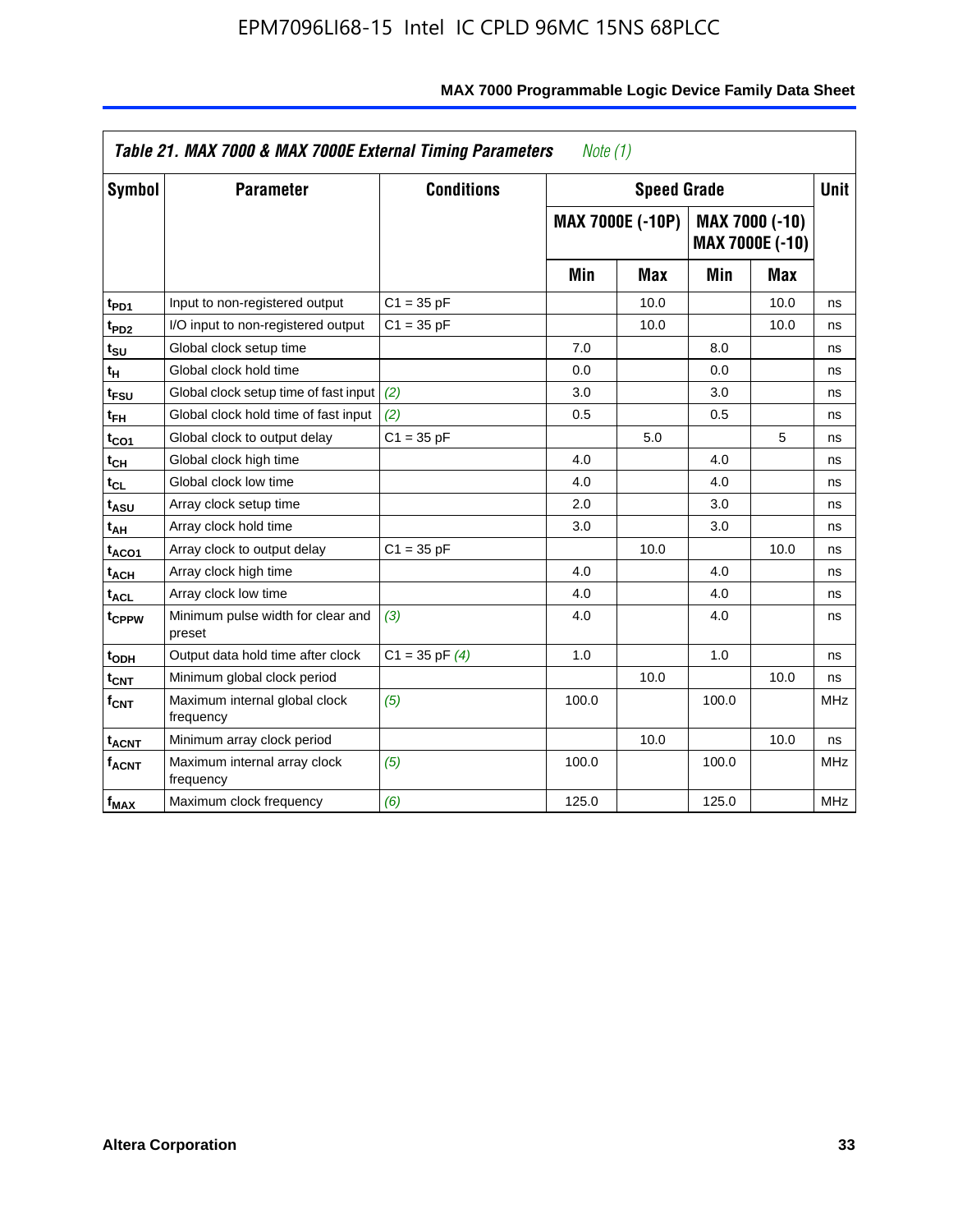| <b>Symbol</b>      | <b>Parameter</b>                                                                                            | <b>Conditions</b>  |     | <b>Speed Grade</b>      |     |                                   | Unit |
|--------------------|-------------------------------------------------------------------------------------------------------------|--------------------|-----|-------------------------|-----|-----------------------------------|------|
|                    |                                                                                                             |                    |     | <b>MAX 7000E (-10P)</b> |     | MAX 7000 (-10)<br>MAX 7000E (-10) |      |
|                    |                                                                                                             |                    | Min | Max                     | Min | Max                               |      |
| $t_{IN}$           | Input pad and buffer delay                                                                                  |                    |     | 0.5                     |     | 1.0                               | ns   |
| $t_{IO}$           | I/O input pad and buffer delay                                                                              |                    |     | 0.5                     |     | 1.0                               | ns   |
| t <sub>FIN</sub>   | Fast input delay                                                                                            | (2)                |     | 1.0                     |     | 1.0                               | ns   |
| <sup>t</sup> SEXP  | Shared expander delay                                                                                       |                    |     | 5.0                     |     | 5.0                               | ns   |
| t <sub>PEXP</sub>  | Parallel expander delay                                                                                     |                    |     | 0.8                     |     | 0.8                               | ns   |
| t <sub>LAD</sub>   | Logic array delay                                                                                           |                    |     | 5.0                     |     | 5.0                               | ns   |
| $t_{LAC}$          | Logic control array delay                                                                                   |                    |     | 5.0                     |     | 5.0                               | ns   |
| $t_{\mathit{IOE}}$ | Internal output enable delay                                                                                | (2)                |     | 2.0                     |     | 2.0                               | ns   |
| $t_{OD1}$          | Output buffer and pad delay<br>Slow slew rate $=$ off<br>$V_{\text{CCIO}} = 5.0 V$                          | $C1 = 35 pF$       |     | 1.5                     |     | 2.0                               | ns   |
| $t_{OD2}$          | Output buffer and pad delay<br>Slow slew rate $=$ off<br>$VCCIO = 3.3 V$                                    | $C1 = 35$ pF $(7)$ |     | 2.0                     |     | 2.5                               | ns   |
| $t_{OD3}$          | Output buffer and pad delay<br>Slow slew rate $=$ on<br>$V_{\text{CCIO}} = 5.0 \text{ V or } 3.3 \text{ V}$ | $C1 = 35$ pF $(2)$ |     | 5.5                     |     | 6.0                               | ns   |
| tzx1               | Output buffer enable delay<br>Slow slew rate $=$ off<br>$V_{\text{CCIO}} = 5.0 V$                           | $C1 = 35 pF$       |     | 5.0                     |     | 5.0                               | ns   |
| t <sub>ZX2</sub>   | Output buffer enable delay<br>Slow slew rate $=$ off<br>$V_{\text{CCIO}} = 3.3 \text{ V}$                   | $C1 = 35$ pF $(7)$ |     | 5.5                     |     | 5.5                               | ns   |
| t <sub>ZX3</sub>   | Output buffer enable delay<br>Slow slew rate $=$ on<br>$V_{\text{CCIO}} = 5.0 \text{ V or } 3.3 \text{ V}$  | $C1 = 35$ pF $(2)$ |     | 9.0                     |     | 9.0                               | ns   |
| $t_{\mathsf{XZ}}$  | Output buffer disable delay                                                                                 | $C1 = 5$ pF        |     | 5.0                     |     | 5.0                               | ns   |
| $t_{\sf SU}$       | Register setup time                                                                                         |                    | 2.0 |                         | 3.0 |                                   | ns   |
| $t_H$              | Register hold time                                                                                          |                    | 3.0 |                         | 3.0 |                                   | ns   |
| t <sub>FSU</sub>   | Register setup time of fast input                                                                           | (2)                | 3.0 |                         | 3.0 |                                   | ns   |
| t <sub>FH</sub>    | Register hold time of fast input                                                                            | (2)                | 0.5 |                         | 0.5 |                                   | ns   |
| $t_{RD}$           | Register delay                                                                                              |                    |     | 2.0                     |     | 1.0                               | ns   |
| $t_{COMB}$         | Combinatorial delay                                                                                         |                    |     | 2.0                     |     | 1.0                               | ns   |
| $t_{\mathcal{IC}}$ | Array clock delay                                                                                           |                    |     | 5.0                     |     | 5.0                               | ns   |
| $t_{EN}$           | Register enable time                                                                                        |                    |     | 5.0                     |     | 5.0                               | ns   |
| t <sub>GLOB</sub>  | Global control delay                                                                                        |                    |     | 1.0                     |     | 1.0                               | ns   |
| $t_{PRE}$          | Register preset time                                                                                        |                    |     | 3.0                     |     | 3.0                               | ns   |
| $t_{\sf CLR}$      | Register clear time                                                                                         |                    |     | 3.0                     |     | 3.0                               | ns   |
| $t_{PIA}$          | PIA delay                                                                                                   |                    |     | 1.0                     |     | 1.0                               | ns   |
| $t_{LPA}$          | Low-power adder                                                                                             | (8)                |     | 11.0                    |     | 11.0                              | ns   |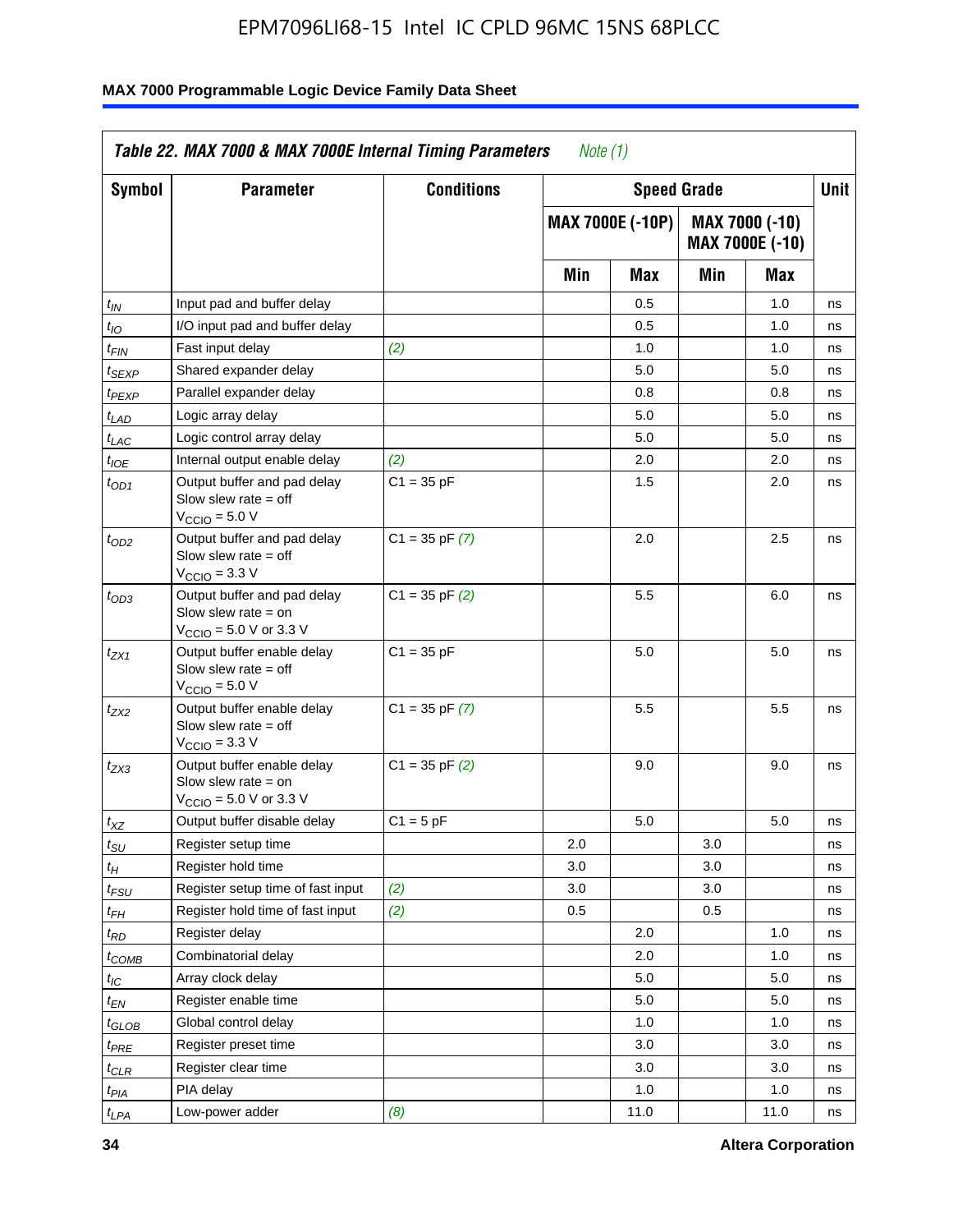| <b>Symbol</b>                | <b>Parameter</b>                            | <b>Conditions</b>  |       | <b>Speed Grade</b>      |       |                                          | <b>Unit</b> |
|------------------------------|---------------------------------------------|--------------------|-------|-------------------------|-------|------------------------------------------|-------------|
|                              |                                             |                    |       | <b>MAX 7000E (-12P)</b> |       | MAX 7000 (-12)<br><b>MAX 7000E (-12)</b> |             |
|                              |                                             |                    | Min   | Max                     | Min   | <b>Max</b>                               |             |
| t <sub>PD1</sub>             | Input to non-registered output              | $C1 = 35 pF$       |       | 12.0                    |       | 12.0                                     | ns          |
| t <sub>PD2</sub>             | I/O input to non-registered output          | $C1 = 35 pF$       |       | 12.0                    |       | 12.0                                     | ns          |
| t <sub>su</sub>              | Global clock setup time                     |                    | 7.0   |                         | 10.0  |                                          | ns          |
| tμ                           | Global clock hold time                      |                    | 0.0   |                         | 0.0   |                                          | ns          |
| t <sub>FSU</sub>             | Global clock setup time of fast input       | (2)                | 3.0   |                         | 3.0   |                                          | ns          |
| $t_{FH}$                     | Global clock hold time of fast input        | (2)                | 0.0   |                         | 0.0   |                                          | ns          |
| t <sub>CO1</sub>             | Global clock to output delay                | $C1 = 35 pF$       |       | 6.0                     |       | 6.0                                      | ns          |
| $t_{\mathsf{CH}}$            | Global clock high time                      |                    | 4.0   |                         | 4.0   |                                          | ns          |
| $\mathfrak{t}_{\texttt{CL}}$ | Global clock low time                       |                    | 4.0   |                         | 4.0   |                                          | ns          |
| t <sub>ASU</sub>             | Array clock setup time                      |                    | 3.0   |                         | 4.0   |                                          | ns          |
| t <sub>АН</sub>              | Array clock hold time                       |                    | 4.0   |                         | 4.0   |                                          | ns          |
| t <sub>ACO1</sub>            | Array clock to output delay                 | $C1 = 35 pF$       |       | 12.0                    |       | 12.0                                     | ns          |
| t <sub>ACH</sub>             | Array clock high time                       |                    | 5.0   |                         | 5.0   |                                          | ns          |
| $t_{\sf ACL}$                | Array clock low time                        |                    | 5.0   |                         | 5.0   |                                          | ns          |
| t <sub>CPPW</sub>            | Minimum pulse width for clear and<br>preset | (3)                | 5.0   |                         | 5.0   |                                          | ns          |
| t <sub>ODH</sub>             | Output data hold time after clock           | $C1 = 35$ pF $(4)$ | 1.0   |                         | 1.0   |                                          | ns          |
| $t_{\mathsf{CNT}}$           | Minimum global clock period                 |                    |       | 11.0                    |       | 11.0                                     | ns          |
| $f_{\mathsf{CNT}}$           | Maximum internal global clock<br>frequency  | (5)                | 90.9  |                         | 90.9  |                                          | <b>MHz</b>  |
| <b>t<sub>ACNT</sub></b>      | Minimum array clock period                  |                    |       | 11.0                    |       | 11.0                                     | ns          |
| f <sub>ACNT</sub>            | Maximum internal array clock<br>frequency   | (5)                | 90.9  |                         | 90.9  |                                          | <b>MHz</b>  |
| f <sub>MAX</sub>             | Maximum clock frequency                     | (6)                | 125.0 |                         | 125.0 |                                          | MHz         |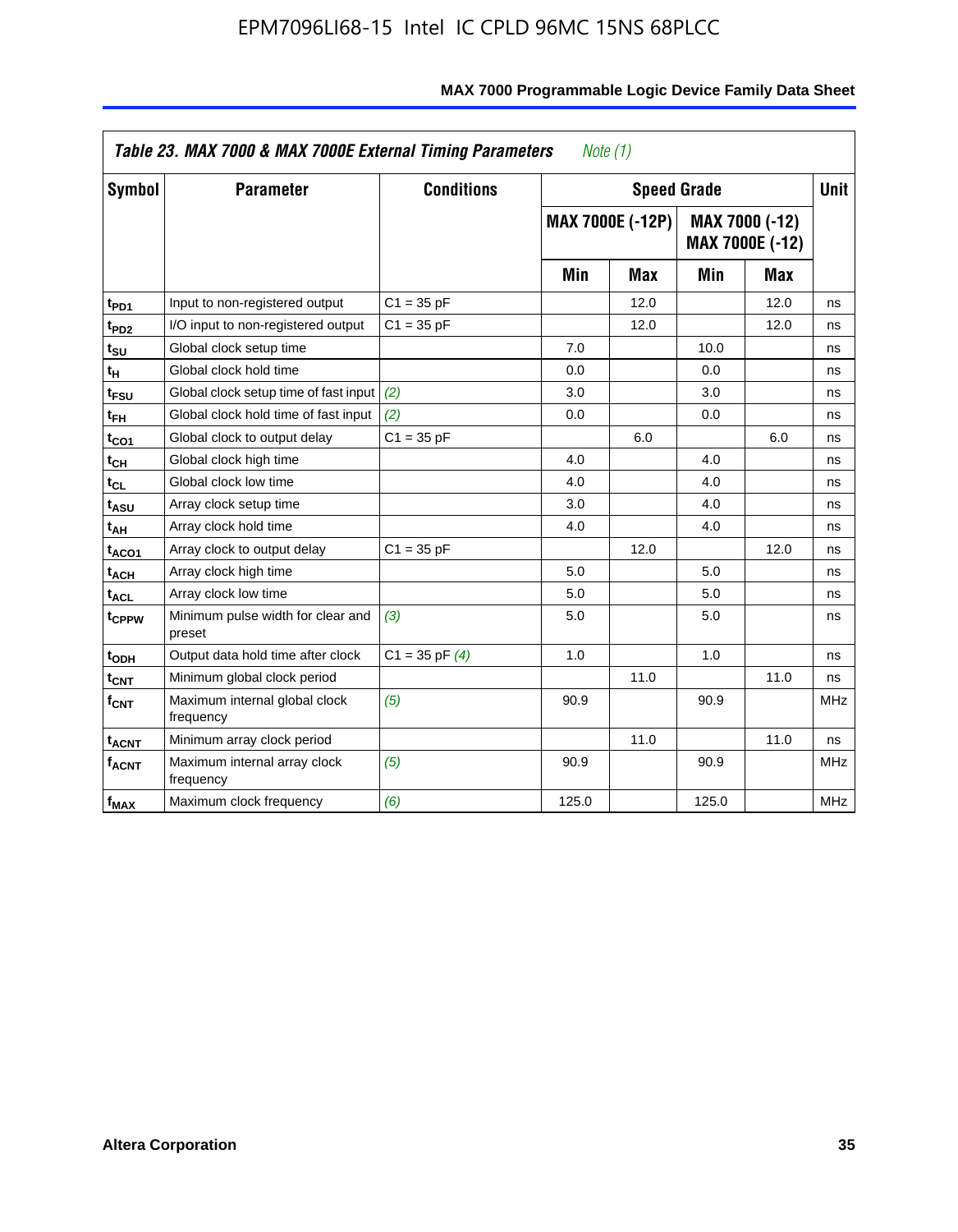| <b>Symbol</b>               | <b>Parameter</b>                                                                                            | <b>Conditions</b>  |     | <b>Speed Grade</b>      |     |                                   | Unit |
|-----------------------------|-------------------------------------------------------------------------------------------------------------|--------------------|-----|-------------------------|-----|-----------------------------------|------|
|                             |                                                                                                             |                    |     | <b>MAX 7000E (-12P)</b> |     | MAX 7000 (-12)<br>MAX 7000E (-12) |      |
|                             |                                                                                                             |                    | Min | Max                     | Min | Max                               |      |
| t <sub>IN</sub>             | Input pad and buffer delay                                                                                  |                    |     | 1.0                     |     | 2.0                               | ns   |
| $t_{IO}$                    | I/O input pad and buffer delay                                                                              |                    |     | 1.0                     |     | 2.0                               | ns   |
| $t_{\sf FIN}$               | Fast input delay                                                                                            | (2)                |     | 1.0                     |     | 1.0                               | ns   |
| t <sub>SEXP</sub>           | Shared expander delay                                                                                       |                    |     | 7.0                     |     | 7.0                               | ns   |
| $t_{PEXP}$                  | Parallel expander delay                                                                                     |                    |     | 1.0                     |     | 1.0                               | ns   |
| t <sub>LAD</sub>            | Logic array delay                                                                                           |                    |     | 7.0                     |     | 5.0                               | ns   |
| $t_{LAC}$                   | Logic control array delay                                                                                   |                    |     | 5.0                     |     | 5.0                               | ns   |
| $t_{\mathit{IOE}}$          | Internal output enable delay                                                                                | (2)                |     | 2.0                     |     | 2.0                               | ns   |
| $t_{OD1}$                   | Output buffer and pad delay<br>Slow slew rate $=$ off<br>$V_{\text{CCIO}} = 5.0 V$                          | $C1 = 35 pF$       |     | 1.0                     |     | 3.0                               | ns   |
| $t_{OD2}$                   | Output buffer and pad delay<br>Slow slew rate $=$ off<br>$V_{\text{CCIO}} = 3.3 \text{ V}$                  | $C1 = 35$ pF $(7)$ |     | 2.0                     |     | 4.0                               | ns   |
| $t_{OD3}$                   | Output buffer and pad delay<br>Slow slew rate $=$ on<br>$V_{\text{CCIO}} = 5.0 \text{ V or } 3.3 \text{ V}$ | $C1 = 35$ pF $(2)$ |     | 5.0                     |     | 7.0                               | ns   |
| $t_{ZX1}$                   | Output buffer enable delay<br>Slow slew rate $=$ off<br>$V_{\text{CCIO}} = 5.0 V$                           | $C1 = 35 pF$       |     | 6.0                     |     | 6.0                               | ns   |
| t <sub>ZX2</sub>            | Output buffer enable delay<br>Slow slew rate $=$ off<br>$V_{\text{CCIO}} = 3.3 \text{ V}$                   | $C1 = 35$ pF $(7)$ |     | 7.0                     |     | 7.0                               | ns   |
| $t_{ZX3}$                   | Output buffer enable delay<br>Slow slew rate $=$ on<br>$V_{\text{CCIO}} = 5.0 \text{ V or } 3.3 \text{ V}$  | $C1 = 35$ pF $(2)$ |     | 10.0                    |     | 10.0                              | ns   |
| $t_{XZ}$                    | Output buffer disable delay                                                                                 | $C1 = 5 pF$        |     | 6.0                     |     | 6.0                               | ns   |
| $t_{\scriptstyle\text{SU}}$ | Register setup time                                                                                         |                    | 1.0 |                         | 4.0 |                                   | ns   |
| $t_H$                       | Register hold time                                                                                          |                    | 6.0 |                         | 4.0 |                                   | ns   |
| $t_{\mathit{FSU}}$          | Register setup time of fast input                                                                           | (2)                | 4.0 |                         | 2.0 |                                   | ns   |
| t <sub>FH</sub>             | Register hold time of fast input                                                                            | (2)                | 0.0 |                         | 2.0 |                                   | ns   |
| $t_{RD}$                    | Register delay                                                                                              |                    |     | 2.0                     |     | 1.0                               | ns   |
| $t_{COMB}$                  | Combinatorial delay                                                                                         |                    |     | 2.0                     |     | 1.0                               | ns   |
| ЧC                          | Array clock delay                                                                                           |                    |     | 5.0                     |     | 5.0                               | 115  |
| $t_{EN}$                    | Register enable time                                                                                        |                    |     | 7.0                     |     | 5.0                               | ns   |
| $t_{GLOB}$                  | Global control delay                                                                                        |                    |     | 2.0                     |     | 0.0                               | ns   |
| t <sub>PRE</sub>            | Register preset time                                                                                        |                    |     | 4.0                     |     | 3.0                               | ns   |
| $t_{CLR}$                   | Register clear time                                                                                         |                    |     | 4.0                     |     | 3.0                               | ns   |
| t <sub>PIA</sub>            | PIA delay                                                                                                   |                    |     | 1.0                     |     | 1.0                               | ns   |
| $t_{LPA}$                   | Low-power adder                                                                                             | (8)                |     | 12.0                    |     | 12.0                              | ns   |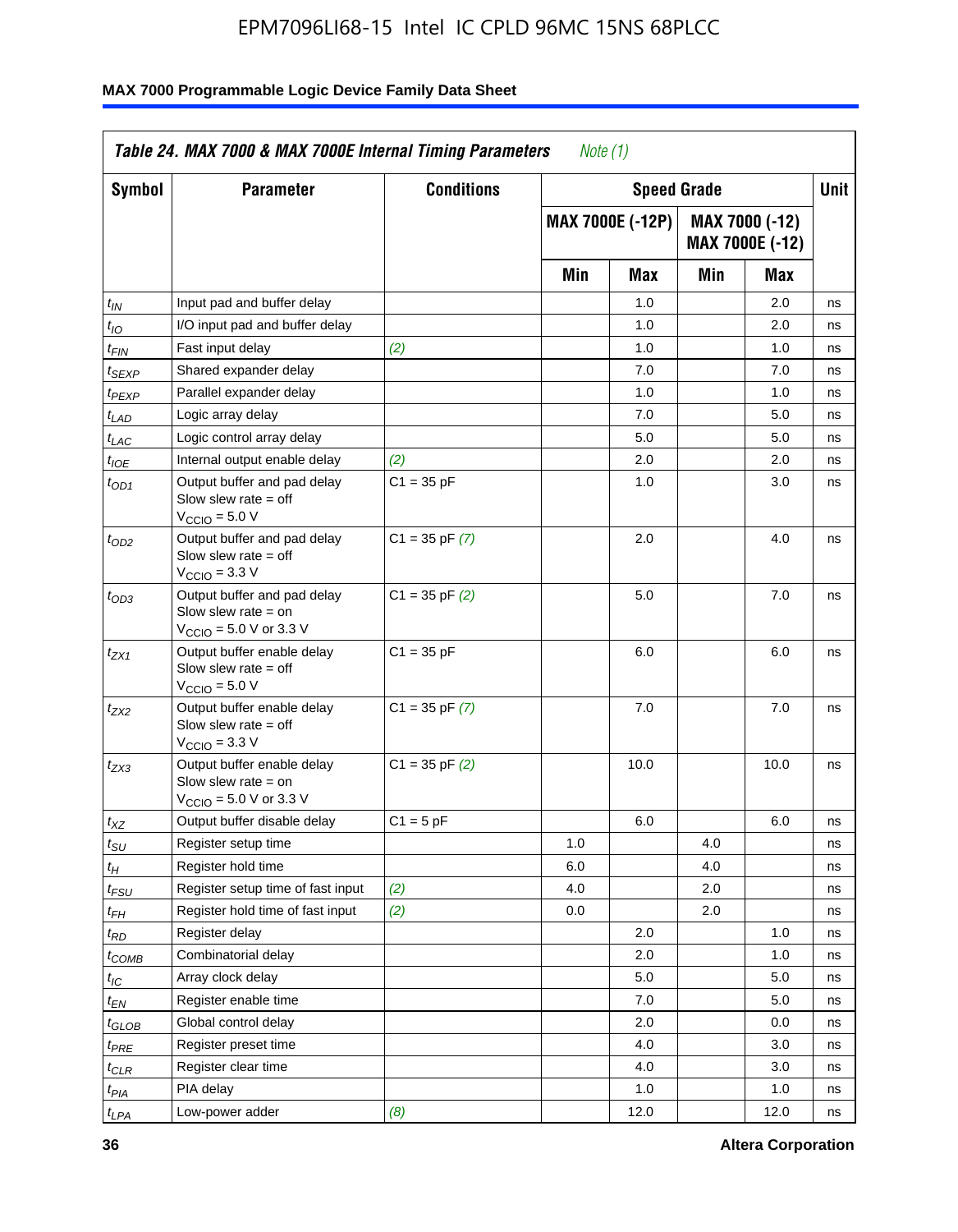| <b>Symbol</b>           | <b>Parameter</b>                            | <b>Conditions</b>  |      |            |      | <b>Speed Grade</b> |      |            | <b>Unit</b> |
|-------------------------|---------------------------------------------|--------------------|------|------------|------|--------------------|------|------------|-------------|
|                         |                                             |                    |      | $-15$      |      | $-15T$             |      | $-20$      |             |
|                         |                                             |                    | Min  | <b>Max</b> | Min  | <b>Max</b>         | Min  | <b>Max</b> |             |
| $t_{PD1}$               | Input to non-registered output              | $C1 = 35 pF$       |      | 15.0       |      | 15.0               |      | 20.0       | ns          |
| t <sub>PD2</sub>        | I/O input to non-registered<br>output       | $C1 = 35 pF$       |      | 15.0       |      | 15.0               |      | 20.0       | ns          |
| tsu                     | Global clock setup time                     |                    | 11.0 |            | 11.0 |                    | 12.0 |            | ns          |
| $t_H$                   | Global clock hold time                      |                    | 0.0  |            | 0.0  |                    | 0.0  |            | ns          |
| t <sub>FSU</sub>        | Global clock setup time of fast<br>input    | (2)                | 3.0  |            | -    |                    | 5.0  |            | ns          |
| $t_{FH}$                | Global clock hold time of fast<br>input     | (2)                | 0.0  |            | -    |                    | 0.0  |            | ns          |
| t <sub>CO1</sub>        | Global clock to output delay                | $C1 = 35 pF$       |      | 8.0        |      | 8.0                |      | 12.0       | ns          |
| $t_{\mathsf{CH}}$       | Global clock high time                      |                    | 5.0  |            | 6.0  |                    | 6.0  |            | ns          |
| $t_{CL}$                | Global clock low time                       |                    | 5.0  |            | 6.0  |                    | 6.0  |            | ns          |
| $t_{ASU}$               | Array clock setup time                      |                    | 4.0  |            | 4.0  |                    | 5.0  |            | ns          |
| t <sub>АН</sub>         | Array clock hold time                       |                    | 4.0  |            | 4.0  |                    | 5.0  |            | ns          |
| t <sub>ACO1</sub>       | Array clock to output delay                 | $C1 = 35 pF$       |      | 15.0       |      | 15.0               |      | 20.0       | ns          |
| $t_{\sf ACH}$           | Array clock high time                       |                    | 6.0  |            | 6.5  |                    | 8.0  |            | ns          |
| t <sub>ACL</sub>        | Array clock low time                        |                    | 6.0  |            | 6.5  |                    | 8.0  |            | ns          |
| t <sub>CPPW</sub>       | Minimum pulse width for clear<br>and preset | (3)                | 6.0  |            | 6.5  |                    | 8.0  |            | ns          |
| t <sub>ODH</sub>        | Output data hold time after<br>clock        | $C1 = 35$ pF $(4)$ | 1.0  |            | 1.0  |                    | 1.0  |            | ns          |
| $t_{\mathsf{CNT}}$      | Minimum global clock period                 |                    |      | 13.0       |      | 13.0               |      | 16.0       | ns          |
| $f_{\mathsf{CNT}}$      | Maximum internal global clock<br>frequency  | (5)                | 76.9 |            | 76.9 |                    | 62.5 |            | <b>MHz</b>  |
| <b>t<sub>ACNT</sub></b> | Minimum array clock period                  |                    |      | 13.0       |      | 13.0               |      | 16.0       | ns          |
| <b>fACNT</b>            | Maximum internal array clock<br>frequency   | (5)                | 76.9 |            | 76.9 |                    | 62.5 |            | <b>MHz</b>  |
| $f_{MAX}$               | Maximum clock frequency                     | (6)                | 100  |            | 83.3 |                    | 83.3 |            | MHz         |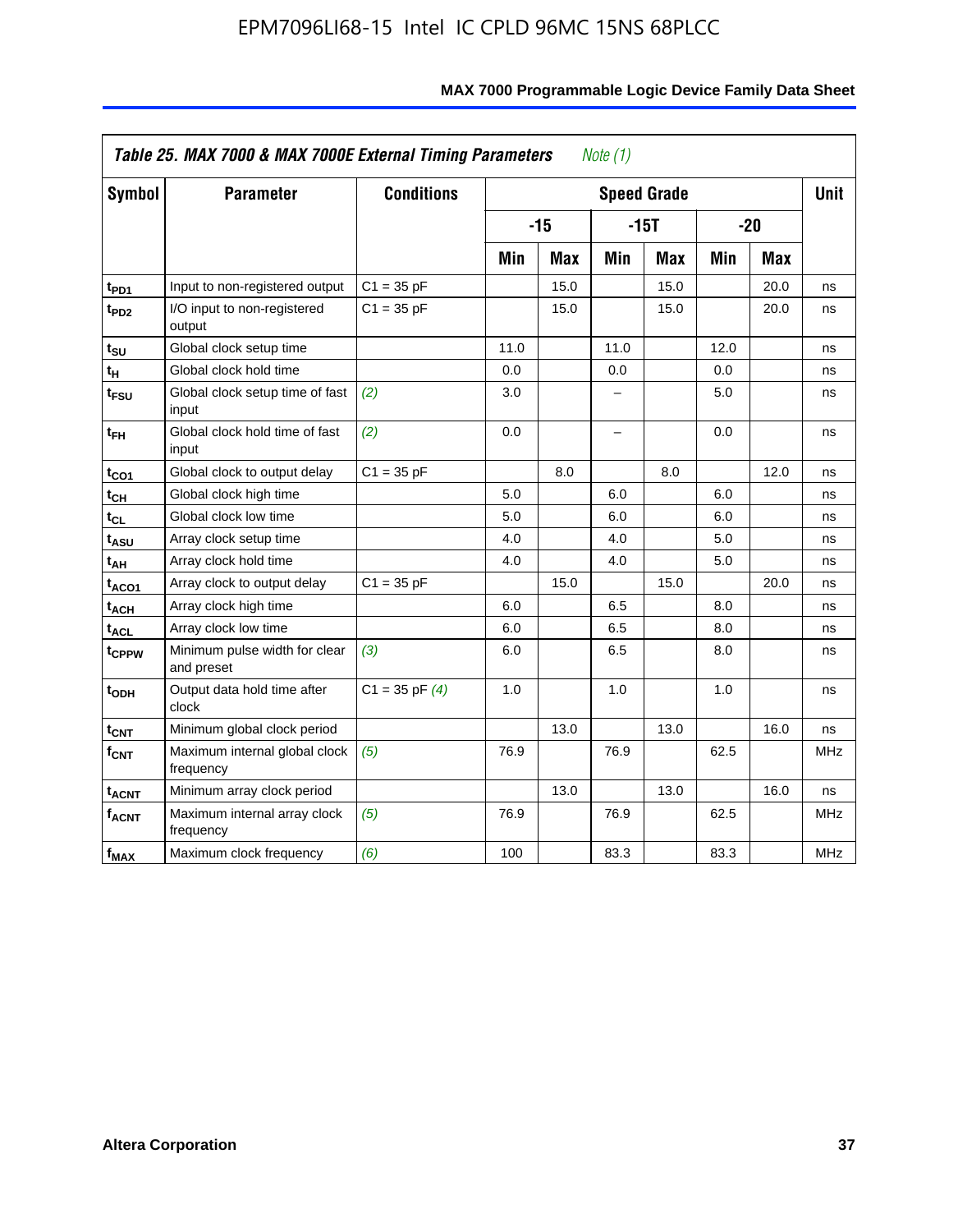| <b>Symbol</b>                 | <b>Parameter</b>                                                                                            | <b>Conditions</b>  |     |      |                          | <b>Speed Grade</b>       |     |      | <b>Unit</b> |
|-------------------------------|-------------------------------------------------------------------------------------------------------------|--------------------|-----|------|--------------------------|--------------------------|-----|------|-------------|
|                               |                                                                                                             |                    |     | -15  |                          | $-15T$                   |     | -20  |             |
|                               |                                                                                                             |                    | Min | Max  | Min                      | Max                      | Min | Max  |             |
| $t_{IN}$                      | Input pad and buffer delay                                                                                  |                    |     | 2.0  |                          | 2.0                      |     | 3.0  | ns          |
| $t_{IO}$                      | I/O input pad and buffer delay                                                                              |                    |     | 2.0  |                          | 2.0                      |     | 3.0  | ns          |
| $t_{\textit{FIN}}$            | Fast input delay                                                                                            | (2)                |     | 2.0  |                          | $\equiv$                 |     | 4.0  | ns          |
| $t_{SEXP}$                    | Shared expander delay                                                                                       |                    |     | 8.0  |                          | 10.0                     |     | 9.0  | ns          |
| t <sub>PEXP</sub>             | Parallel expander delay                                                                                     |                    |     | 1.0  |                          | 1.0                      |     | 2.0  | ns          |
| t <sub>LAD</sub>              | Logic array delay                                                                                           |                    |     | 6.0  |                          | 6.0                      |     | 8.0  | ns          |
| $t_{LAC}$                     | Logic control array delay                                                                                   |                    |     | 6.0  |                          | 6.0                      |     | 8.0  | ns          |
| $t_{IOE}$                     | Internal output enable delay                                                                                | (2)                |     | 3.0  |                          | $\overline{\phantom{0}}$ |     | 4.0  | ns          |
| $t_{OD1}$                     | Output buffer and pad delay<br>Slow slew rate $=$ off<br>$V_{\text{CCIO}} = 5.0 V$                          | $C1 = 35 pF$       |     | 4.0  |                          | 4.0                      |     | 5.0  | ns          |
| $t_{OD2}$                     | Output buffer and pad delay<br>Slow slew rate $=$ off<br>$V_{\text{CCIO}} = 3.3 \text{ V}$                  | $C1 = 35 pF(7)$    |     | 5.0  |                          | $\overline{\phantom{0}}$ |     | 6.0  | ns          |
| $t_{OD3}$                     | Output buffer and pad delay<br>Slow slew rate $=$ on<br>$V_{\text{CCIO}} = 5.0 \text{ V or } 3.3 \text{ V}$ | $C1 = 35$ pF $(2)$ |     | 8.0  |                          |                          |     | 9.0  | ns          |
| $t_{ZX1}$                     | Output buffer enable delay<br>Slow slew rate $=$ off<br>$V_{\text{CCIO}} = 5.0 V$                           | $C1 = 35 pF$       |     | 6.0  |                          | 6.0                      |     | 10.0 | ns          |
| t <sub>ZX2</sub>              | Output buffer enable delay<br>Slow slew rate $=$ off<br>$V_{\text{CCIO}} = 3.3 \text{ V}$                   | $C1 = 35$ pF $(7)$ |     | 7.0  |                          | L,                       |     | 11.0 | ns          |
| t <sub>ZX3</sub>              | Output buffer enable delay<br>Slow slew rate $=$ on<br>$V_{\text{CCIO}} = 5.0 \text{ V or } 3.3 \text{ V}$  | $C1 = 35$ pF $(2)$ |     | 10.0 |                          |                          |     | 14.0 | ns          |
| $t_{\mathsf{XZ}}$             | Output buffer disable delay                                                                                 | $C1 = 5pF$         |     | 6.0  |                          | 6.0                      |     | 10.0 | ns          |
| $t_{\scriptstyle\text{SU}}$   | Register setup time                                                                                         |                    | 4.0 |      | 4.0                      |                          | 4.0 |      | ns          |
| tμ                            | Register hold time                                                                                          |                    | 4.0 |      | 4.0                      |                          | 5.0 |      | ns          |
| t <sub>FSU</sub>              | Register setup time of fast input                                                                           | (2)                | 2.0 |      | $\overline{\phantom{0}}$ |                          | 4.0 |      | ns          |
| t <sub>FH</sub>               | Register hold time of fast input                                                                            | (2)                | 2.0 |      | L.                       |                          | 3.0 |      | ns          |
| $t_{RD}$                      | Register delay                                                                                              |                    |     | 1.0  |                          | 1.0                      |     | 1.0  | ns          |
| $t_{COMB}$                    | Combinatorial delay                                                                                         |                    |     | 1.0  |                          | 1.0                      |     | 1.0  | ns          |
| $t_{IC}$                      | Array clock delay                                                                                           |                    |     | 6.0  |                          | 6.0                      |     | 8.0  | ns          |
| $t_{EN}$                      | Register enable time                                                                                        |                    |     | 6.0  |                          | 6.0                      |     | 8.0  | ns          |
| $t_{\scriptstyle\text{GLOB}}$ | Global control delay                                                                                        |                    |     | 1.0  |                          | 1.0                      |     | 3.0  | ns          |
| $t_{PRE}$                     | Register preset time                                                                                        |                    |     | 4.0  |                          | 4.0                      |     | 4.0  | ns          |
| $t_{\sf CLR}$                 | Register clear time                                                                                         |                    |     | 4.0  |                          | 4.0                      |     | 4.0  | ns          |
| $t_{PIA}$                     | PIA delay                                                                                                   |                    |     | 2.0  |                          | 2.0                      |     | 3.0  | ns          |
| $t_{LPA}$                     | Low-power adder                                                                                             | (8)                |     | 13.0 |                          | 15.0                     |     | 15.0 | ns          |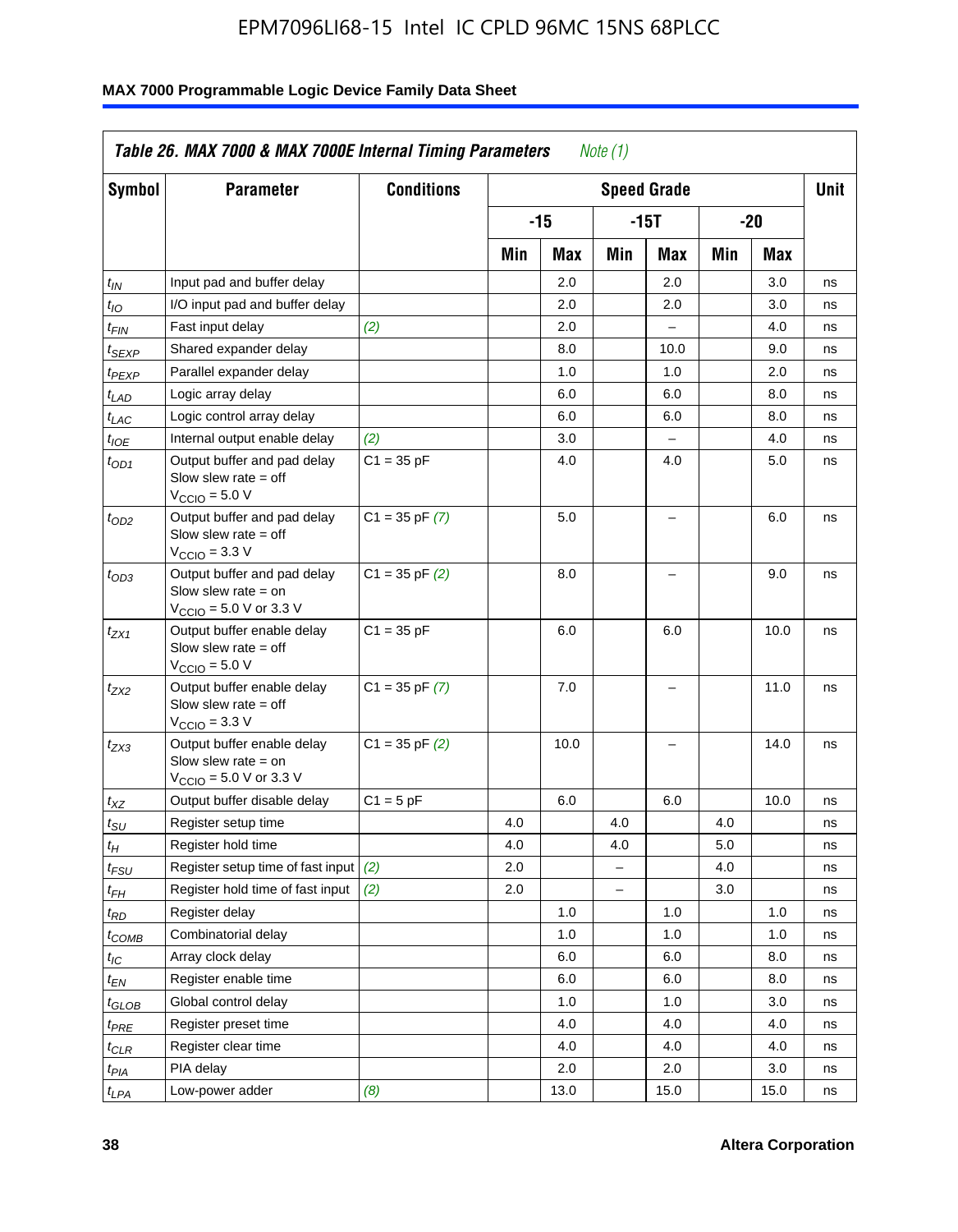**MAX 7000 Programmable Logic Device Family Data Sheet**

#### *Notes to tables:*

- (1) These values are specified under the recommended operating conditions shown in Table 14. See Figure 13 for more information on switching waveforms.
- (2) This parameter applies to MAX 7000E devices only.
- (3) This minimum pulse width for preset and clear applies for both global clear and array controls. The *tLPA* parameter must be added to this minimum width if the clear or reset signal incorporates the  $t_{LAD}$  parameter into the signal path.
- (4) This parameter is a guideline that is sample-tested only and is based on extensive device characterization. This parameter applies for both global and array clocking.
- (5) These parameters are measured with a 16-bit loadable, enabled, up/down counter programmed into each LAB.
- (6) The  $f_{MAX}$  values represent the highest frequency for pipelined data.
- (7) Operating conditions:  $V_{\text{CCIO}} = 3.3 \text{ V} \pm 10\%$  for commercial and industrial use.
- (8) The  $t_{LPA}$  parameter must be added to the  $t_{LAD}$ ,  $t_{LAC}$ ,  $t_{IC}$ ,  $t_{EN}$ ,  $t_{SEXP}$ ,  $t_{ACL}$ , and  $t_{CPPW}$  parameters for macrocells running in the low-power mode.

| Symbol                  | <b>Parameter</b>                            | <b>Conditions</b>  |       |            |       |            | <b>Speed Grade</b> |            |       |       | Unit       |
|-------------------------|---------------------------------------------|--------------------|-------|------------|-------|------------|--------------------|------------|-------|-------|------------|
|                         |                                             |                    |       | $-5$       |       | -6         |                    | $-7$       |       | $-10$ |            |
|                         |                                             |                    | Min   | <b>Max</b> | Min   | <b>Max</b> | Min                | <b>Max</b> | Min   | Max   |            |
| t <sub>PD1</sub>        | Input to non-registered output              | $C1 = 35 pF$       |       | 5.0        |       | 6.0        |                    | 7.5        |       | 10.0  | ns         |
| $t_{PD2}$               | I/O input to non-registered<br>output       | $C1 = 35 pF$       |       | 5.0        |       | 6.0        |                    | 7.5        |       | 10.0  | ns         |
| $t_{\text{SU}}$         | Global clock setup time                     |                    | 2.9   |            | 4.0   |            | 5.0                |            | 7.0   |       | ns         |
| $t_H$                   | Global clock hold time                      |                    | 0.0   |            | 0.0   |            | 0.0                |            | 0.0   |       | ns         |
| t <sub>FSU</sub>        | Global clock setup time of fast<br>input    |                    | 2.5   |            | 2.5   |            | 2.5                |            | 3.0   |       | ns         |
| $t_{FH}$                | Global clock hold time of fast<br>input     |                    | 0.0   |            | 0.0   |            | 0.0                |            | 0.5   |       | ns         |
| $t_{CO1}$               | Global clock to output delay                | $C1 = 35 pF$       |       | 3.2        |       | 3.5        |                    | 4.3        |       | 5.0   | ns         |
| $t_{CH}$                | Global clock high time                      |                    | 2.0   |            | 2.5   |            | 3.0                |            | 4.0   |       | ns         |
| $t_{CL}$                | Global clock low time                       |                    | 2.0   |            | 2.5   |            | 3.0                |            | 4.0   |       | ns         |
| t <sub>ASU</sub>        | Array clock setup time                      |                    | 0.7   |            | 0.9   |            | 1.1                |            | 2.0   |       | ns         |
| t <sub>АН</sub>         | Array clock hold time                       |                    | 1.8   |            | 2.1   |            | 2.7                |            | 3.0   |       | ns         |
| t <sub>ACO1</sub>       | Array clock to output delay                 | $C1 = 35 pF$       |       | 5.4        |       | 6.6        |                    | 8.2        |       | 10.0  | ns         |
| <b>t<sub>ACH</sub></b>  | Array clock high time                       |                    | 2.5   |            | 2.5   |            | 3.0                |            | 4.0   |       | ns         |
| t <sub>ACL</sub>        | Array clock low time                        |                    | 2.5   |            | 2.5   |            | 3.0                |            | 4.0   |       | ns         |
| tcppw                   | Minimum pulse width for clear<br>and preset | (2)                | 2.5   |            | 2.5   |            | 3.0                |            | 4.0   |       | ns         |
| t <sub>ODH</sub>        | Output data hold time after<br>clock        | $C1 = 35$ pF $(3)$ | 1.0   |            | 1.0   |            | 1.0                |            | 1.0   |       | ns         |
| $t_{\text{CNT}}$        | Minimum global clock period                 |                    |       | 5.7        |       | 7.0        |                    | 8.6        |       | 10.0  | ns         |
| $f_{\text{CNT}}$        | Maximum internal global clock<br>frequency  | (4)                | 175.4 |            | 142.9 |            | 116.3              |            | 100.0 |       | <b>MHz</b> |
| <b>t<sub>ACNT</sub></b> | Minimum array clock period                  |                    |       | 5.7        |       | 7.0        |                    | 8.6        |       | 10.0  | ns         |

### Tables 27 and 28 show the EPM7032S AC operating conditions.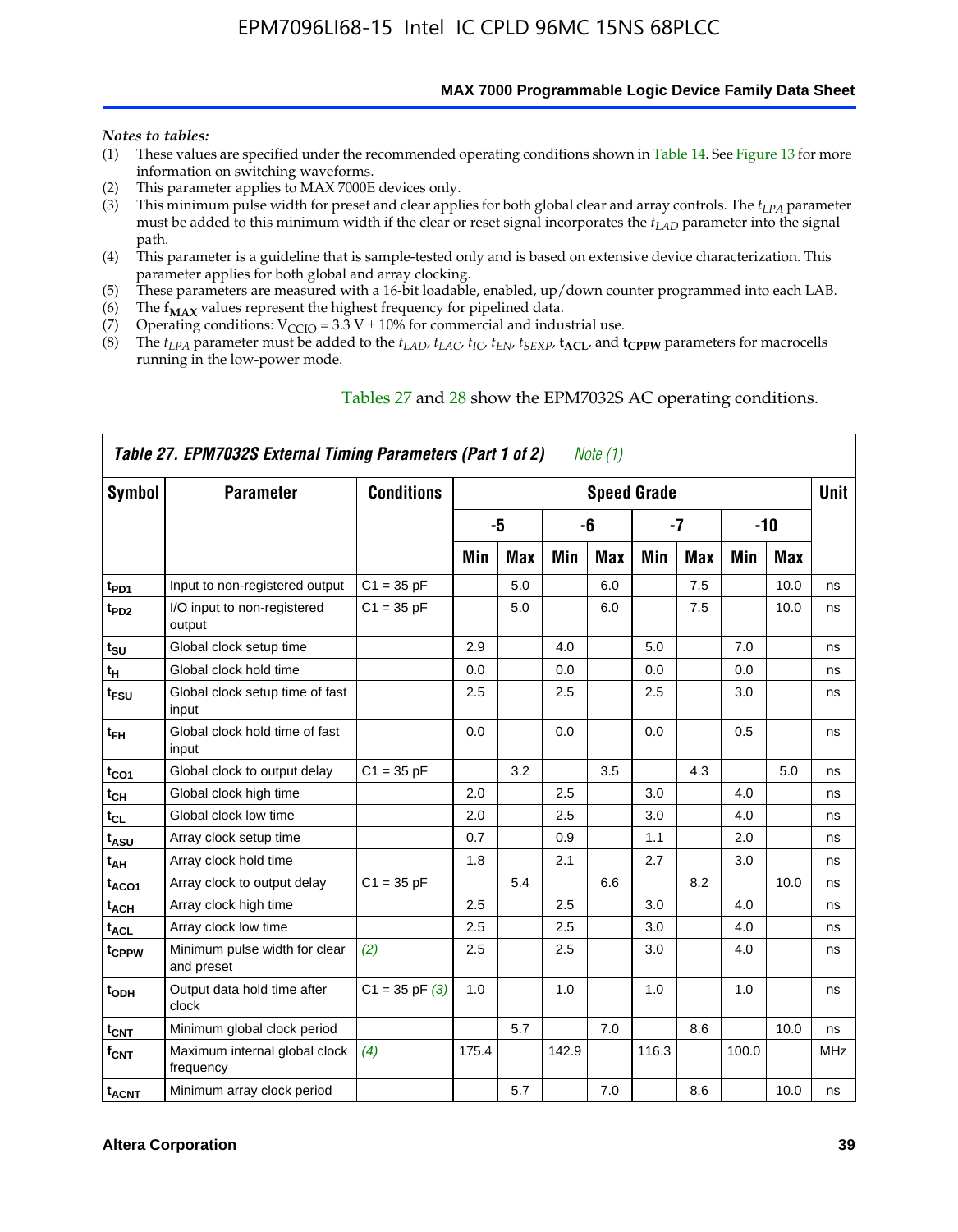| Table 27. EPM7032S External Timing Parameters (Part 2 of 2)<br>Note (1) |                                           |                   |       |                       |       |                    |       |     |       |            |            |  |
|-------------------------------------------------------------------------|-------------------------------------------|-------------------|-------|-----------------------|-------|--------------------|-------|-----|-------|------------|------------|--|
| Symbol                                                                  | <b>Parameter</b>                          | <b>Conditions</b> |       |                       |       | <b>Speed Grade</b> |       |     |       |            | Unit       |  |
|                                                                         |                                           |                   |       | -7<br>-10<br>-6<br>-5 |       |                    |       |     |       |            |            |  |
|                                                                         |                                           |                   | Min   | <b>Max</b>            | Min   | <b>Max</b>         | Min   | Max | Min   | <b>Max</b> |            |  |
| <b>fACNT</b>                                                            | Maximum internal array clock<br>frequency | (4)               | 175.4 |                       | 142.9 |                    | 116.3 |     | 100.0 |            | <b>MHz</b> |  |
| f <sub>MAX</sub>                                                        | Maximum clock frequency                   | (5)               | 250.0 |                       | 200.0 |                    | 166.7 |     | 125.0 |            | <b>MHz</b> |  |

| Symbol                        | <b>Parameter</b>                     | <b>Conditions</b>  |     |            |     | <b>Speed Grade</b> |     |            |     |            | <b>Unit</b> |
|-------------------------------|--------------------------------------|--------------------|-----|------------|-----|--------------------|-----|------------|-----|------------|-------------|
|                               |                                      |                    |     | -5         |     | -6                 |     | $-7$       |     | $-10$      |             |
|                               |                                      |                    | Min | <b>Max</b> | Min | <b>Max</b>         | Min | <b>Max</b> | Min | <b>Max</b> |             |
| $t_{IN}$                      | Input pad and buffer delay           |                    |     | 0.2        |     | 0.2                |     | 0.3        |     | 0.5        | ns          |
| $t_{IO}$                      | I/O input pad and buffer delay       |                    |     | 0.2        |     | 0.2                |     | 0.3        |     | 0.5        | ns          |
| $t_{\textit{FIN}}$            | Fast input delay                     |                    |     | 2.2        |     | 2.1                |     | 2.5        |     | 1.0        | ns          |
| $t_{SEXP}$                    | Shared expander delay                |                    |     | 3.1        |     | 3.8                |     | 4.6        |     | 5.0        | ns          |
| $t_{PEXP}$                    | Parallel expander delay              |                    |     | 0.9        |     | 1.1                |     | 1.4        |     | 0.8        | ns          |
| $t_{LAD}$                     | Logic array delay                    |                    |     | 2.6        |     | 3.3                |     | 4.0        |     | 5.0        | ns          |
| $t_{LAC}$                     | Logic control array delay            |                    |     | 2.5        |     | 3.3                |     | 4.0        |     | 5.0        | ns          |
| $t_{IOE}$                     | Internal output enable delay         |                    |     | 0.7        |     | 0.8                |     | 1.0        |     | 2.0        | ns          |
| $t_{OD1}$                     | Output buffer and pad delay          | $C1 = 35 pF$       |     | 0.2        |     | 0.3                |     | 0.4        |     | 1.5        | ns          |
| $t_{OD2}$                     | Output buffer and pad delay          | $C1 = 35$ pF $(6)$ |     | 0.7        |     | 0.8                |     | 0.9        |     | 2.0        | ns          |
| $t_{OD3}$                     | Output buffer and pad delay          | $C1 = 35 pF$       |     | 5.2        |     | 5.3                |     | 5.4        |     | 5.5        | ns          |
| $t_{ZX1}$                     | Output buffer enable delay           | $C1 = 35 pF$       |     | 4.0        |     | 4.0                |     | 4.0        |     | 5.0        | ns          |
| t <sub>ZX2</sub>              | Output buffer enable delay           | $C1 = 35$ pF $(6)$ |     | 4.5        |     | 4.5                |     | 4.5        |     | 5.5        | ns          |
| $t_{ZX3}$                     | Output buffer enable delay           | $C1 = 35 pF$       |     | 9.0        |     | 9.0                |     | 9.0        |     | 9.0        | ns          |
| $t_{XZ}$                      | Output buffer disable delay          | $C1 = 5pF$         |     | 4.0        |     | 4.0                |     | 4.0        |     | 5.0        | ns          |
| $t_{\rm SU}$                  | Register setup time                  |                    | 0.8 |            | 1.0 |                    | 1.3 |            | 2.0 |            | ns          |
| $t_{H}$                       | Register hold time                   |                    | 1.7 |            | 2.0 |                    | 2.5 |            | 3.0 |            | ns          |
| $t_{\mathit{FSU}}$            | Register setup time of fast<br>input |                    | 1.9 |            | 1.8 |                    | 1.7 |            | 3.0 |            | ns          |
| $t_{FH}$                      | Register hold time of fast<br>input  |                    | 0.6 |            | 0.7 |                    | 0.8 |            | 0.5 |            | ns          |
| $t_{RD}$                      | Register delay                       |                    |     | 1.2        |     | 1.6                |     | 1.9        |     | 2.0        | ns          |
| $t_{COMB}$                    | Combinatorial delay                  |                    |     | 0.9        |     | 1.1                |     | 1.4        |     | 2.0        | ns          |
| $t_{IC}$                      | Array clock delay                    |                    |     | 2.7        |     | 3.4                |     | 4.2        |     | 5.0        | ns          |
| $t_{EN}$                      | Register enable time                 |                    |     | 2.6        |     | 3.3                |     | 4.0        |     | 5.0        | ns          |
| $t_{\scriptstyle\text{GLOB}}$ | Global control delay                 |                    |     | 1.6        |     | 1.4                |     | 1.7        |     | 1.0        | ns          |
| $t_{PRE}$                     | Register preset time                 |                    |     | 2.0        |     | 2.4                |     | 3.0        |     | 3.0        | ns          |
| $t_{CLR}$                     | Register clear time                  |                    |     | 2.0        |     | 2.4                |     | 3.0        |     | 3.0        | ns          |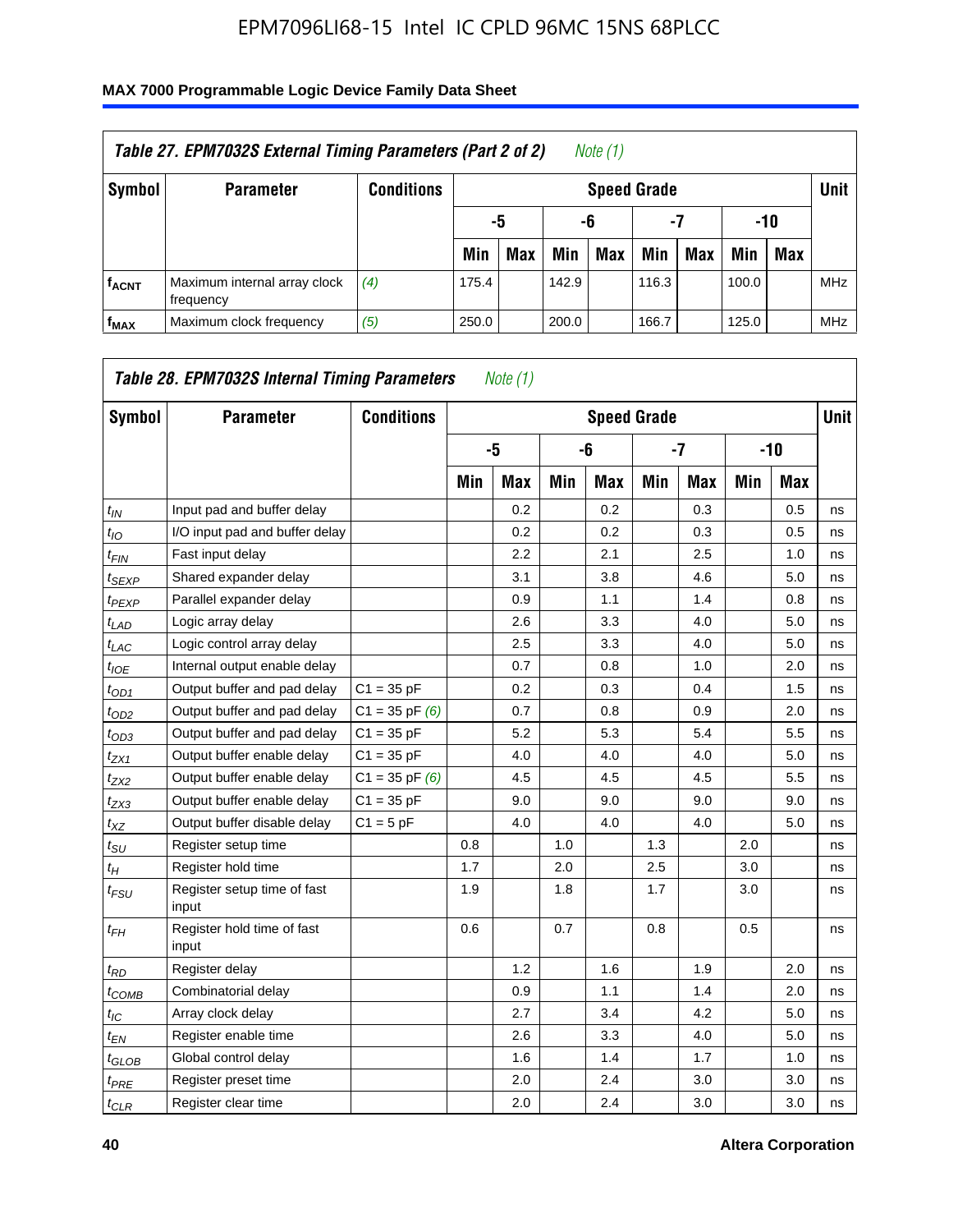| Table 28. EPM7032S Internal Timing Parameters<br>Note $(1)$               |                  |                   |                          |     |     |                    |     |     |     |            |        |  |  |
|---------------------------------------------------------------------------|------------------|-------------------|--------------------------|-----|-----|--------------------|-----|-----|-----|------------|--------|--|--|
| Symbol                                                                    | <b>Parameter</b> | <b>Conditions</b> |                          |     |     | <b>Speed Grade</b> |     |     |     |            | Unit I |  |  |
|                                                                           |                  |                   | -5<br>-10<br>-6<br>-7    |     |     |                    |     |     |     |            |        |  |  |
|                                                                           |                  |                   | Min                      | Max | Min | <b>Max</b>         | Min | Max | Min | <b>Max</b> |        |  |  |
| t <sub>PIA</sub>                                                          | PIA delay        | (7)               | 1.0<br>1.1<br>1.4<br>1.1 |     |     |                    |     |     |     |            | ns     |  |  |
| (8)<br>Low-power adder<br>12.0<br>10.0<br>10.0<br>11.0<br>$t_{LPA}$<br>ns |                  |                   |                          |     |     |                    |     |     |     |            |        |  |  |

#### **MAX 7000 Programmable Logic Device Family Data Sheet**

*Notes to tables:*

(1) These values are specified under the recommended operating conditions shown in Table 14. See Figure 13 for more information on switching waveforms.

(2) This minimum pulse width for preset and clear applies for both global clear and array controls. The  $t_{LPA}$  parameter must be added to this minimum width if the clear or reset signal incorporates the *tLAD* parameter into the signal path.

(3) This parameter is a guideline that is sample-tested only and is based on extensive device characterization. This parameter applies for both global and array clocking.

(4) These parameters are measured with a 16-bit loadable, enabled, up/down counter programmed into each LAB.

(5) The  $f_{MAX}$  values represent the highest frequency for pipelined data.

(6) Operating conditions:  $V_{\text{CCIO}} = 3.3 \text{ V} \pm 10\%$  for commercial and industrial use.

(7) For EPM7064S-5, EPM7064S-6, EPM7128S-6, EPM7160S-6, EPM7160S-7, EPM7192S-7, and EPM7256S-7 devices, these values are specified for a PIA fan-out of one LAB (16 macrocells). For each additional LAB fan-out in these devices, add an additional 0.1 ns to the PIA timing value.

(8) The  $t_{LPA}$  parameter must be added to the  $t_{LAD}$ ,  $t_{LAC}$ ,  $t_{IC}$ ,  $t_{EN}$ ,  $t_{SEXP}$ ,  $t_{ACL}$ , and  $t_{CPPW}$  parameters for macrocells running in the low-power mode.

|                  | Table 29. EPM7064S External Timing Parameters (Part 1 of 2) |                   |     |     |     | Note (1)           |     |     |     |      |      |
|------------------|-------------------------------------------------------------|-------------------|-----|-----|-----|--------------------|-----|-----|-----|------|------|
| Symbol           | <b>Parameter</b>                                            | <b>Conditions</b> |     |     |     | <b>Speed Grade</b> |     |     |     |      | Unit |
|                  |                                                             |                   |     | -5  |     | -6                 |     | -7  |     | -10  |      |
|                  |                                                             |                   | Min | Max | Min | Max                | Min | Max | Min | Max  |      |
| t <sub>PD1</sub> | Input to non-registered output                              | $C1 = 35 pF$      |     | 5.0 |     | 6.0                |     | 7.5 |     | 10.0 | ns   |
| t <sub>PD2</sub> | I/O input to non-registered<br>output                       | $C1 = 35 pF$      |     | 5.0 |     | 6.0                |     | 7.5 |     | 10.0 | ns   |
| $t_{\text{SU}}$  | Global clock setup time                                     |                   | 2.9 |     | 3.6 |                    | 6.0 |     | 7.0 |      | ns   |
| $t_H$            | Global clock hold time                                      |                   | 0.0 |     | 0.0 |                    | 0.0 |     | 0.0 |      | ns   |
| t <sub>FSU</sub> | Global clock setup time of fast<br>input                    |                   | 2.5 |     | 2.5 |                    | 3.0 |     | 3.0 |      | ns   |
| $t_{FH}$         | Global clock hold time of fast<br>input                     |                   | 0.0 |     | 0.0 |                    | 0.5 |     | 0.5 |      | ns   |
| $t_{CO1}$        | Global clock to output delay                                | $C1 = 35 pF$      |     | 3.2 |     | 4.0                |     | 4.5 |     | 5.0  | ns   |
| $t_{CH}$         | Global clock high time                                      |                   | 2.0 |     | 2.5 |                    | 3.0 |     | 4.0 |      | ns   |
| $t_{CL}$         | Global clock low time                                       |                   | 2.0 |     | 2.5 |                    | 3.0 |     | 4.0 |      | ns   |
| $t_{ASU}$        | Array clock setup time                                      |                   | 0.7 |     | 0.9 |                    | 3.0 |     | 2.0 |      | ns   |
| $t_{AH}$         | Array clock hold time                                       |                   | 1.8 |     | 2.1 |                    | 2.0 |     | 3.0 |      | ns   |

Tables 29 and 30 show the EPM7064S AC operating conditions.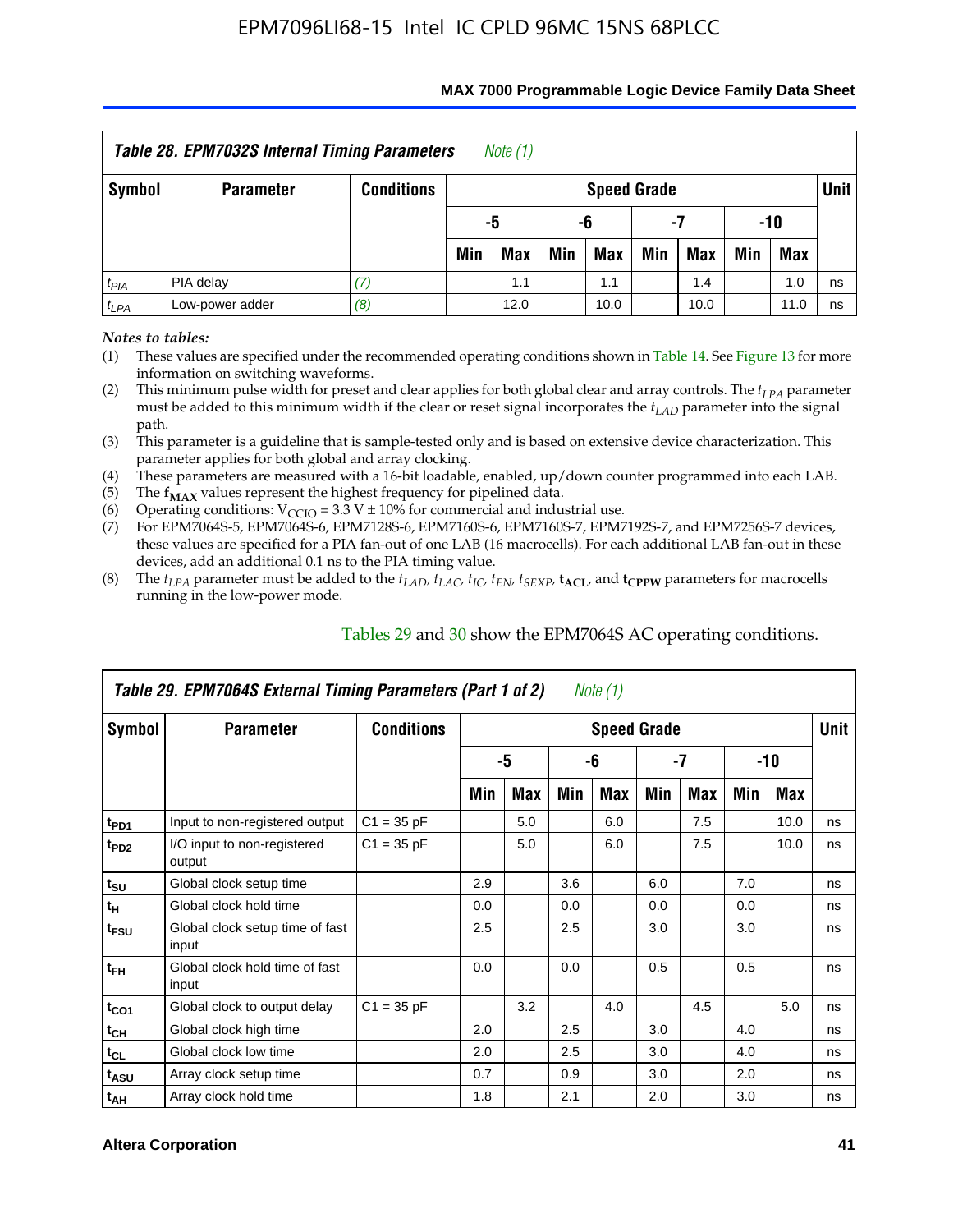| Symbol                         | <b>Parameter</b>                            | <b>Conditions</b>  |       |     |       |     | <b>Speed Grade</b> |     |       |      | <b>Unit</b> |
|--------------------------------|---------------------------------------------|--------------------|-------|-----|-------|-----|--------------------|-----|-------|------|-------------|
|                                |                                             |                    |       | -5  |       | -6  |                    | -7  |       | -10  |             |
|                                |                                             |                    | Min   | Max | Min   | Max | Min                | Max | Min   | Max  |             |
| t <sub>ACO1</sub>              | Array clock to output delay                 | $C1 = 35 pF$       |       | 5.4 |       | 6.7 |                    | 7.5 |       | 10.0 | ns          |
| $t_{\sf ACH}$                  | Array clock high time                       |                    | 2.5   |     | 2.5   |     | 3.0                |     | 4.0   |      | ns          |
| t <sub>ACL</sub>               | Array clock low time                        |                    | 2.5   |     | 2.5   |     | 3.0                |     | 4.0   |      | ns          |
| t <sub>CPPW</sub>              | Minimum pulse width for clear<br>and preset | (2)                | 2.5   |     | 2.5   |     | 3.0                |     | 4.0   |      | ns          |
| $t$ <sub>ODH</sub>             | Output data hold time after<br>clock        | $C1 = 35$ pF $(3)$ | 1.0   |     | 1.0   |     | 1.0                |     | 1.0   |      | ns          |
| $t_{\text{CNT}}$               | Minimum global clock period                 |                    |       | 5.7 |       | 7.1 |                    | 8.0 |       | 10.0 | ns          |
| $f_{CNT}$                      | Maximum internal global clock<br>frequency  | (4)                | 175.4 |     | 140.8 |     | 125.0              |     | 100.0 |      | <b>MHz</b>  |
| $\mathfrak{t}_{\mathsf{ACNT}}$ | Minimum array clock period                  |                    |       | 5.7 |       | 7.1 |                    | 8.0 |       | 10.0 | ns          |
| <b>f<sub>ACNT</sub></b>        | Maximum internal array clock<br>frequency   | (4)                | 175.4 |     | 140.8 |     | 125.0              |     | 100.0 |      | <b>MHz</b>  |
| $f_{MAX}$                      | Maximum clock frequency                     | (5)                | 250.0 |     | 200.0 |     | 166.7              |     | 125.0 |      | <b>MHz</b>  |

|                  | Table 30. EPM7064S Internal Timing Parameters (Part 1 of 2) |                    |     |     |     | Note $(1)$         |     |      |     |       |             |
|------------------|-------------------------------------------------------------|--------------------|-----|-----|-----|--------------------|-----|------|-----|-------|-------------|
| Symbol           | <b>Parameter</b>                                            | <b>Conditions</b>  |     |     |     | <b>Speed Grade</b> |     |      |     |       | <b>Unit</b> |
|                  |                                                             |                    |     | -5  |     | -6                 |     | $-7$ |     | $-10$ |             |
|                  |                                                             |                    | Min | Max | Min | Max                | Min | Max  | Min | Max   |             |
| $t_{IN}$         | Input pad and buffer delay                                  |                    |     | 0.2 |     | 0.2                |     | 0.5  |     | 0.5   | ns          |
| $t_{IO}$         | I/O input pad and buffer delay                              |                    |     | 0.2 |     | 0.2                |     | 0.5  |     | 0.5   | ns          |
| t <sub>FIN</sub> | Fast input delay                                            |                    |     | 2.2 |     | 2.6                |     | 1.0  |     | 1.0   | ns          |
| $t_{SEXP}$       | Shared expander delay                                       |                    |     | 3.1 |     | 3.8                |     | 4.0  |     | 5.0   | ns          |
| $t_{PEXP}$       | Parallel expander delay                                     |                    |     | 0.9 |     | 1.1                |     | 0.8  |     | 0.8   | ns          |
| $t_{LAD}$        | Logic array delay                                           |                    |     | 2.6 |     | 3.2                |     | 3.0  |     | 5.0   | ns          |
| $t_{LAC}$        | Logic control array delay                                   |                    |     | 2.5 |     | 3.2                |     | 3.0  |     | 5.0   | ns          |
| $t_{IOE}$        | Internal output enable delay                                |                    |     | 0.7 |     | 0.8                |     | 2.0  |     | 2.0   | ns          |
| $t_{OD1}$        | Output buffer and pad delay                                 | $C1 = 35 pF$       |     | 0.2 |     | 0.3                |     | 2.0  |     | 1.5   | ns          |
| $t_{OD2}$        | Output buffer and pad delay                                 | $C1 = 35$ pF $(6)$ |     | 0.7 |     | 0.8                |     | 2.5  |     | 2.0   | ns          |
| $t_{OD3}$        | Output buffer and pad delay                                 | $C1 = 35 pF$       |     | 5.2 |     | 5.3                |     | 7.0  |     | 5.5   | ns          |
| $t_{ZX1}$        | Output buffer enable delay                                  | $C1 = 35 pF$       |     | 4.0 |     | 4.0                |     | 4.0  |     | 5.0   | ns          |
| $t_{ZX2}$        | Output buffer enable delay                                  | $C1 = 35$ pF $(6)$ |     | 4.5 |     | 4.5                |     | 4.5  |     | 5.5   | ns          |
| $t_{ZX3}$        | Output buffer enable delay                                  | $C1 = 35 pF$       |     | 9.0 |     | 9.0                |     | 9.0  |     | 9.0   | ns          |
| $t_{XZ}$         | Output buffer disable delay                                 | $C1 = 5pF$         |     | 4.0 |     | 4.0                |     | 4.0  |     | 5.0   | ns          |
| $t_{\text{SU}}$  | Register setup time                                         |                    | 0.8 |     | 1.0 |                    | 3.0 |      | 2.0 |       | ns          |
| $t_H$            | Register hold time                                          |                    | 1.7 |     | 2.0 |                    | 2.0 |      | 3.0 |       | ns          |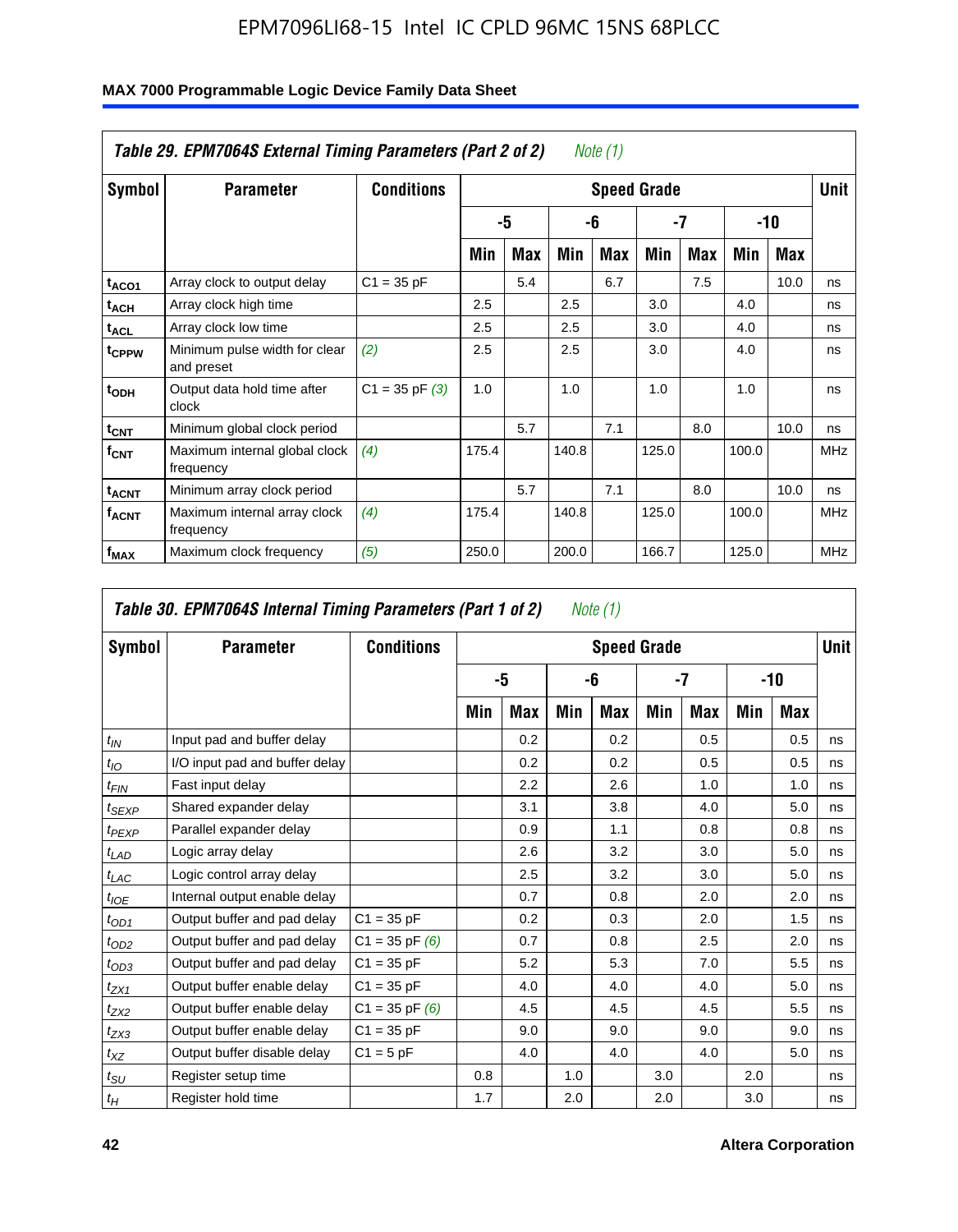|                   | Table 30. EPM7064S Internal Timing Parameters (Part 2 of 2) |                   |     |      |     | Note (1)           |     |      |     |            |             |
|-------------------|-------------------------------------------------------------|-------------------|-----|------|-----|--------------------|-----|------|-----|------------|-------------|
| Symbol            | <b>Parameter</b>                                            | <b>Conditions</b> |     |      |     | <b>Speed Grade</b> |     |      |     |            | <b>Unit</b> |
|                   |                                                             |                   |     | -5   |     | -6                 |     | -7   |     | $-10$      |             |
|                   |                                                             |                   | Min | Max  | Min | Max                | Min | Max  | Min | <b>Max</b> |             |
| $t_{FSU}$         | Register setup time of fast<br>input                        |                   | 1.9 |      | 1.8 |                    | 3.0 |      | 3.0 |            | ns          |
| $t_{FH}$          | Register hold time of fast<br>input                         |                   | 0.6 |      | 0.7 |                    | 0.5 |      | 0.5 |            | ns          |
| $t_{RD}$          | Register delay                                              |                   |     | 1.2  |     | 1.6                |     | 1.0  |     | 2.0        | ns          |
| $t_{COMB}$        | Combinatorial delay                                         |                   |     | 0.9  |     | 1.0                |     | 1.0  |     | 2.0        | ns          |
| $t_{IC}$          | Array clock delay                                           |                   |     | 2.7  |     | 3.3                |     | 3.0  |     | 5.0        | ns          |
| $t_{EN}$          | Register enable time                                        |                   |     | 2.6  |     | 3.2                |     | 3.0  |     | 5.0        | ns          |
| $t_{\text{GLOB}}$ | Global control delay                                        |                   |     | 1.6  |     | 1.9                |     | 1.0  |     | 1.0        | ns          |
| $t_{PRE}$         | Register preset time                                        |                   |     | 2.0  |     | 2.4                |     | 2.0  |     | 3.0        | ns          |
| $t_{CLR}$         | Register clear time                                         |                   |     | 2.0  |     | 2.4                |     | 2.0  |     | 3.0        | ns          |
| $t_{PIA}$         | PIA delay                                                   | (7)               |     | 1.1  |     | 1.3                |     | 1.0  |     | 1.0        | ns          |
| $t_{LPA}$         | Low-power adder                                             | (8)               |     | 12.0 |     | 11.0               |     | 10.0 |     | 11.0       | ns          |

#### **MAX 7000 Programmable Logic Device Family Data Sheet**

### *Notes to tables:*

- (1) These values are specified under the recommended operating conditions shown in Table 14. See Figure 13 for more information on switching waveforms.
- (2) This minimum pulse width for preset and clear applies for both global clear and array controls. The  $t_{LPA}$  parameter must be added to this minimum width if the clear or reset signal incorporates the *t<sub>LAD</sub>* parameter into the signal path.
- (3) This parameter is a guideline that is sample-tested only and is based on extensive device characterization. This parameter applies for both global and array clocking.
- (4) These parameters are measured with a 16-bit loadable, enabled, up/down counter programmed into each LAB.
- (5) The  $f_{MAX}$  values represent the highest frequency for pipelined data.
- (6) Operating conditions:  $V_{\text{CCIO}} = 3.3 \text{ V} \pm 10\%$  for commercial and industrial use.
- (7) For EPM7064S-5, EPM7064S-6, EPM7128S-6, EPM7160S-6, EPM7160S-7, EPM7192S-7, and EPM7256S-7 devices, these values are specified for a PIA fan-out of one LAB (16 macrocells). For each additional LAB fan-out in these devices, add an additional 0.1 ns to the PIA timing value.
- (8) The  $t_{LPA}$  parameter must be added to the  $t_{LAD}$ ,  $t_{LAC}$ ,  $t_{IC}$ ,  $t_{EN}$ ,  $t_{SEXP}$ ,  $t_{ACL}$ , and  $t_{CPPW}$  parameters for macrocells running in the low-power mode.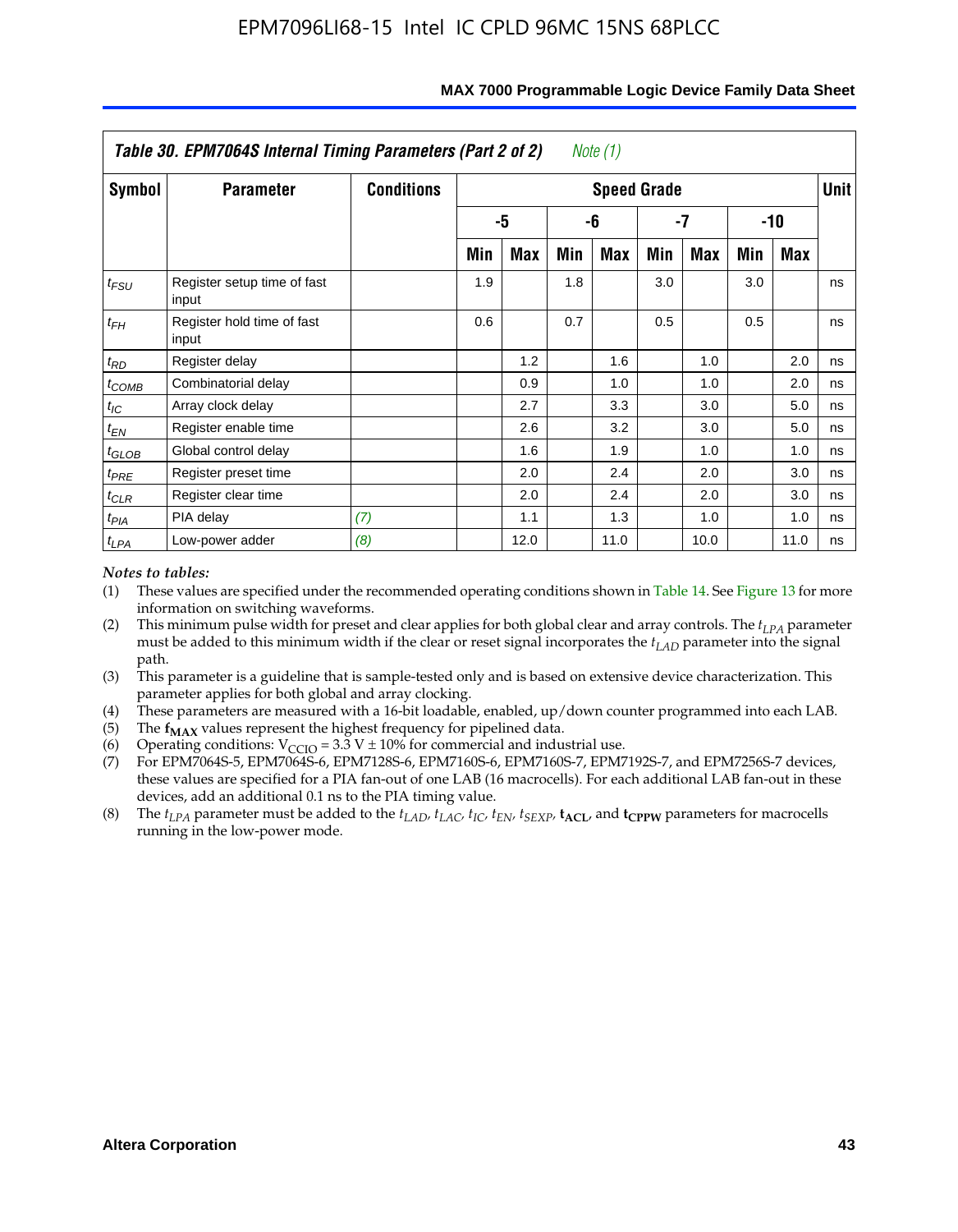### **MAX 7000 Programmable Logic Device Family Data Sheet**

|                           | Table 31. EPM7128S External Timing Parameters |                    |       | Note $(1)$ |            |            |                    |            |       |            |             |
|---------------------------|-----------------------------------------------|--------------------|-------|------------|------------|------------|--------------------|------------|-------|------------|-------------|
| Symbol                    | <b>Parameter</b>                              | <b>Conditions</b>  |       |            |            |            | <b>Speed Grade</b> |            |       |            | <b>Unit</b> |
|                           |                                               |                    |       | -6         |            | -7         |                    | $-10$      |       | $-15$      |             |
|                           |                                               |                    | Min   | <b>Max</b> | <b>Min</b> | <b>Max</b> | Min                | <b>Max</b> | Min   | <b>Max</b> |             |
| t <sub>PD1</sub>          | Input to non-registered output                | $C1 = 35 pF$       |       | 6.0        |            | 7.5        |                    | 10.0       |       | 15.0       | ns          |
| t <sub>PD2</sub>          | I/O input to non-registered<br>output         | $C1 = 35 pF$       |       | 6.0        |            | 7.5        |                    | 10.0       |       | 15.0       | ns          |
| t <sub>SU</sub>           | Global clock setup time                       |                    | 3.4   |            | 6.0        |            | 7.0                |            | 11.0  |            | ns          |
| t <sub>H</sub>            | Global clock hold time                        |                    | 0.0   |            | 0.0        |            | 0.0                |            | 0.0   |            | ns          |
| t <sub>FSU</sub>          | Global clock setup time of fast<br>input      |                    | 2.5   |            | 3.0        |            | 3.0                |            | 3.0   |            | ns          |
| t <sub>ЕН</sub>           | Global clock hold time of fast<br>input       |                    | 0.0   |            | 0.5        |            | 0.5                |            | 0.0   |            | ns          |
| t <sub>CO1</sub>          | Global clock to output delay                  | $C1 = 35 pF$       |       | 4.0        |            | 4.5        |                    | 5.0        |       | 8.0        | ns          |
| $t_{\text{CH}}$           | Global clock high time                        |                    | 3.0   |            | 3.0        |            | 4.0                |            | 5.0   |            | ns          |
| t <sub>CL</sub>           | Global clock low time                         |                    | 3.0   |            | 3.0        |            | 4.0                |            | 5.0   |            | ns          |
| t <sub>ASU</sub>          | Array clock setup time                        |                    | 0.9   |            | 3.0        |            | 2.0                |            | 4.0   |            | ns          |
| t <sub>АН</sub>           | Array clock hold time                         |                    | 1.8   |            | 2.0        |            | 5.0                |            | 4.0   |            | ns          |
| t <sub>ACO1</sub>         | Array clock to output delay                   | $C1 = 35 pF$       |       | 6.5        |            | 7.5        |                    | 10.0       |       | 15.0       | ns          |
| $\mathfrak{t}_{\sf{ACH}}$ | Array clock high time                         |                    | 3.0   |            | 3.0        |            | 4.0                |            | 6.0   |            | ns          |
| t <sub>ACL</sub>          | Array clock low time                          |                    | 3.0   |            | 3.0        |            | 4.0                |            | 6.0   |            | ns          |
| tcppw                     | Minimum pulse width for clear<br>and preset   | (2)                | 3.0   |            | 3.0        |            | 4.0                |            | 6.0   |            | ns          |
| t <sub>ODH</sub>          | Output data hold time after<br>clock          | $C1 = 35$ pF $(3)$ | 1.0   |            | 1.0        |            | 1.0                |            | 1.0   |            | ns          |
| $t_{\text{CNT}}$          | Minimum global clock period                   |                    |       | 6.8        |            | 8.0        |                    | 10.0       |       | 13.0       | ns          |
| $f_{\text{CNT}}$          | Maximum internal global clock<br>frequency    | (4)                | 147.1 |            | 125.0      |            | 100.0              |            | 76.9  |            | <b>MHz</b>  |
| <sup>t</sup> acnt         | Minimum array clock period                    |                    |       | 6.8        |            | 8.0        |                    | 10.0       |       | 13.0       | ns          |
| <b>f<sub>ACNT</sub></b>   | Maximum internal array clock<br>frequency     | (4)                | 147.1 |            | 125.0      |            | 100.0              |            | 76.9  |            | <b>MHz</b>  |
| $f_{MAX}$                 | Maximum clock frequency                       | (5)                | 166.7 |            | 166.7      |            | 125.0              |            | 100.0 |            | MHz         |

## Tables 31 and 32 show the EPM7128S AC operating conditions.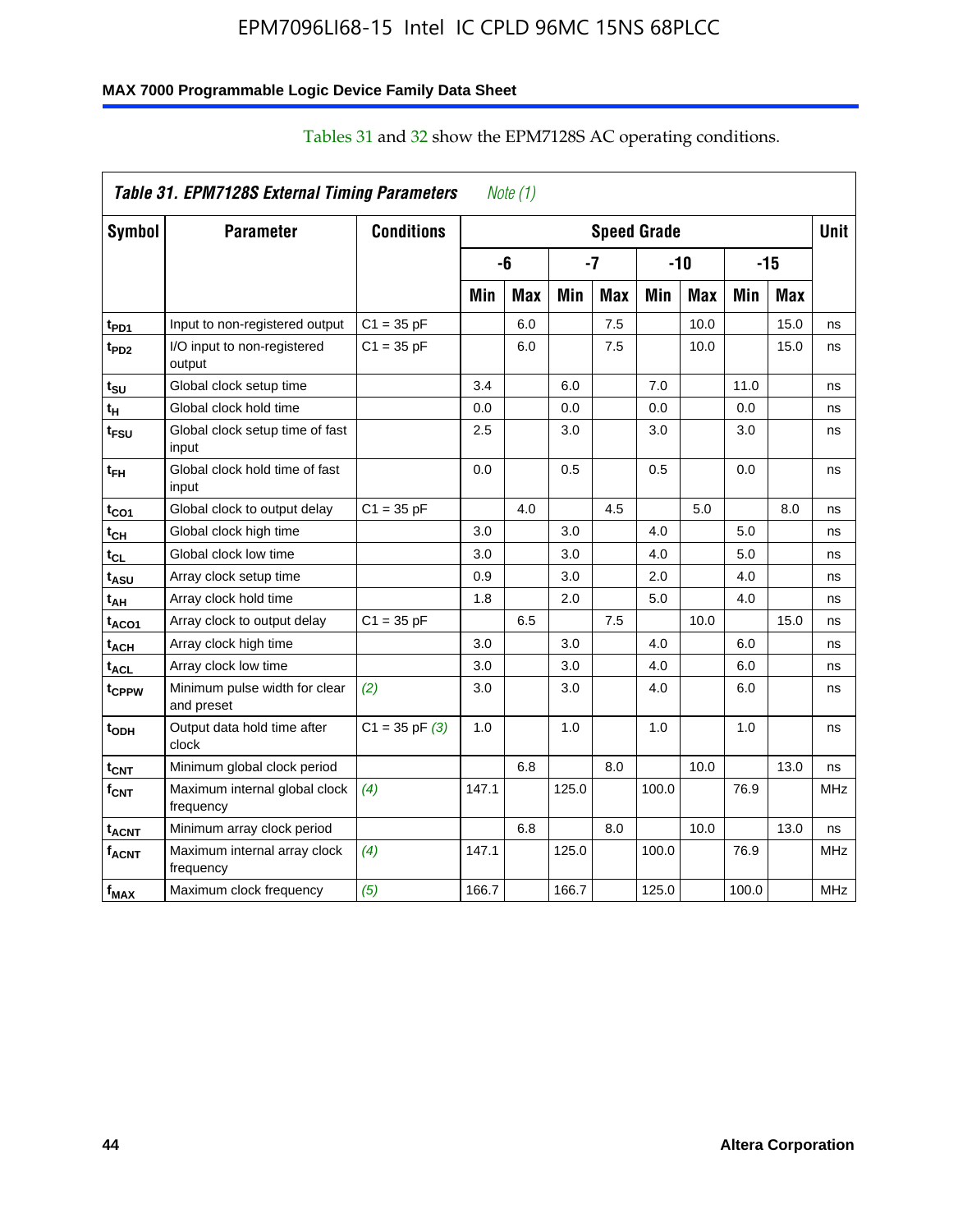| Symbol                      | <b>Parameter</b>                     | <b>Conditions</b>  |     |            |     | <b>Speed Grade</b> |     |            |     |            | <b>Unit</b> |
|-----------------------------|--------------------------------------|--------------------|-----|------------|-----|--------------------|-----|------------|-----|------------|-------------|
|                             |                                      |                    |     | -6         |     | $-7$               |     | $-10$      |     | $-15$      |             |
|                             |                                      |                    | Min | <b>Max</b> | Min | <b>Max</b>         | Min | <b>Max</b> | Min | <b>Max</b> |             |
| $t_{IN}$                    | Input pad and buffer delay           |                    |     | 0.2        |     | 0.5                |     | 0.5        |     | 2.0        | ns          |
| $t_{IO}$                    | I/O input pad and buffer delay       |                    |     | 0.2        |     | 0.5                |     | 0.5        |     | 2.0        | ns          |
| $t_{FIN}$                   | Fast input delay                     |                    |     | 2.6        |     | 1.0                |     | 1.0        |     | 2.0        | ns          |
| $t_{SEXP}$                  | Shared expander delay                |                    |     | 3.7        |     | 4.0                |     | 5.0        |     | 8.0        | ns          |
| t <sub>PEXP</sub>           | Parallel expander delay              |                    |     | 1.1        |     | 0.8                |     | 0.8        |     | 1.0        | ns          |
| $t_{LAD}$                   | Logic array delay                    |                    |     | 3.0        |     | 3.0                |     | 5.0        |     | 6.0        | ns          |
| $t_{LAC}$                   | Logic control array delay            |                    |     | 3.0        |     | 3.0                |     | 5.0        |     | 6.0        | ns          |
| $t_{IOE}$                   | Internal output enable delay         |                    |     | 0.7        |     | 2.0                |     | 2.0        |     | 3.0        | ns          |
| $t_{OD1}$                   | Output buffer and pad delay          | $C1 = 35 pF$       |     | 0.4        |     | 2.0                |     | 1.5        |     | 4.0        | ns          |
| $t_{OD2}$                   | Output buffer and pad delay          | $C1 = 35$ pF $(6)$ |     | 0.9        |     | 2.5                |     | 2.0        |     | 5.0        | ns          |
| $t_{OD3}$                   | Output buffer and pad delay          | $C1 = 35 pF$       |     | 5.4        |     | 7.0                |     | 5.5        |     | 8.0        | ns          |
| $t_{ZX1}$                   | Output buffer enable delay           | $C1 = 35 pF$       |     | 4.0        |     | 4.0                |     | 5.0        |     | 6.0        | ns          |
| $t_{ZX2}$                   | Output buffer enable delay           | $C1 = 35$ pF $(6)$ |     | 4.5        |     | 4.5                |     | 5.5        |     | 7.0        | ns          |
| tzx3                        | Output buffer enable delay           | $C1 = 35 pF$       |     | 9.0        |     | 9.0                |     | 9.0        |     | 10.0       | ns          |
| $t_{\mathsf{XZ}}$           | Output buffer disable delay          | $C1 = 5 pF$        |     | 4.0        |     | 4.0                |     | 5.0        |     | 6.0        | ns          |
| $t_{\scriptstyle\text{SU}}$ | Register setup time                  |                    | 1.0 |            | 3.0 |                    | 2.0 |            | 4.0 |            | ns          |
| $t_H$                       | Register hold time                   |                    | 1.7 |            | 2.0 |                    | 5.0 |            | 4.0 |            | ns          |
| $t_{\it FSU}$               | Register setup time of fast<br>input |                    | 1.9 |            | 3.0 |                    | 3.0 |            | 2.0 |            | ns          |
| $t_{FH}$                    | Register hold time of fast<br>input  |                    | 0.6 |            | 0.5 |                    | 0.5 |            | 1.0 |            | ns          |
| $t_{RD}$                    | Register delay                       |                    |     | 1.4        |     | 1.0                |     | 2.0        |     | 1.0        | ns          |
| t <sub>COMB</sub>           | Combinatorial delay                  |                    |     | 1.0        |     | 1.0                |     | 2.0        |     | 1.0        | ns          |
| $t_{IC}$                    | Array clock delay                    |                    |     | 3.1        |     | 3.0                |     | 5.0        |     | 6.0        | ns          |
| $t_{EN}$                    | Register enable time                 |                    |     | 3.0        |     | 3.0                |     | 5.0        |     | 6.0        | ns          |
| t <sub>GLOB</sub>           | Global control delay                 |                    |     | 2.0        |     | 1.0                |     | 1.0        |     | 1.0        | ns          |
| $t_{PRE}$                   | Register preset time                 |                    |     | 2.4        |     | 2.0                |     | 3.0        |     | 4.0        | ns          |
| $t_{\sf CLR}$               | Register clear time                  |                    |     | 2.4        |     | 2.0                |     | 3.0        |     | 4.0        | ns          |
| t <sub>PIA</sub>            | PIA delay                            | (7)                |     | 1.4        |     | 1.0                |     | 1.0        |     | 2.0        | ns          |
| $t_{LPA}$                   | Low-power adder                      | (8)                |     | 11.0       |     | 10.0               |     | 11.0       |     | 13.0       | ns          |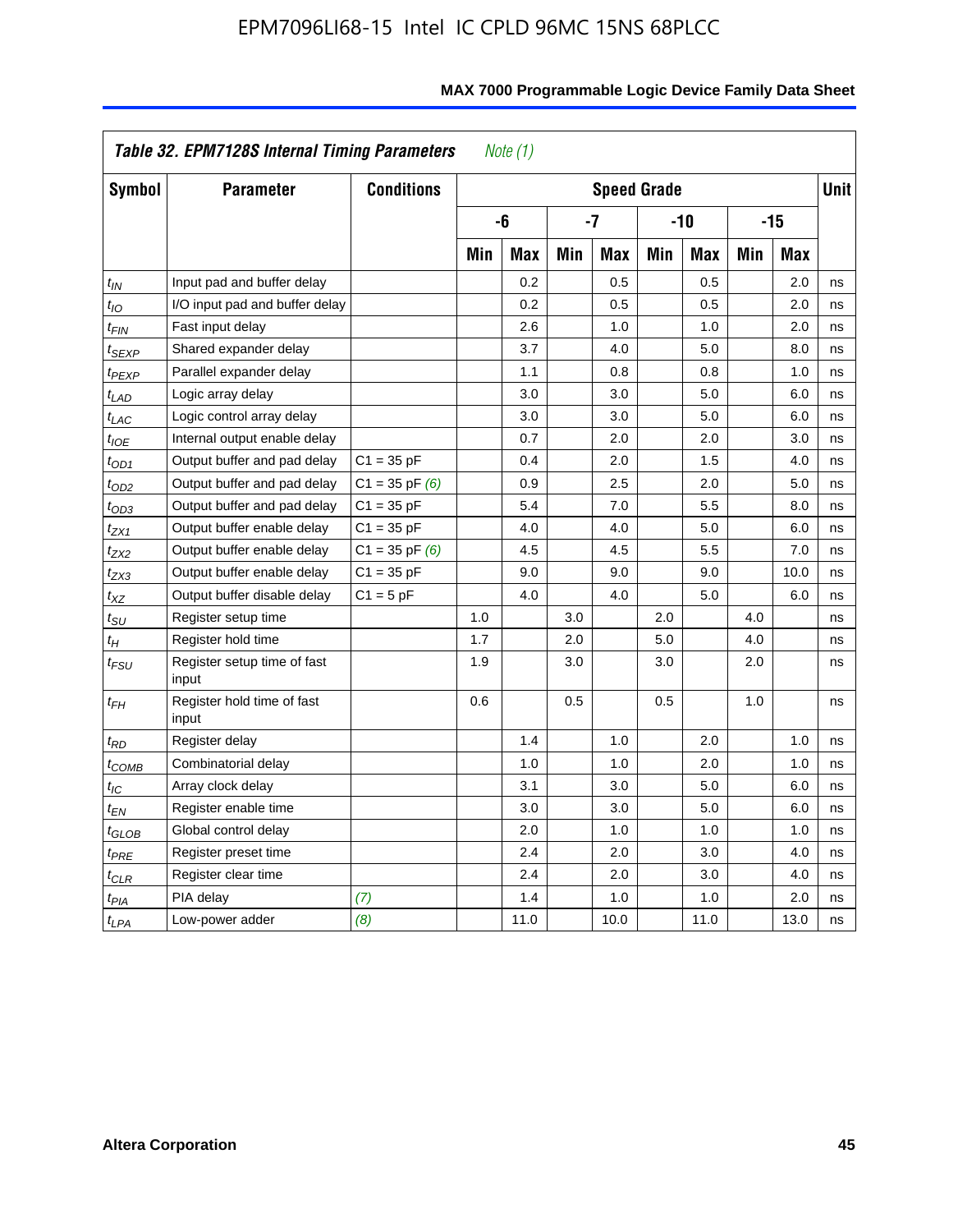### **MAX 7000 Programmable Logic Device Family Data Sheet**

*Notes to tables:*

- (1) These values are specified under the recommended operating conditions shown in Table 14. See Figure 13 for more information on switching waveforms.
- (2) This minimum pulse width for preset and clear applies for both global clear and array controls. The  $t_{LPA}$  parameter must be added to this minimum width if the clear or reset signal incorporates the *tLAD* parameter into the signal path.
- (3) This parameter is a guideline that is sample-tested only and is based on extensive device characterization. This parameter applies for both global and array clocking.
- (4) These parameters are measured with a 16-bit loadable, enabled, up/down counter programmed into each LAB.
- (5) The  $f_{MAX}$  values represent the highest frequency for pipelined data.
- (6) Operating conditions:  $V_{\text{CCIO}} = 3.3 \text{ V} \pm 10\%$  for commercial and industrial use.
- (7) For EPM7064S-5, EPM7064S-6, EPM7128S-6, EPM7160S-6, EPM7160S-7, EPM7192S-7, and EPM7256S-7 devices, these values are specified for a PIA fan-out of one LAB (16 macrocells). For each additional LAB fan-out in these devices, add an additional 0.1 ns to the PIA timing value.
- (8) The  $t_{LPA}$  parameter must be added to the  $t_{LAD}$ ,  $t_{LAC}$ ,  $t_{IC}$ ,  $t_{EN}$ ,  $t_{SEXP}$ ,  $t_{ACL}$ , and  $t_{CPPW}$  parameters for macrocells running in the low-power mode.

|                    | Table 33. EPM7160S External Timing Parameters (Part 1 of 2) |                    |       |            |       | Note (1) |                    |            |      |      |            |
|--------------------|-------------------------------------------------------------|--------------------|-------|------------|-------|----------|--------------------|------------|------|------|------------|
| Symbol             | <b>Parameter</b>                                            | <b>Conditions</b>  |       |            |       |          | <b>Speed Grade</b> |            |      |      | Unit       |
|                    |                                                             |                    |       | -6         |       | $-7$     |                    | $-10$      |      | -15  |            |
|                    |                                                             |                    | Min   | <b>Max</b> | Min   | Max      | Min                | <b>Max</b> | Min  | Max  |            |
| t <sub>PD1</sub>   | Input to non-registered output                              | $C1 = 35 pF$       |       | 6.0        |       | 7.5      |                    | 10.0       |      | 15.0 | ns         |
| $t_{PD2}$          | I/O input to non-registered<br>output                       | $C1 = 35 pF$       |       | 6.0        |       | 7.5      |                    | 10.0       |      | 15.0 | ns         |
| $t_{\text{SU}}$    | Global clock setup time                                     |                    | 3.4   |            | 4.2   |          | 7.0                |            | 11.0 |      | ns         |
| $t_H$              | Global clock hold time                                      |                    | 0.0   |            | 0.0   |          | 0.0                |            | 0.0  |      | ns         |
| t <sub>FSU</sub>   | Global clock setup time of fast<br>input                    |                    | 2.5   |            | 3.0   |          | 3.0                |            | 3.0  |      | ns         |
| $t_{FH}$           | Global clock hold time of fast<br>input                     |                    | 0.0   |            | 0.0   |          | 0.5                |            | 0.0  |      | ns         |
| $t_{CO1}$          | Global clock to output delay                                | $C1 = 35 pF$       |       | 3.9        |       | 4.8      |                    | 5          |      | 8    | ns         |
| $t_{CH}$           | Global clock high time                                      |                    | 3.0   |            | 3.0   |          | 4.0                |            | 5.0  |      | ns         |
| $t_{CL}$           | Global clock low time                                       |                    | 3.0   |            | 3.0   |          | 4.0                |            | 5.0  |      | ns         |
| t <sub>ASU</sub>   | Array clock setup time                                      |                    | 0.9   |            | 1.1   |          | 2.0                |            | 4.0  |      | ns         |
| t <sub>AH</sub>    | Array clock hold time                                       |                    | 1.7   |            | 2.1   |          | 3.0                |            | 4.0  |      | ns         |
| t <sub>ACO1</sub>  | Array clock to output delay                                 | $C1 = 35 pF$       |       | 6.4        |       | 7.9      |                    | 10.0       |      | 15.0 | ns         |
| $t_{ACH}$          | Array clock high time                                       |                    | 3.0   |            | 3.0   |          | 4.0                |            | 6.0  |      | ns         |
| t <sub>ACL</sub>   | Array clock low time                                        |                    | 3.0   |            | 3.0   |          | 4.0                |            | 6.0  |      | ns         |
| tcppw              | Minimum pulse width for clear<br>and preset                 | (2)                | 2.5   |            | 3.0   |          | 4.0                |            | 6.0  |      | ns         |
| $t$ <sub>ODH</sub> | Output data hold time after<br>clock                        | $C1 = 35$ pF $(3)$ | 1.0   |            | 1.0   |          | 1.0                |            | 1.0  |      | ns         |
| $t_{\text{CNT}}$   | Minimum global clock period                                 |                    |       | 6.7        |       | 8.2      |                    | 10.0       |      | 13.0 | ns         |
| $f_{\text{CNT}}$   | Maximum internal global clock<br>frequency                  | (4)                | 149.3 |            | 122.0 |          | 100.0              |            | 76.9 |      | <b>MHz</b> |

### Tables 33 and 34 show the EPM7160S AC operating conditions.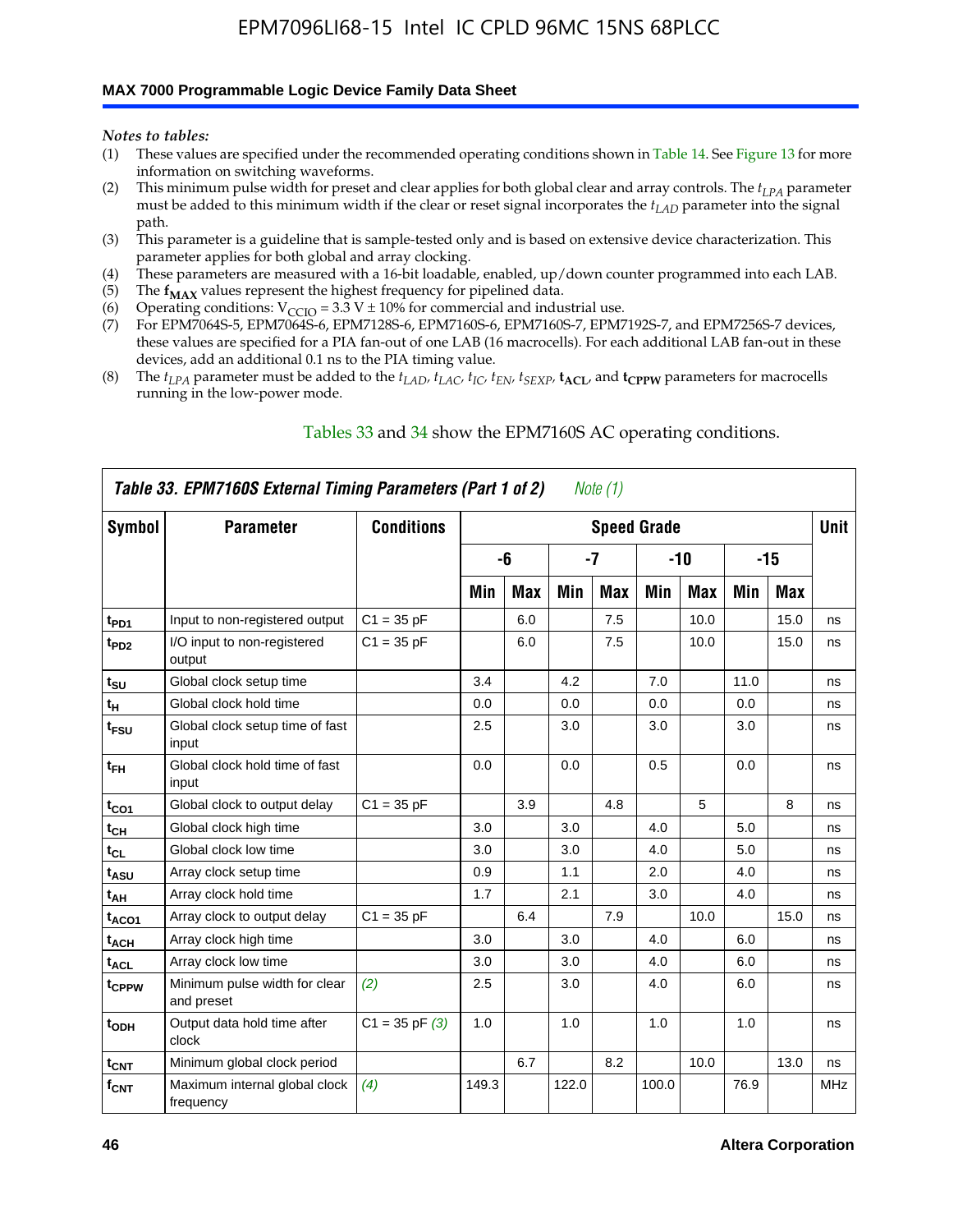|                         | Table 33. EPM7160S External Timing Parameters (Part 2 of 2) |                   |       |                        |       | Note $(1)$ |       |      |       |            |            |  |  |
|-------------------------|-------------------------------------------------------------|-------------------|-------|------------------------|-------|------------|-------|------|-------|------------|------------|--|--|
| Symbol                  | <b>Parameter</b>                                            | <b>Conditions</b> |       | <b>Speed Grade</b>     |       |            |       |      |       |            |            |  |  |
|                         |                                                             |                   |       | -15<br>-7<br>-10<br>-6 |       |            |       |      |       |            |            |  |  |
|                         |                                                             |                   | Min   | <b>Max</b>             | Min   | Max        | Min   | Max  | Min   | <b>Max</b> |            |  |  |
| <b>t<sub>ACNT</sub></b> | Minimum array clock period                                  |                   |       | 6.7                    |       | 8.2        |       | 10.0 |       | 13.0       | ns         |  |  |
| <b>f<sub>ACNT</sub></b> | Maximum internal array clock<br>frequency                   | (4)               | 149.3 |                        | 122.0 |            | 100.0 |      | 76.9  |            | <b>MHz</b> |  |  |
| $f_{MAX}$               | Maximum clock frequency                                     | (5)               | 166.7 |                        | 166.7 |            | 125.0 |      | 100.0 |            | <b>MHz</b> |  |  |

| Symbol            | <b>Parameter</b>                     | <b>Conditions</b>  |     |            |     | <b>Speed Grade</b> |     |            |     |       | <b>Unit</b> |
|-------------------|--------------------------------------|--------------------|-----|------------|-----|--------------------|-----|------------|-----|-------|-------------|
|                   |                                      |                    |     | -6         |     | $-7$               |     | -10        |     | $-15$ |             |
|                   |                                      |                    | Min | <b>Max</b> | Min | <b>Max</b>         | Min | <b>Max</b> | Min | Max   |             |
| $t_{IN}$          | Input pad and buffer delay           |                    |     | 0.2        |     | 0.3                |     | 0.5        |     | 2.0   | ns          |
| $t_{IO}$          | I/O input pad and buffer delay       |                    |     | 0.2        |     | 0.3                |     | 0.5        |     | 2.0   | ns          |
| $t_{FIN}$         | Fast input delay                     |                    |     | 2.6        |     | 3.2                |     | 1.0        |     | 2.0   | ns          |
| $t_{SEXP}$        | Shared expander delay                |                    |     | 3.6        |     | 4.3                |     | 5.0        |     | 8.0   | ns          |
| <sup>t</sup> PEXP | Parallel expander delay              |                    |     | 1.0        |     | 1.3                |     | 0.8        |     | 1.0   | ns          |
| $t_{LAD}$         | Logic array delay                    |                    |     | 2.8        |     | 3.4                |     | 5.0        |     | 6.0   | ns          |
| $t_{LAC}$         | Logic control array delay            |                    |     | 2.8        |     | 3.4                |     | 5.0        |     | 6.0   | ns          |
| $t_{IOE}$         | Internal output enable delay         |                    |     | 0.7        |     | 0.9                |     | 2.0        |     | 3.0   | ns          |
| $t_{OD1}$         | Output buffer and pad delay          | $C1 = 35 pF$       |     | 0.4        |     | 0.5                |     | 1.5        |     | 4.0   | ns          |
| $t_{OD2}$         | Output buffer and pad delay          | $C1 = 35$ pF $(6)$ |     | 0.9        |     | 1.0                |     | 2.0        |     | 5.0   | ns          |
| $t_{OD3}$         | Output buffer and pad delay          | $C1 = 35 pF$       |     | 5.4        |     | 5.5                |     | 5.5        |     | 8.0   | ns          |
| $t_{ZX1}$         | Output buffer enable delay           | $C1 = 35 pF$       |     | 4.0        |     | 4.0                |     | 5.0        |     | 6.0   | ns          |
| $t_{ZX2}$         | Output buffer enable delay           | $C1 = 35$ pF $(6)$ |     | 4.5        |     | 4.5                |     | 5.5        |     | 7.0   | ns          |
| $t_{ZX3}$         | Output buffer enable delay           | $C1 = 35 pF$       |     | 9.0        |     | 9.0                |     | 9.0        |     | 10.0  | ns          |
| $t_{XZ}$          | Output buffer disable delay          | $C1 = 5pF$         |     | 4.0        |     | 4.0                |     | 5.0        |     | 6.0   | ns          |
| $t_{\rm SU}$      | Register setup time                  |                    | 1.0 |            | 1.2 |                    | 2.0 |            | 4.0 |       | ns          |
| $t_H$             | Register hold time                   |                    | 1.6 |            | 2.0 |                    | 3.0 |            | 4.0 |       | ns          |
| $t_{FSU}$         | Register setup time of fast<br>input |                    | 1.9 |            | 2.2 |                    | 3.0 |            | 2.0 |       | ns          |
| $t_{FH}$          | Register hold time of fast<br>input  |                    | 0.6 |            | 0.8 |                    | 0.5 |            | 1.0 |       | ns          |
| $t_{RD}$          | Register delay                       |                    |     | 1.3        |     | 1.6                |     | 2.0        |     | 1.0   | ns          |
| $t_{COMB}$        | Combinatorial delay                  |                    |     | 1.0        |     | 1.3                |     | 2.0        |     | 1.0   | ns          |
| $t_{\text{IC}}$   | Array clock delay                    |                    |     | 2.9        |     | 3.5                |     | 5.0        |     | 6.0   | ns          |
| $t_{EN}$          | Register enable time                 |                    |     | 2.8        |     | 3.4                |     | 5.0        |     | 6.0   | ns          |
| $t_{GLOB}$        | Global control delay                 |                    |     | 2.0        |     | 2.4                |     | 1.0        |     | 1.0   | ns          |
| $t_{PRE}$         | Register preset time                 |                    |     | 2.4        |     | 3.0                |     | 3.0        |     | 4.0   | ns          |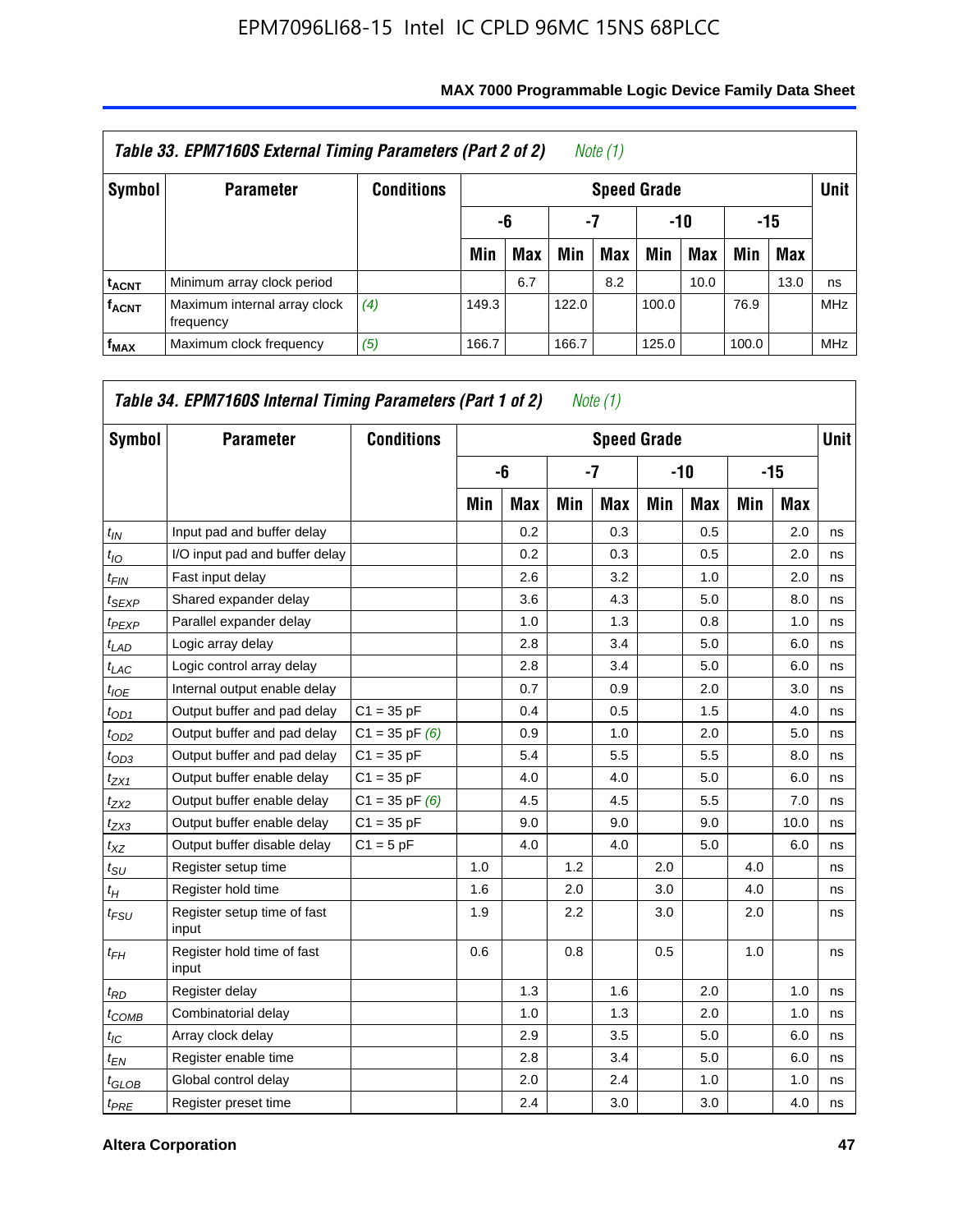### **MAX 7000 Programmable Logic Device Family Data Sheet**

|               | Table 34. EPM7160S Internal Timing Parameters (Part 2 of 2) |                   |                        |            |     | Note (1)           |     |      |     |      |             |  |
|---------------|-------------------------------------------------------------|-------------------|------------------------|------------|-----|--------------------|-----|------|-----|------|-------------|--|
| <b>Symbol</b> | <b>Parameter</b>                                            | <b>Conditions</b> |                        |            |     | <b>Speed Grade</b> |     |      |     |      | <b>Unit</b> |  |
|               |                                                             |                   | -15<br>-6<br>-10<br>-7 |            |     |                    |     |      |     |      |             |  |
|               |                                                             |                   | Min                    | <b>Max</b> | Min | <b>Max</b>         | Min | Max  | Min | Max  |             |  |
| $t_{CLR}$     | Register clear time                                         |                   |                        | 2.4        |     | 3.0                |     | 3.0  |     | 4.0  | ns          |  |
| $t_{PIA}$     | PIA delay                                                   | (7)               |                        | 1.6        |     | 2.0                |     | 1.0  |     | 2.0  | ns          |  |
| $t_{LPA}$     | Low-power adder                                             | (8)               |                        | 11.0       |     | 10.0               |     | 11.0 |     | 13.0 | ns          |  |

*Notes to tables:*

- (1) These values are specified under the recommended operating conditions shown in Table 14. See Figure 13 for more information on switching waveforms.
- (2) This minimum pulse width for preset and clear applies for both global clear and array controls. The  $t_{LPA}$  parameter must be added to this minimum width if the clear or reset signal incorporates the *tLAD* parameter into the signal path.
- (3) This parameter is a guideline that is sample-tested only and is based on extensive device characterization. This parameter applies for both global and array clocking.
- (4) These parameters are measured with a 16-bit loadable, enabled, up/down counter programmed into each LAB.
- (5) The  $f_{MAX}$  values represent the highest frequency for pipelined data.
- (6) Operating conditions:  $V_{\text{CCIO}} = 3.3 V \pm 10\%$  for commercial and industrial use.
- (7) For EPM7064S-5, EPM7064S-6, EPM7128S-6, EPM7160S-6, EPM7160S-7, EPM7192S-7, and EPM7256S-7 devices, these values are specified for a PIA fan-out of one LAB (16 macrocells). For each additional LAB fan-out in these devices, add an additional 0.1 ns to the PIA timing value.
- (8) The  $t_{LPA}$  parameter must be added to the  $t_{LAP}$ ,  $t_{LAC}$ ,  $t_{IC}$ ,  $t_{EN}$ ,  $t_{SEXP}$ ,  $t_{ACL}$ , and  $t_{CPPW}$  parameters for macrocells running in the low-power mode.

|                             | Table 35. EPM7192S External Timing Parameters (Part 1 of 2) |                   |     |     | Note (1) |                    |      |       |             |
|-----------------------------|-------------------------------------------------------------|-------------------|-----|-----|----------|--------------------|------|-------|-------------|
| Symbol                      | <b>Parameter</b>                                            | <b>Conditions</b> |     |     |          | <b>Speed Grade</b> |      |       | <b>Unit</b> |
|                             |                                                             |                   |     | -7  |          | -10                |      | $-15$ |             |
|                             |                                                             |                   | Min | Max | Min      | Max                | Min  | Max   |             |
| t <sub>PD1</sub>            | Input to non-registered output                              | $C1 = 35 pF$      |     | 7.5 |          | 10.0               |      | 15.0  | ns          |
| $t_{PD2}$                   | I/O input to non-registered<br>output                       | $C1 = 35 pF$      |     | 7.5 |          | 10.0               |      | 15.0  | ns          |
| $t_{\scriptstyle\text{SU}}$ | Global clock setup time                                     |                   | 4.1 |     | 7.0      |                    | 11.0 |       | ns          |
| $t_H$                       | Global clock hold time                                      |                   | 0.0 |     | 0.0      |                    | 0.0  |       | ns          |
| t <sub>FSU</sub>            | Global clock setup time of fast<br>input                    |                   | 3.0 |     | 3.0      |                    | 3.0  |       | ns          |
| $t_{FH}$                    | Global clock hold time of fast<br>input                     |                   | 0.0 |     | 0.5      |                    | 0.0  |       | ns          |
| $t_{CO1}$                   | Global clock to output delay                                | $C1 = 35 pF$      |     | 4.7 |          | 5.0                |      | 8.0   | ns          |
| $t_{CH}$                    | Global clock high time                                      |                   | 3.0 |     | 4.0      |                    | 5.0  |       | ns          |
| $t_{CL}$                    | Global clock low time                                       |                   | 3.0 |     | 4.0      |                    | 5.0  |       | ns          |
| t <sub>ASU</sub>            | Array clock setup time                                      |                   | 1.0 |     | 2.0      |                    | 4.0  |       | ns          |

### Tables 35 and 36 show the EPM7192S AC operating conditions.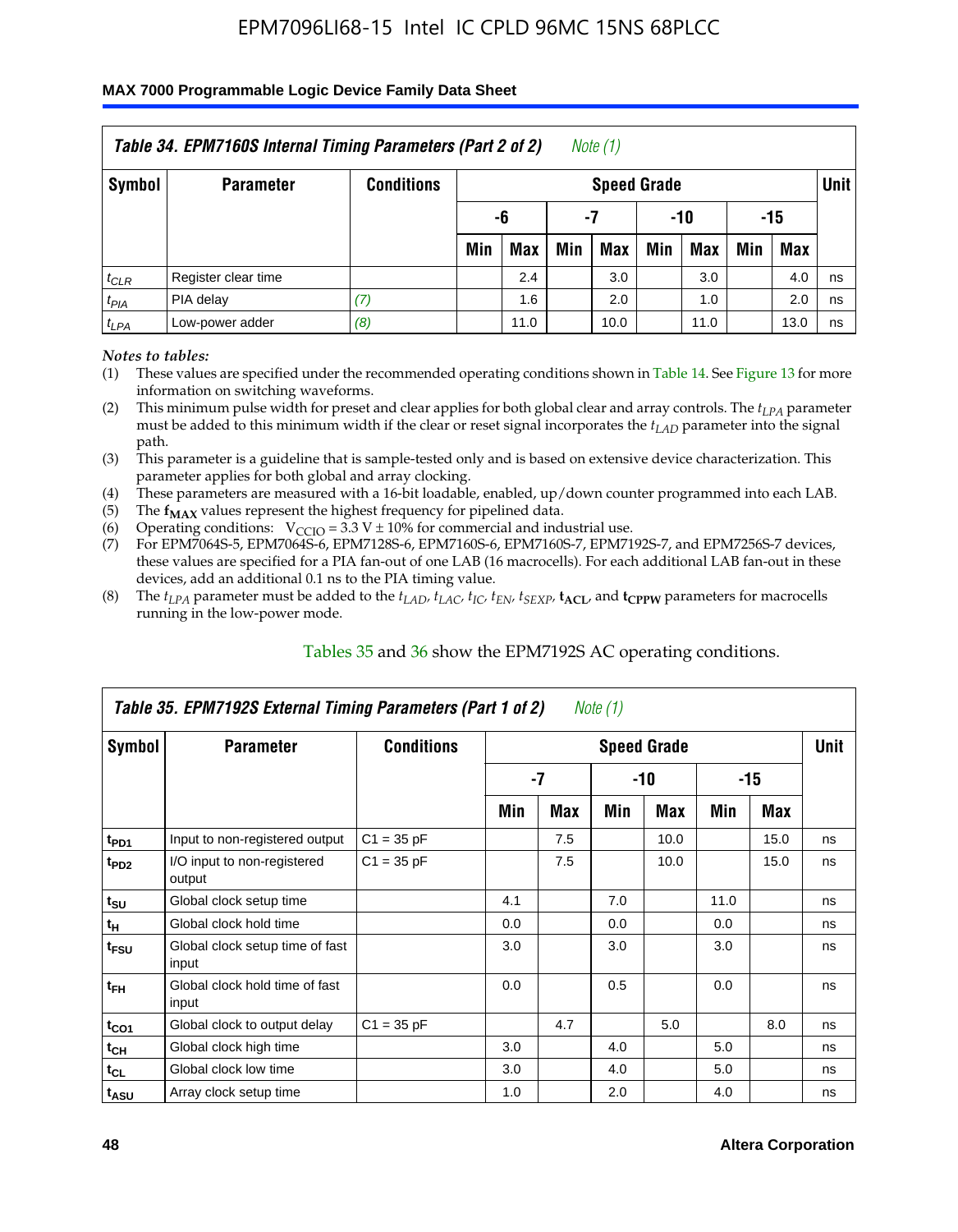|                         | Table 35. EPM7192S External Timing Parameters (Part 2 of 2) |                    |       |      | Note (1) |                    |       |      |            |
|-------------------------|-------------------------------------------------------------|--------------------|-------|------|----------|--------------------|-------|------|------------|
| Symbol                  | <b>Parameter</b>                                            | <b>Conditions</b>  |       |      |          | <b>Speed Grade</b> |       |      | Unit       |
|                         |                                                             |                    |       | $-7$ |          | -10                |       | -15  |            |
|                         |                                                             |                    | Min   | Max  | Min      | <b>Max</b>         | Min   | Max  |            |
| t <sub>АН</sub>         | Array clock hold time                                       |                    | 1.8   |      | 3.0      |                    | 4.0   |      | ns         |
| t <sub>ACO1</sub>       | Array clock to output delay                                 | $C1 = 35 pF$       |       | 7.8  |          | 10.0               |       | 15.0 | ns         |
| $t_{\sf ACH}$           | Array clock high time                                       |                    | 3.0   |      | 4.0      |                    | 6.0   |      | ns         |
| $t_{\sf ACL}$           | Array clock low time                                        |                    | 3.0   |      | 4.0      |                    | 6.0   |      | ns         |
| t <sub>CPPW</sub>       | Minimum pulse width for clear<br>and preset                 | (2)                | 3.0   |      | 4.0      |                    | 6.0   |      | ns         |
| $t_{ODH}$               | Output data hold time after<br>clock                        | $C1 = 35$ pF $(3)$ | 1.0   |      | 1.0      |                    | 1.0   |      | ns         |
| $t_{\text{CNT}}$        | Minimum global clock period                                 |                    |       | 8.0  |          | 10.0               |       | 13.0 | ns         |
| $f_{CNT}$               | Maximum internal global clock<br>frequency                  | (4)                | 125.0 |      | 100.0    |                    | 76.9  |      | <b>MHz</b> |
| $t_{ACNT}$              | Minimum array clock period                                  |                    |       | 8.0  |          | 10.0               |       | 13.0 | ns         |
| <b>f<sub>ACNT</sub></b> | Maximum internal array clock<br>frequency                   | (4)                | 125.0 |      | 100.0    |                    | 76.9  |      | <b>MHz</b> |
| f <sub>MAX</sub>        | Maximum clock frequency                                     | (5)                | 166.7 |      | 125.0    |                    | 100.0 |      | <b>MHz</b> |

|                   | Table 36. EPM7192S Internal Timing Parameters (Part 1 of 2) |                    |     | Note (1) |     |                    |     |       |      |
|-------------------|-------------------------------------------------------------|--------------------|-----|----------|-----|--------------------|-----|-------|------|
| Symbol            | <b>Parameter</b>                                            | <b>Conditions</b>  |     |          |     | <b>Speed Grade</b> |     |       | Unit |
|                   |                                                             |                    |     | -7       |     | -10                |     | $-15$ |      |
|                   |                                                             |                    | Min | Max      | Min | <b>Max</b>         | Min | Max   |      |
| $t_{IN}$          | Input pad and buffer delay                                  |                    |     | 0.3      |     | 0.5                |     | 2.0   | ns   |
| $t_{IO}$          | I/O input pad and buffer delay                              |                    |     | 0.3      |     | 0.5                |     | 2.0   | ns   |
| $t_{FIN}$         | Fast input delay                                            |                    |     | 3.2      |     | 1.0                |     | 2.0   | ns   |
| t <sub>SEXP</sub> | Shared expander delay                                       |                    |     | 4.2      |     | 5.0                |     | 8.0   | ns   |
| $t_{PEXP}$        | Parallel expander delay                                     |                    |     | 1.2      |     | 0.8                |     | 1.0   | ns   |
| $t_{LAD}$         | Logic array delay                                           |                    |     | 3.1      |     | 5.0                |     | 6.0   | ns   |
| $t_{LAC}$         | Logic control array delay                                   |                    |     | 3.1      |     | 5.0                |     | 6.0   | ns   |
| $t_{IOE}$         | Internal output enable delay                                |                    |     | 0.9      |     | 2.0                |     | 3.0   | ns   |
| $t_{OD1}$         | Output buffer and pad delay                                 | $C1 = 35 pF$       |     | 0.5      |     | 1.5                |     | 4.0   | ns   |
| $t_{OD2}$         | Output buffer and pad delay                                 | $C1 = 35$ pF $(6)$ |     | 1.0      |     | 2.0                |     | 5.0   | ns   |
| $t_{OD3}$         | Output buffer and pad delay                                 | $C1 = 35 pF$       |     | 5.5      |     | 5.5                |     | 7.0   | ns   |
| $t_{ZX1}$         | Output buffer enable delay                                  | $C1 = 35 pF$       |     | 4.0      |     | 5.0                |     | 6.0   | ns   |
| $t_{ZX2}$         | Output buffer enable delay                                  | $C1 = 35$ pF $(6)$ |     | 4.5      |     | 5.5                |     | 7.0   | ns   |
| $t_{ZX3}$         | Output buffer enable delay                                  | $C1 = 35 pF$       |     | 9.0      |     | 9.0                |     | 10.0  | ns   |
| $t_{XZ}$          | Output buffer disable delay                                 | $C1 = 5pF$         |     | 4.0      |     | 5.0                |     | 6.0   | ns   |
| $t_{\text{SU}}$   | Register setup time                                         |                    | 1.1 |          | 2.0 |                    | 4.0 |       | ns   |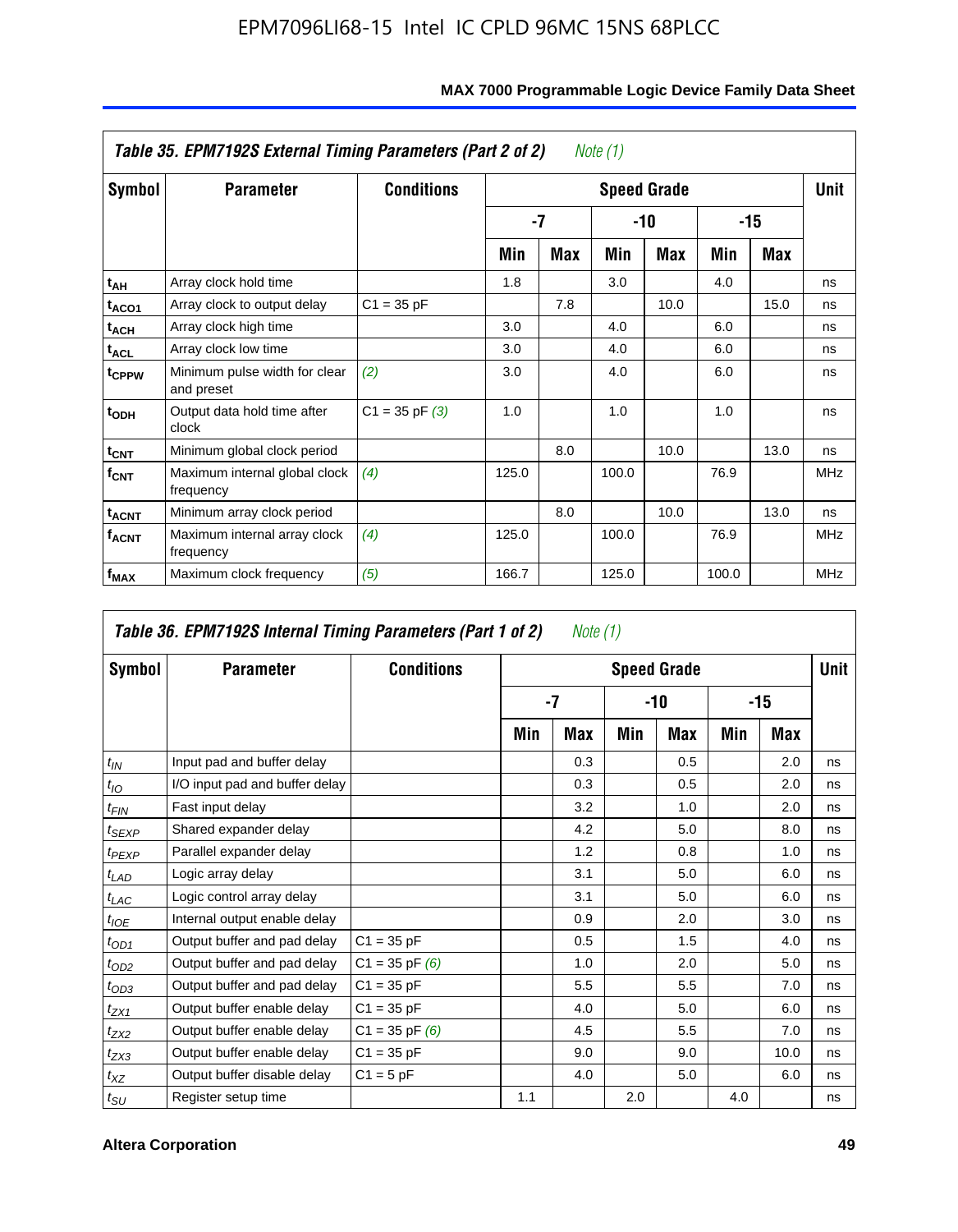|                    | Table 36. EPM7192S Internal Timing Parameters (Part 2 of 2) |                   |     | Note (1) |     |                    |     |       |      |
|--------------------|-------------------------------------------------------------|-------------------|-----|----------|-----|--------------------|-----|-------|------|
| Symbol             | <b>Parameter</b>                                            | <b>Conditions</b> |     |          |     | <b>Speed Grade</b> |     |       | Unit |
|                    |                                                             |                   |     | -7       |     | -10                |     | $-15$ |      |
|                    |                                                             |                   | Min | Max      | Min | Max                | Min | Max   |      |
| $t_H$              | Register hold time                                          |                   | 1.7 |          | 3.0 |                    | 4.0 |       | ns   |
| $t_{\mathit{FSU}}$ | Register setup time of fast<br>input                        |                   | 2.3 |          | 3.0 |                    | 2.0 |       | ns   |
| $t_{FH}$           | Register hold time of fast<br>input                         |                   | 0.7 |          | 0.5 |                    | 1.0 |       | ns   |
| $t_{RD}$           | Register delay                                              |                   |     | 1.4      |     | 2.0                |     | 1.0   | ns   |
| $t_{COMB}$         | Combinatorial delay                                         |                   |     | 1.2      |     | 2.0                |     | 1.0   | ns   |
| $t_{IC}$           | Array clock delay                                           |                   |     | 3.2      |     | 5.0                |     | 6.0   | ns   |
| $t_{EN}$           | Register enable time                                        |                   |     | 3.1      |     | 5.0                |     | 6.0   | ns   |
| $t_{GLOB}$         | Global control delay                                        |                   |     | 2.5      |     | 1.0                |     | 1.0   | ns   |
| $t_{PRE}$          | Register preset time                                        |                   |     | 2.7      |     | 3.0                |     | 4.0   | ns   |
| $t_{CLR}$          | Register clear time                                         |                   |     | 2.7      |     | 3.0                |     | 4.0   | ns   |
| t <sub>PIA</sub>   | PIA delay                                                   | (7)               |     | 2.4      |     | 1.0                |     | 2.0   | ns   |
| $t_{LPA}$          | Low-power adder                                             | (8)               |     | 10.0     |     | 11.0               |     | 13.0  | ns   |

#### **MAX 7000 Programmable Logic Device Family Data Sheet**

#### *Notes to tables:*

- (1) These values are specified under the recommended operating conditions shown in Table 14. See Figure 13 for more information on switching waveforms.
- (2) This minimum pulse width for preset and clear applies for both global clear and array controls. The *tLPA* parameter must be added to this minimum width if the clear or reset signal incorporates the *t<sub>LAD</sub>* parameter into the signal path.
- (3) This parameter is a guideline that is sample-tested only and is based on extensive device characterization. This parameter applies for both global and array clocking.
- (4) These parameters are measured with a 16-bit loadable, enabled, up/down counter programmed into each LAB.
- (5) The  $f_{MAX}$  values represent the highest frequency for pipelined data.
- (6) Operating conditions:  $V_{\text{CCIO}} = 3.3 \text{ V} \pm 10\%$  for commercial and industrial use.
- (7) For EPM7064S-5, EPM7064S-6, EPM7128S-6, EPM7160S-6, EPM7160S-7, EPM7192S-7, and EPM7256S-7 devices, these values are specified for a PIA fan-out of one LAB (16 macrocells). For each additional LAB fan-out in these devices, add an additional 0.1 ns to the PIA timing value.
- (8) The  $t_{LPA}$  parameter must be added to the  $t_{LAD}$ ,  $t_{LAC}$ ,  $t_{IC}$ ,  $t_{EN}$ ,  $t_{SIX}$ ,  $t_{ACL}$ , and  $t_{CPW}$  parameters for macrocells running in the low-power mode.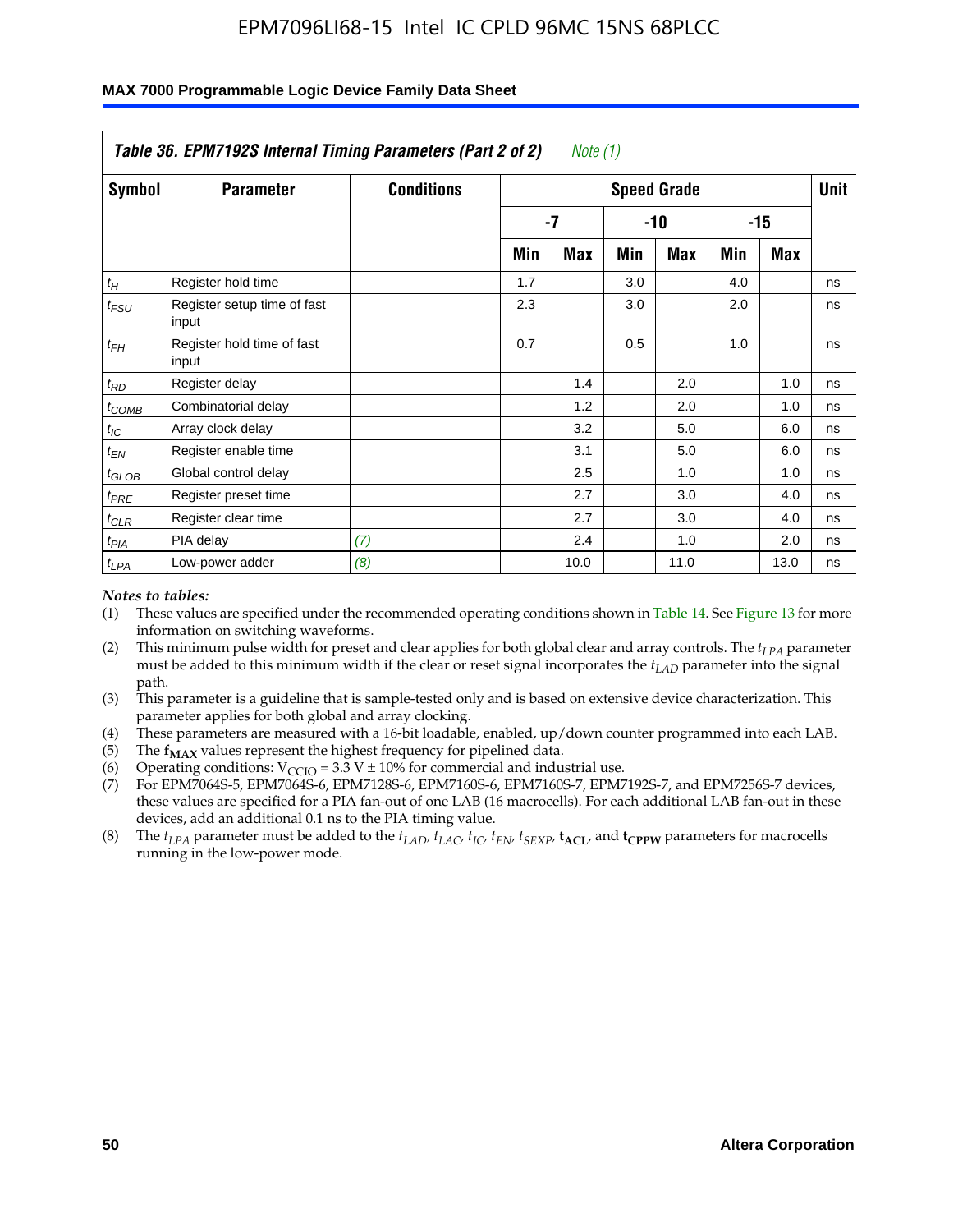| Symbol                       | <b>Parameter</b>                            | <b>Conditions</b>  |       |     |       | <b>Speed Grade</b> |       |            | <b>Unit</b> |
|------------------------------|---------------------------------------------|--------------------|-------|-----|-------|--------------------|-------|------------|-------------|
|                              |                                             |                    | $-7$  |     |       | $-10$              |       | $-15$      |             |
|                              |                                             |                    | Min   | Max | Min   | <b>Max</b>         | Min   | <b>Max</b> |             |
| t <sub>PD1</sub>             | Input to non-registered output              | $C1 = 35 pF$       |       | 7.5 |       | 10.0               |       | 15.0       | ns          |
| t <sub>PD2</sub>             | I/O input to non-registered<br>output       | $C1 = 35 pF$       |       | 7.5 |       | 10.0               |       | 15.0       | ns          |
| t $_{\mathsf{su}}$           | Global clock setup time                     |                    | 3.9   |     | 7.0   |                    | 11.0  |            | ns          |
| tн                           | Global clock hold time                      |                    | 0.0   |     | 0.0   |                    | 0.0   |            | ns          |
| t <sub>FSU</sub>             | Global clock setup time of fast<br>input    |                    | 3.0   |     | 3.0   |                    | 3.0   |            | ns          |
| t <sub>FH</sub>              | Global clock hold time of fast<br>input     |                    | 0.0   |     | 0.5   |                    | 0.0   |            | ns          |
| t <sub>CO1</sub>             | Global clock to output delay                | $C1 = 35 pF$       |       | 4.7 |       | 5.0                |       | 8.0        | ns          |
| t <sub>СН</sub>              | Global clock high time                      |                    | 3.0   |     | 4.0   |                    | 5.0   |            | ns          |
| $\mathfrak{t}_{\textsf{CL}}$ | Global clock low time                       |                    | 3.0   |     | 4.0   |                    | 5.0   |            | ns          |
| t <sub>ASU</sub>             | Array clock setup time                      |                    | 0.8   |     | 2.0   |                    | 4.0   |            | ns          |
| t <sub>АН</sub>              | Array clock hold time                       |                    | 1.9   |     | 3.0   |                    | 4.0   |            | ns          |
| t <sub>ACO1</sub>            | Array clock to output delay                 | $C1 = 35 pF$       |       | 7.8 |       | 10.0               |       | 15.0       | ns          |
| t <sub>АСН</sub>             | Array clock high time                       |                    | 3.0   |     | 4.0   |                    | 6.0   |            | ns          |
| t <sub>ACL</sub>             | Array clock low time                        |                    | 3.0   |     | 4.0   |                    | 6.0   |            | ns          |
| t <sub>CPPW</sub>            | Minimum pulse width for clear<br>and preset | (2)                | 3.0   |     | 4.0   |                    | 6.0   |            | ns          |
| t <sub>орн</sub>             | Output data hold time after<br>clock        | $C1 = 35$ pF $(3)$ | 1.0   |     | 1.0   |                    | 1.0   |            | ns          |
| t <sub>CNT</sub>             | Minimum global clock period                 |                    |       | 7.8 |       | 10.0               |       | 13.0       | ns          |
| f <sub>СNT</sub>             | Maximum internal global clock<br>frequency  | (4)                | 128.2 |     | 100.0 |                    | 76.9  |            | <b>MHz</b>  |
| t <sub>acnt</sub>            | Minimum array clock period                  |                    |       | 7.8 |       | 10.0               |       | 13.0       | ns          |
| <sup>f</sup> acnt            | Maximum internal array clock<br>frequency   | (4)                | 128.2 |     | 100.0 |                    | 76.9  |            | <b>MHz</b>  |
| f <sub>MAX</sub>             | Maximum clock frequency                     | (5)                | 166.7 |     | 125.0 |                    | 100.0 |            | <b>MHz</b>  |

## Tables 37 and 38 show the EPM7256S AC operating conditions.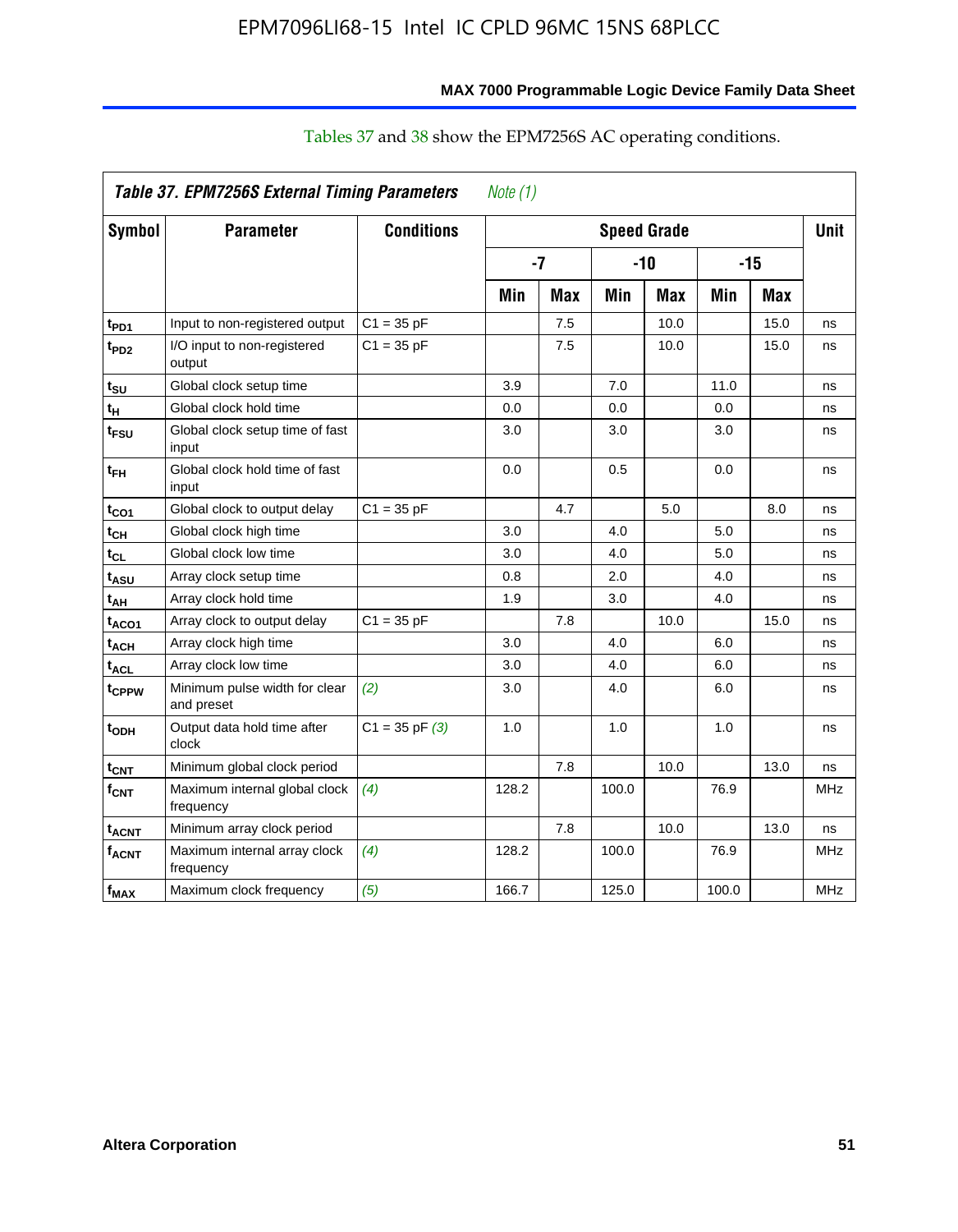| Symbol            | <b>Parameter</b>                     | <b>Conditions</b>  |     |            |     | <b>Speed Grade</b> |            |            | <b>Unit</b> |
|-------------------|--------------------------------------|--------------------|-----|------------|-----|--------------------|------------|------------|-------------|
|                   |                                      |                    |     | $-7$       |     | $-10$              |            | $-15$      |             |
|                   |                                      |                    | Min | <b>Max</b> | Min | <b>Max</b>         | <b>Min</b> | <b>Max</b> |             |
| $t_{IN}$          | Input pad and buffer delay           |                    |     | 0.3        |     | 0.5                |            | 2.0        | ns          |
| $t_{IO}$          | I/O input pad and buffer delay       |                    |     | 0.3        |     | 0.5                |            | 2.0        | ns          |
| t <sub>FIN</sub>  | Fast input delay                     |                    |     | 3.4        |     | 1.0                |            | 2.0        | ns          |
| t <sub>SEXP</sub> | Shared expander delay                |                    |     | 3.9        |     | 5.0                |            | 8.0        | ns          |
| t <sub>PEXP</sub> | Parallel expander delay              |                    |     | 1.1        |     | 0.8                |            | 1.0        | ns          |
| $t_{LAD}$         | Logic array delay                    |                    |     | 2.6        |     | 5.0                |            | 6.0        | ns          |
| $t_{LAC}$         | Logic control array delay            |                    |     | 2.6        |     | 5.0                |            | 6.0        | ns          |
| $t_{IOE}$         | Internal output enable delay         |                    |     | 0.8        |     | 2.0                |            | 3.0        | ns          |
| $t_{OD1}$         | Output buffer and pad delay          | $C1 = 35 pF$       |     | 0.5        |     | 1.5                |            | 4.0        | ns          |
| t <sub>OD2</sub>  | Output buffer and pad delay          | $C1 = 35$ pF $(6)$ |     | 1.0        |     | 2.0                |            | 5.0        | ns          |
| $t_{OD3}$         | Output buffer and pad delay          | $C1 = 35 pF$       |     | 5.5        |     | 5.5                |            | 8.0        | ns          |
| t <sub>ZX1</sub>  | Output buffer enable delay           | $C1 = 35 pF$       |     | 4.0        |     | 5.0                |            | 6.0        | ns          |
| t <sub>ZX2</sub>  | Output buffer enable delay           | $C1 = 35$ pF $(6)$ |     | 4.5        |     | 5.5                |            | 7.0        | ns          |
| t <sub>ZX3</sub>  | Output buffer enable delay           | $C1 = 35 pF$       |     | 9.0        |     | 9.0                |            | 10.0       | ns          |
| $t_{XZ}$          | Output buffer disable delay          | $C1 = 5pF$         |     | 4.0        |     | 5.0                |            | 6.0        | ns          |
| $t_{\rm SU}$      | Register setup time                  |                    | 1.1 |            | 2.0 |                    | 4.0        |            | ns          |
| $t_H$             | Register hold time                   |                    | 1.6 |            | 3.0 |                    | 4.0        |            | ns          |
| t <sub>FSU</sub>  | Register setup time of fast<br>input |                    | 2.4 |            | 3.0 |                    | 2.0        |            | ns          |
| $t_{FH}$          | Register hold time of fast<br>input  |                    | 0.6 |            | 0.5 |                    | 1.0        |            | ns          |
| t <sub>RD</sub>   | Register delay                       |                    |     | 1.1        |     | 2.0                |            | 1.0        | ns          |
| t <sub>COMB</sub> | Combinatorial delay                  |                    |     | 1.1        |     | 2.0                |            | 1.0        | ns          |
| $t_{IC}$          | Array clock delay                    |                    |     | 2.9        |     | 5.0                |            | 6.0        | ns          |
| t <sub>EN</sub>   | Register enable time                 |                    |     | 2.6        |     | 5.0                |            | 6.0        | ns          |
| t <sub>GLOB</sub> | Global control delay                 |                    |     | 2.8        |     | 1.0                |            | 1.0        | ns          |
| $t_{PRE}$         | Register preset time                 |                    |     | 2.7        |     | 3.0                |            | 4.0        | ns          |
| $t_{\text{CLR}}$  | Register clear time                  |                    |     | 2.7        |     | 3.0                |            | 4.0        | ns          |
| $t_{PIA}$         | PIA delay                            | (7)                |     | 3.0        |     | 1.0                |            | 2.0        | ns          |
| $t_{LPA}$         | Low-power adder                      | (8)                |     | 10.0       |     | 11.0               |            | 13.0       | ns          |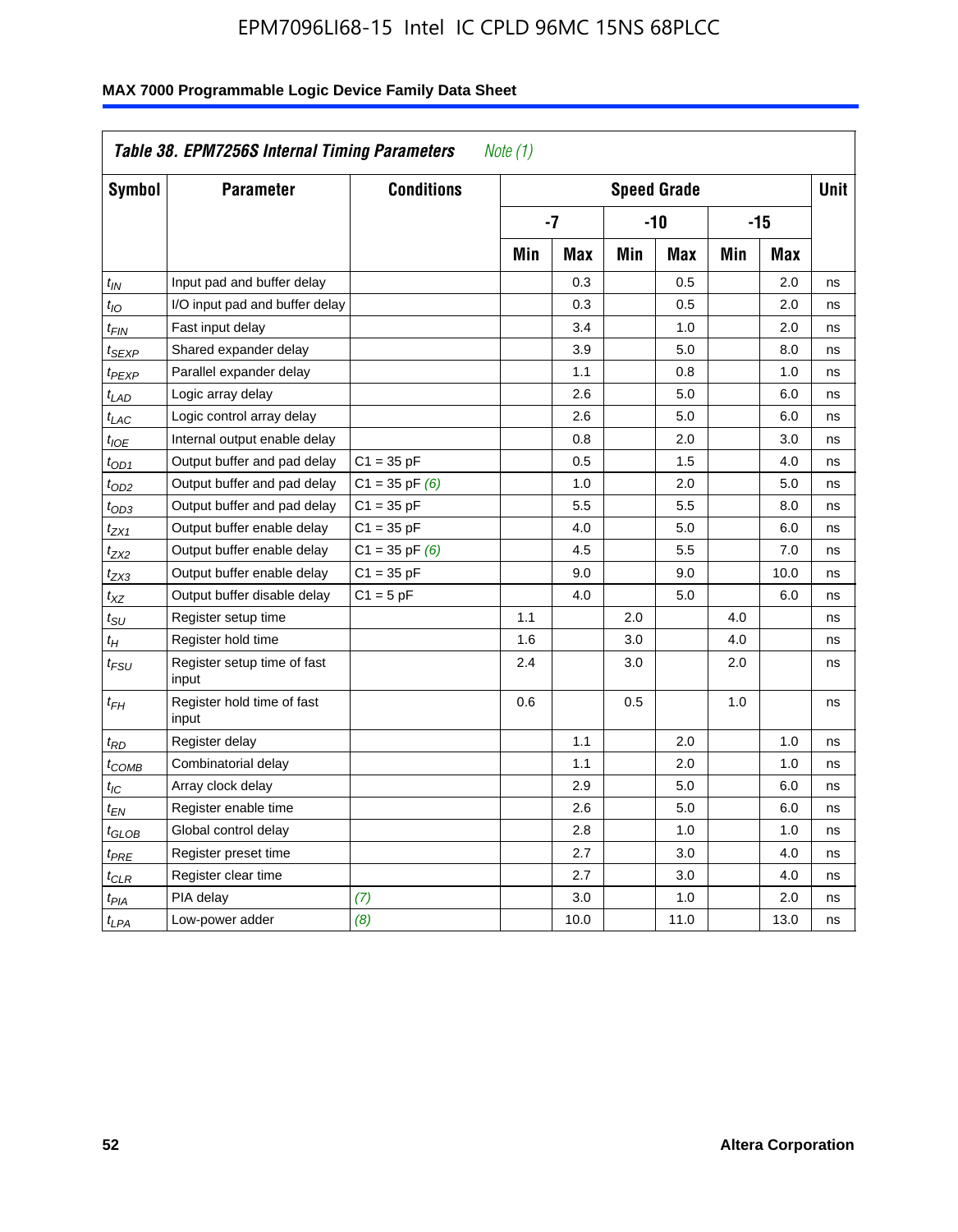**MAX 7000 Programmable Logic Device Family Data Sheet**

#### *Notes to tables:*

- (1) These values are specified under the recommended operating conditions shown in Table 14. See Figure 13 for more information on switching waveforms.
- (2) This minimum pulse width for preset and clear applies for both global clear and array controls. The  $t_{LPA}$  parameter must be added to this minimum width if the clear or reset signal incorporates the *tLAD* parameter into the signal path.
- (3) This parameter is a guideline that is sample-tested only and is based on extensive device characterization. This parameter applies for both global and array clocking.
- (4) These parameters are measured with a 16-bit loadable, enabled, up/down counter programmed into each LAB.
- (5) The  $f_{MAX}$  values represent the highest frequency for pipelined data.
- (6) Operating conditions:  $V_{\text{CCIO}} = 3.3 \text{ V} \pm 10\%$  for commercial and industrial use.
- (7) For EPM7064S-5, EPM7064S-6, EPM7128S-6, EPM7160S-6, EPM7160S-7, EPM7192S-7, and EPM7256S-7 devices, these values are specified for a PIA fan-out of one LAB (16 macrocells). For each additional LAB fan-out in these devices, add an additional 0.1 ns to the PIA timing value.
- (8) The  $t_{LPA}$  parameter must be added to the  $t_{LAD}$ ,  $t_{LAC}$ ,  $t_{IC}$ ,  $t_{EN}$ ,  $t_{SEXP}$ ,  $t_{ACL}$ , and  $t_{CPPW}$  parameters for macrocells running in the low-power mode.

## **Power Consumption**

[Supply power \(P\) versus frequency \(](http://www.altera.com/literature/an/an074.pdf) $f_{MAX}$  in MHz) for MAX 7000 devices is calculated with the following equation:

 $P = P_{INT} + P_{IO} = I_{CCLNT} \times V_{CC} + P_{IO}$ 

The  $P_{IO}$  value, which depends on the device output load characteristics and switching frequency, can be calculated using the guidelines given in *Application Note 74 (Evaluating Power for Altera Devices)*.

The  $I_{\text{CCINT}}$  value, which depends on the switching frequency and the application logic, is calculated with the following equation:

 $I_{\text{CCTNT}} =$ 

 $A \times MC_{TON} + B \times (MC_{DEFU} - MC_{TON}) + C \times MC_{LISED} \times f_{MAX} \times tog_{LC}$ 

The parameters in this equation are shown below:

| $MC$ <sub>TON</sub> | = Number of macrocells with the Turbo Bit option turned on,                |
|---------------------|----------------------------------------------------------------------------|
|                     | as reported in the MAX+PLUS II Report File (.rpt)                          |
| MC <sub>DFV</sub>   | = Number of macrocells in the device                                       |
|                     | $MC_{\text{USED}}$ = Total number of macrocells in the design, as reported |
|                     | in the MAX+PLUS II Report File (.rpt)                                      |
| $f_{MAX}$           | = Highest clock frequency to the device                                    |
| $tog_{LC}$          | = Average ratio of logic cells toggling at each clock                      |
|                     | (typically 0.125)                                                          |
| A, B, C             | $=$ Constants, shown in Table 39                                           |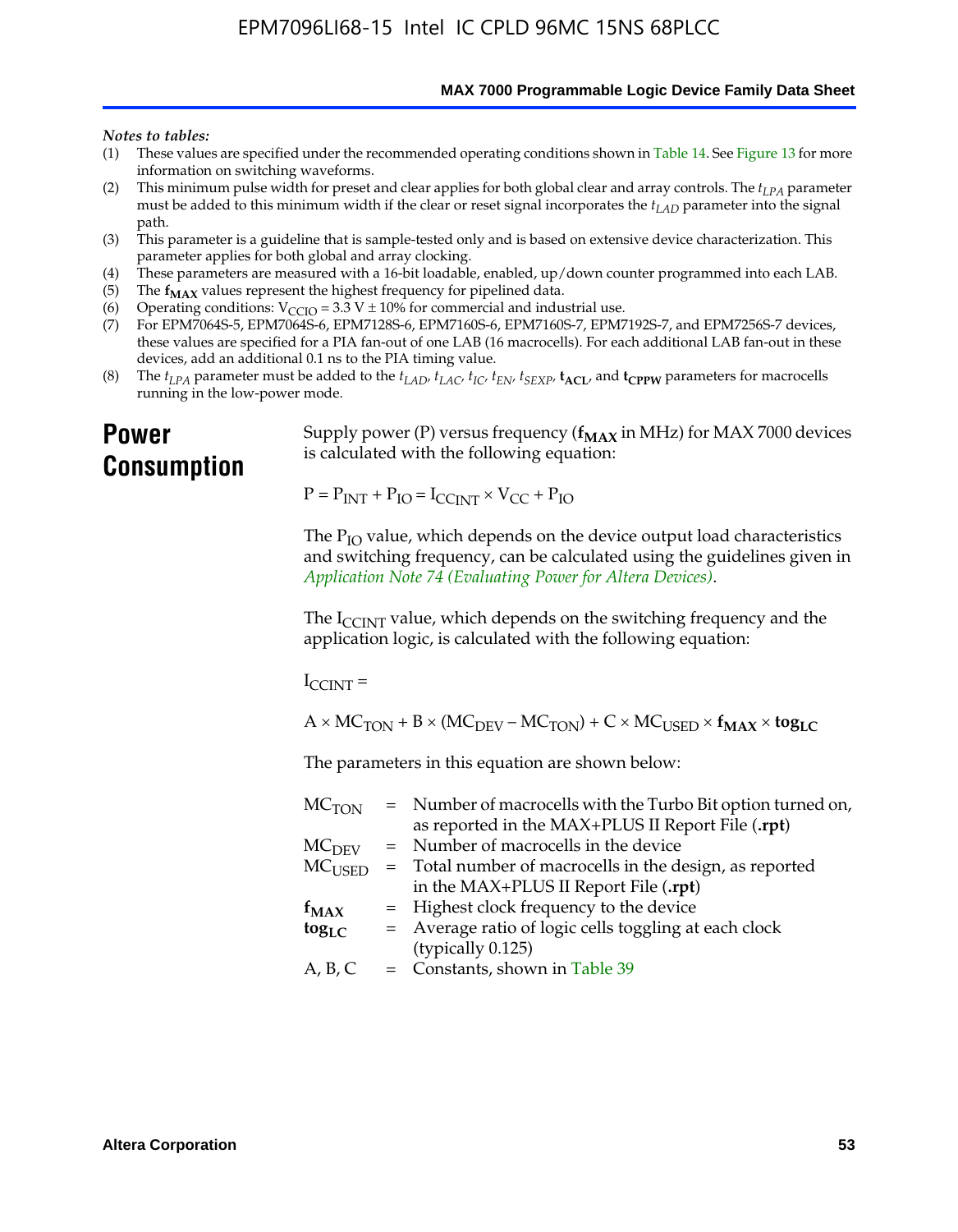| Table 39. MAX 7000 I <sub>CC</sub> Equation Constants |      |      |       |  |  |
|-------------------------------------------------------|------|------|-------|--|--|
| <b>Device</b>                                         | A    | B    | C     |  |  |
| EPM7032                                               | 1.87 | 0.52 | 0.144 |  |  |
| EPM7064                                               | 1.63 | 0.74 | 0.144 |  |  |
| <b>EPM7096</b>                                        | 1.63 | 0.74 | 0.144 |  |  |
| <b>EPM7128E</b>                                       | 1.17 | 0.54 | 0.096 |  |  |
| <b>EPM7160E</b>                                       | 1.17 | 0.54 | 0.096 |  |  |
| <b>EPM7192E</b>                                       | 1.17 | 0.54 | 0.096 |  |  |
| <b>EPM7256E</b>                                       | 1.17 | 0.54 | 0.096 |  |  |
| <b>EPM7032S</b>                                       | 0.93 | 0.40 | 0.040 |  |  |
| EPM7064S                                              | 0.93 | 0.40 | 0.040 |  |  |
| <b>EPM7128S</b>                                       | 0.93 | 0.40 | 0.040 |  |  |
| <b>EPM7160S</b>                                       | 0.93 | 0.40 | 0.040 |  |  |
| <b>EPM7192S</b>                                       | 0.93 | 0.40 | 0.040 |  |  |
| <b>EPM7256S</b>                                       | 0.93 | 0.40 | 0.040 |  |  |

This calculation provides an  $I_{CC}$  estimate based on typical conditions using a pattern of a 16-bit, loadable, enabled, up/down counter in each LAB with no output load. Actual  $I_{CC}$  values should be verified during operation because this measurement is sensitive to the actual pattern in the device and the environmental operating conditions.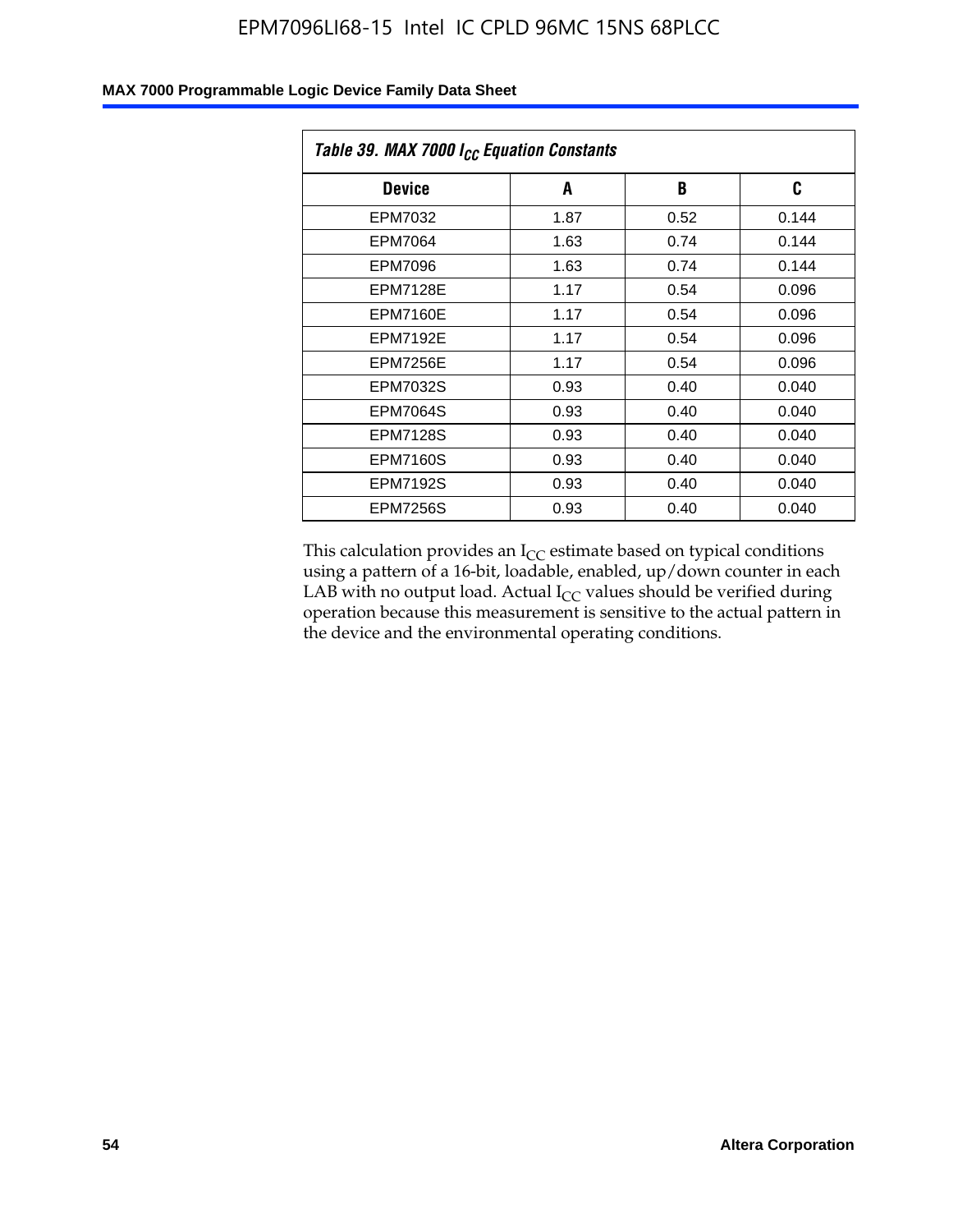**MAX 7000 Programmable Logic Device Family Data Sheet**

Figure 14 shows typical supply current versus frequency for MAX 7000 devices.

*Figure 14. I<sub>CC</sub> vs. Frequency for MAX 7000 Devices (Part 1 of 2)* 



**EPM7096**

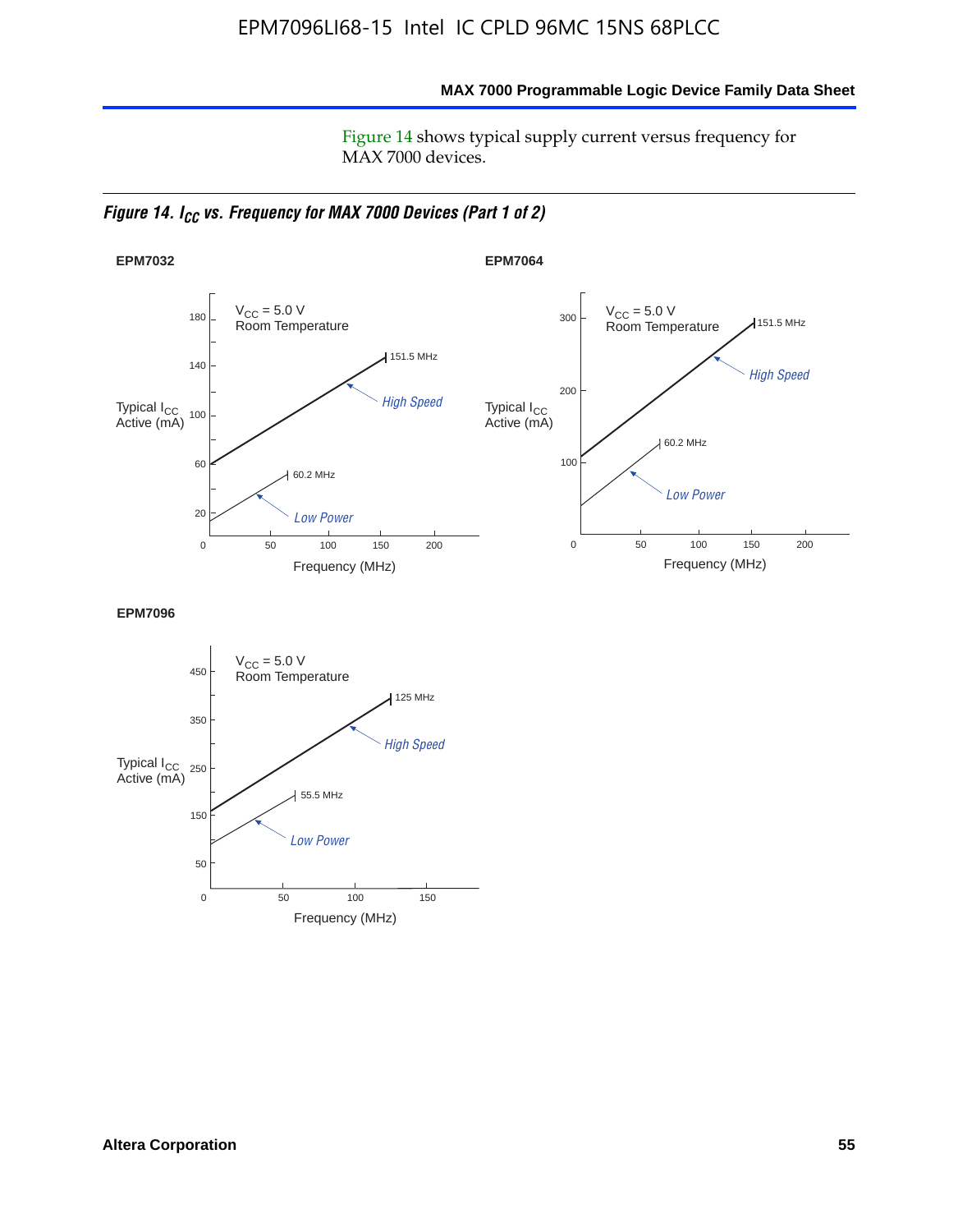

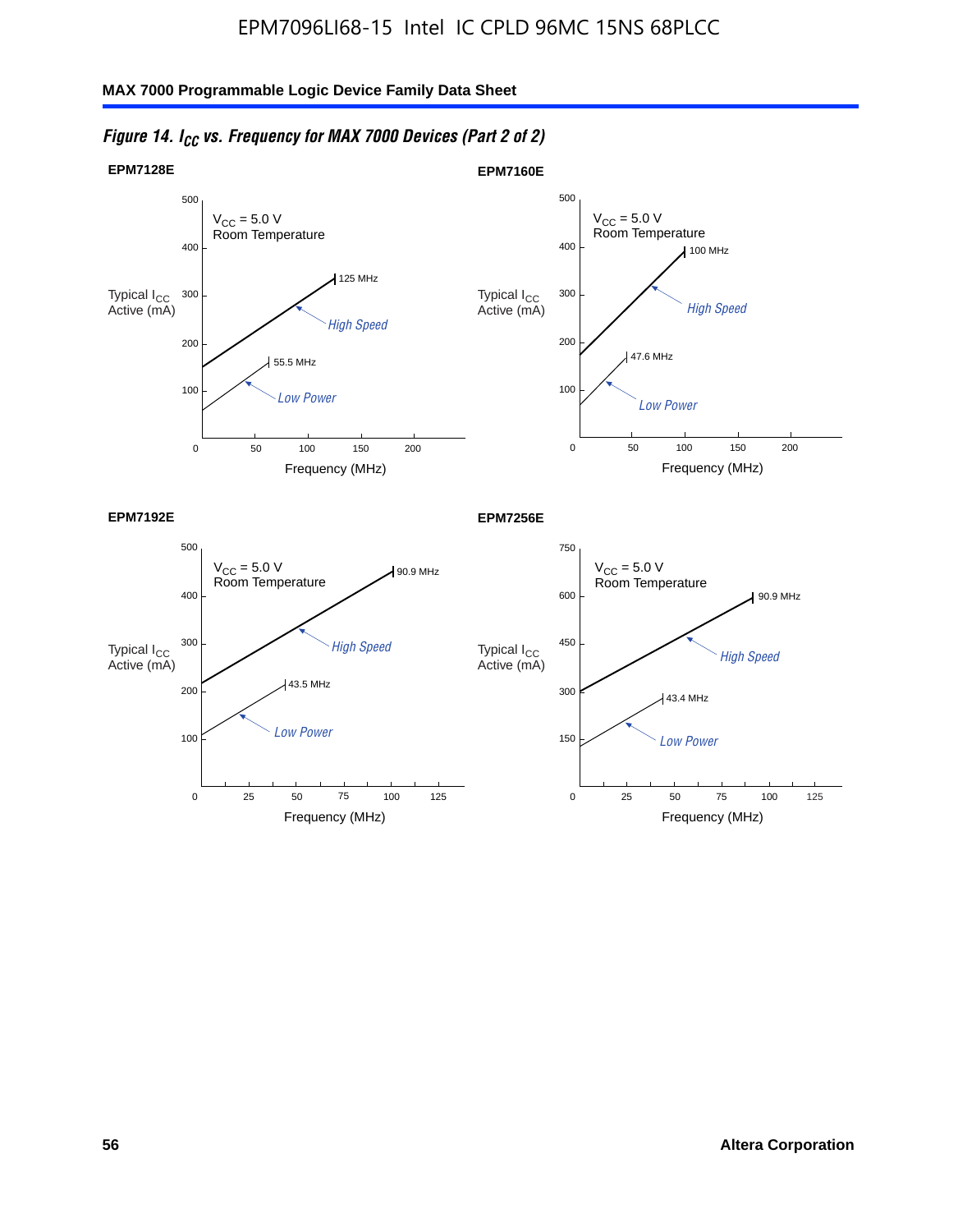### **MAX 7000 Programmable Logic Device Family Data Sheet**

Figure 15 shows typical supply current versus frequency for MAX 7000S devices.

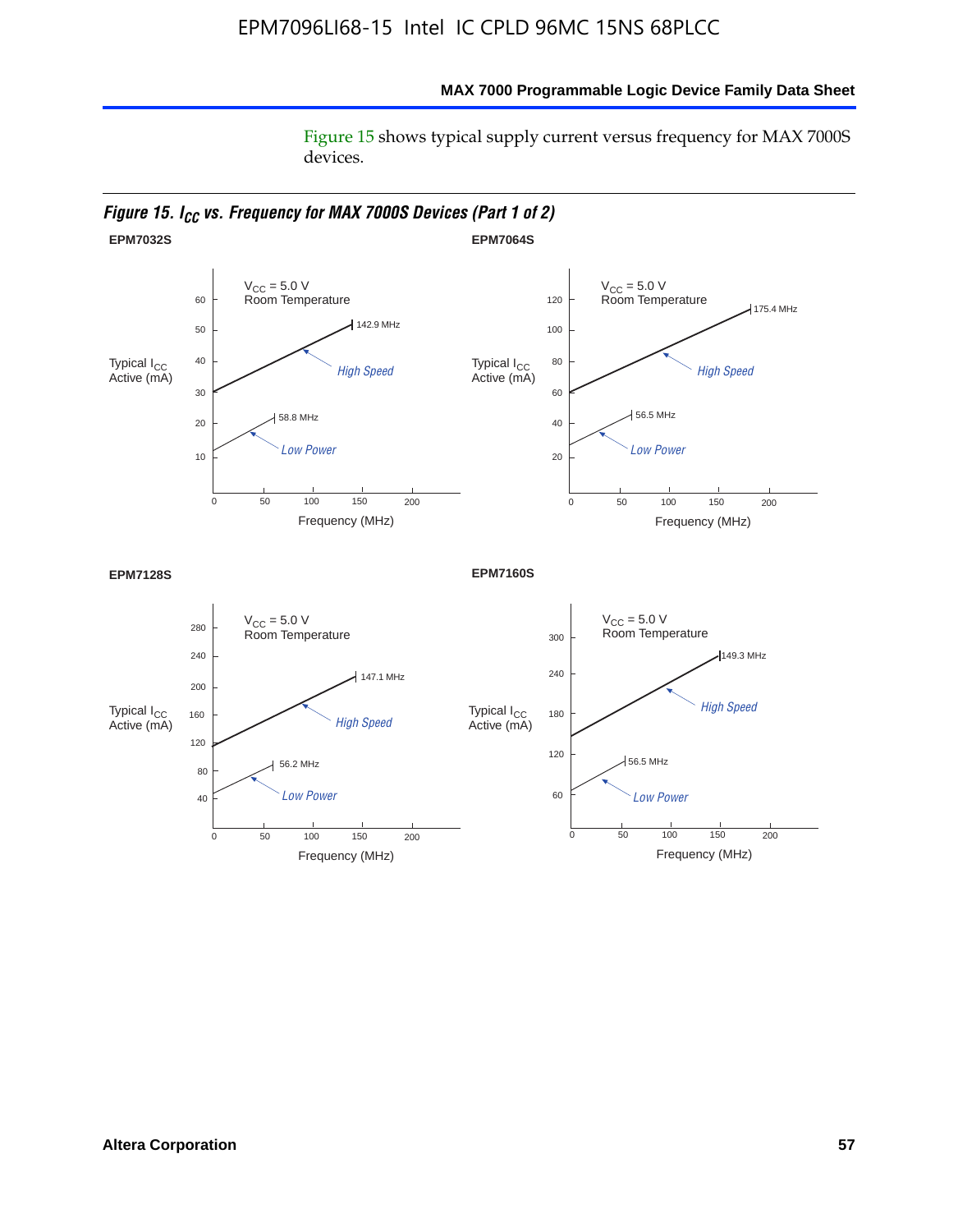#### **EPM7192S** V<sub>CC</sub> = 5.0 V<br>Room Temperature 0 Frequency (MHz) High Speed Low Power 25 100 125 125.0 MHz 55.6 MHz 60 120 180 240 300 50 75 **EPM7256S** V<sub>CC</sub> = 5.0 V<br>Room Temperature 0 Frequency (MHz) High Speed Low Power 25 100 125 128.2 MHz 56.2 MHz 100 200 300 400 50 75 Typical I<sub>CC</sub><br>Active (mA) Typical I<sub>CC</sub> Typical I<sub>CC</sub> Typical I<sub>C</sub> Typical I<sub>C</sub> Typical I<sub>C</sub> Typical I<sub>C</sub> Typical I<sub>C</sub> Typical I<sub>C</sub> Typical I<sub>C</sub> Typical I<sub>C</sub> Typical I<sub>C</sub> Typical I<sub>C</sub> Typical I<sub>C</sub> Typical I<sub>C</sub> Typical I<sub>C</sub> Typical I<sub>C</sub> Typical I<sub>C</sub> Typical I<sub>CC</sub><br>Active (mA)

### *Figure 15. I<sub>CC</sub> vs. Frequency for MAX 7000S Devices (Part 2 of 2)*

## **Device Pin-Outs**

See the Altera web site (**http://www.altera.com**) or the *Altera Digital Library* for pin-out information.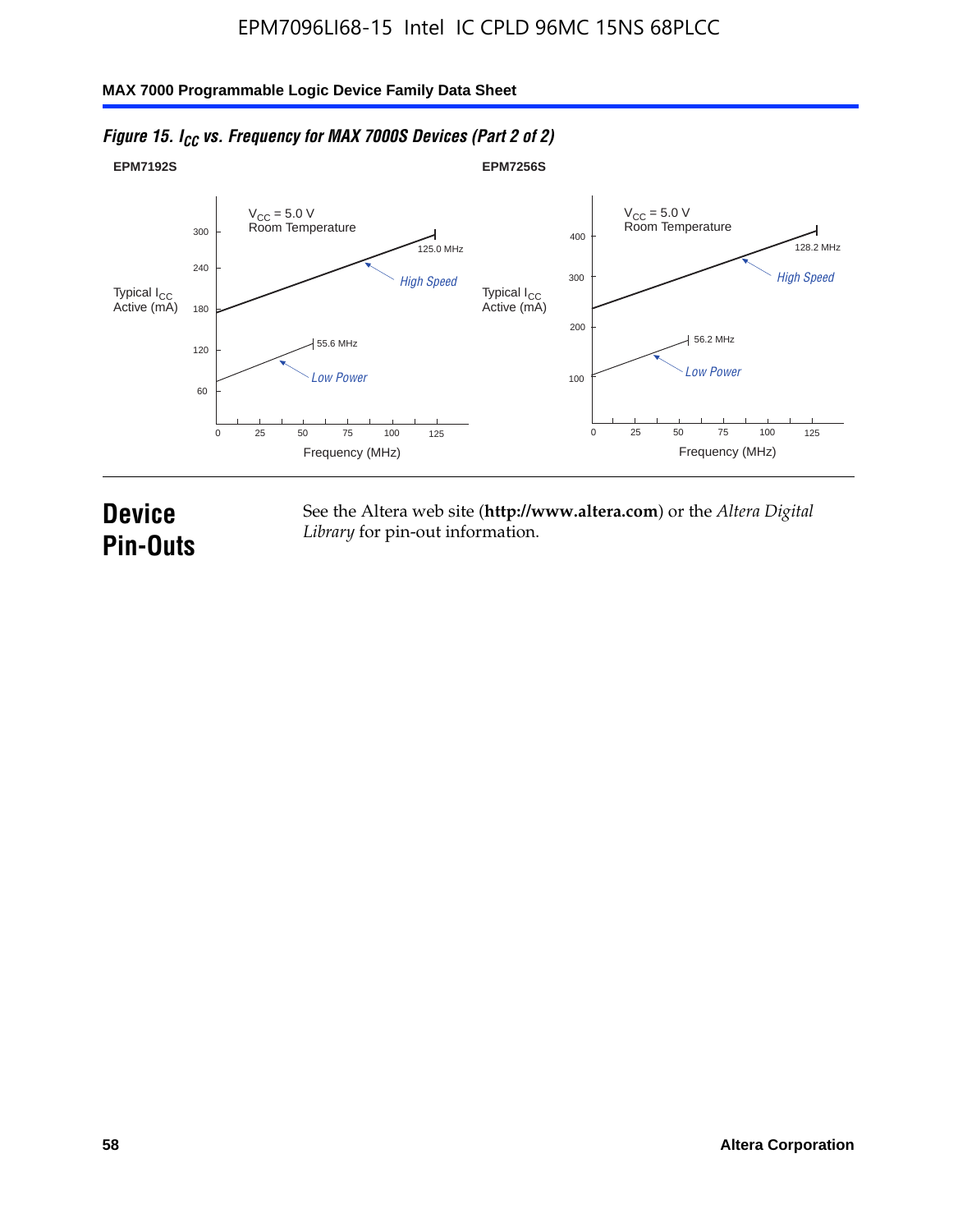#### **MAX 7000 Programmable Logic Device Family Data Sheet**

Figures 16 through 22 show the package pin-out diagrams for MAX 7000 devices.



#### *Notes:*

- (1) The pin functions shown in parenthesis are only available in MAX 7000E and MAX 7000S devices.
- (2) JTAG ports are available in MAX 7000S devices only.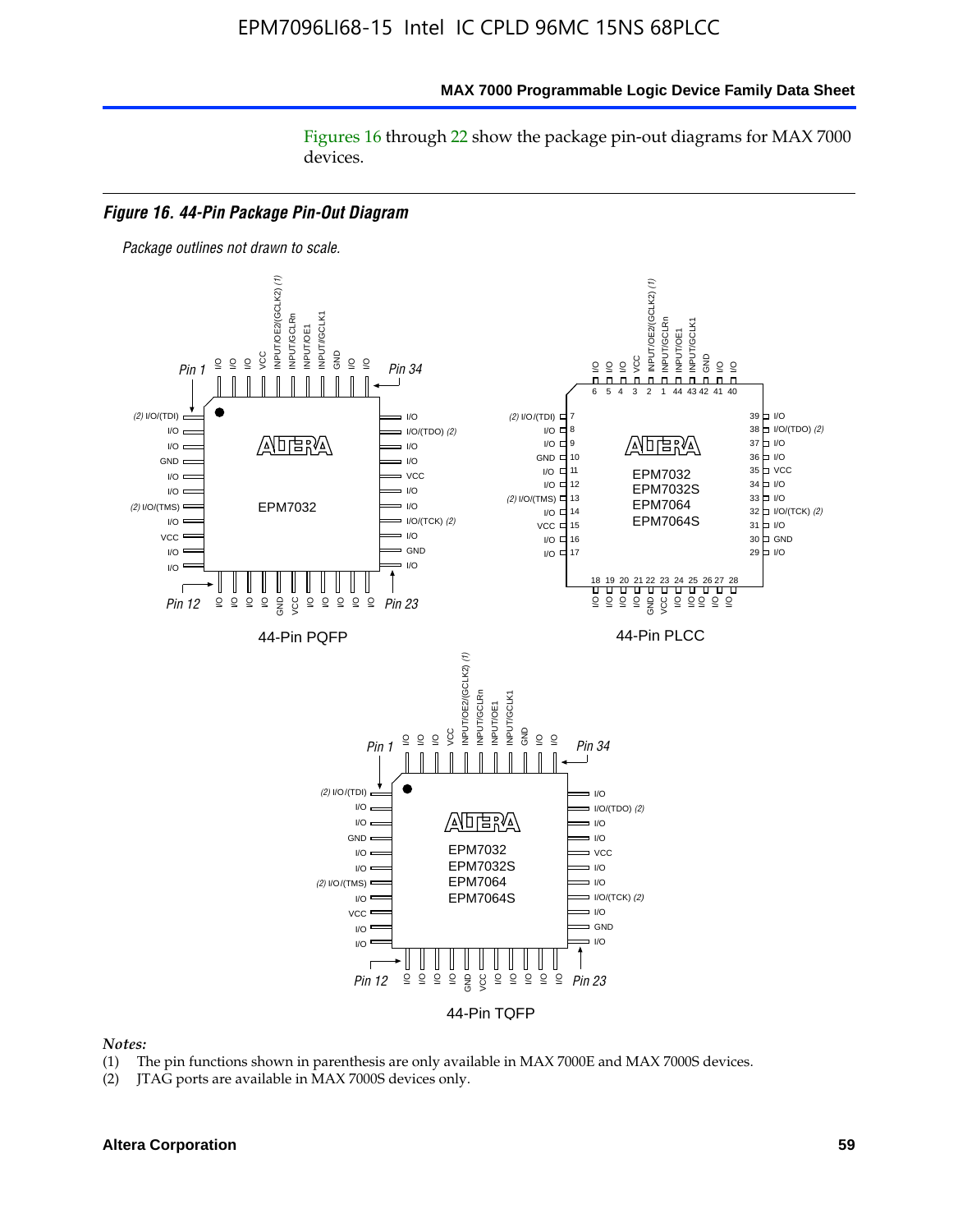### *Figure 17. 68-Pin Package Pin-Out Diagram*

*Package outlines not drawn to scale.*



## *Notes:*<br>(1) T

- The pin functions shown in parenthesis are only available in MAX 7000E and MAX 7000S devices.
- (2) JTAG ports are available in MAX 7000S devices only.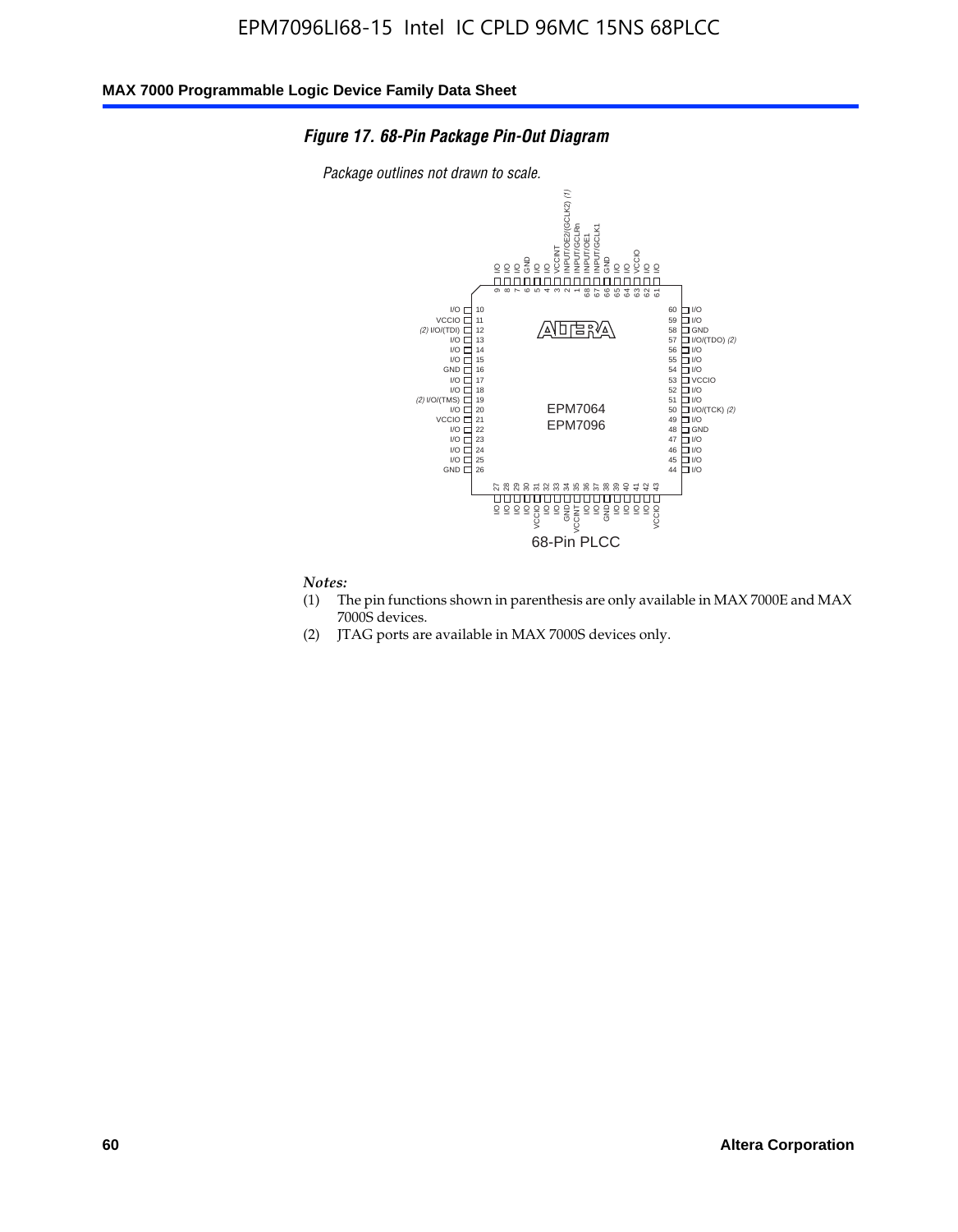### *Figure 18. 84-Pin Package Pin-Out Diagram*

*Package outline not drawn to scale.*



84-Pin PLCC

*Notes:*

- (1) Pins 6, 39, 46, and 79 are no-connect (N.C.) pins on EPM7096, EPM7160E, and EPM7160S devices.
- (2) The pin functions shown in parenthesis are only available in MAX 7000E and MAX 7000S devices.
-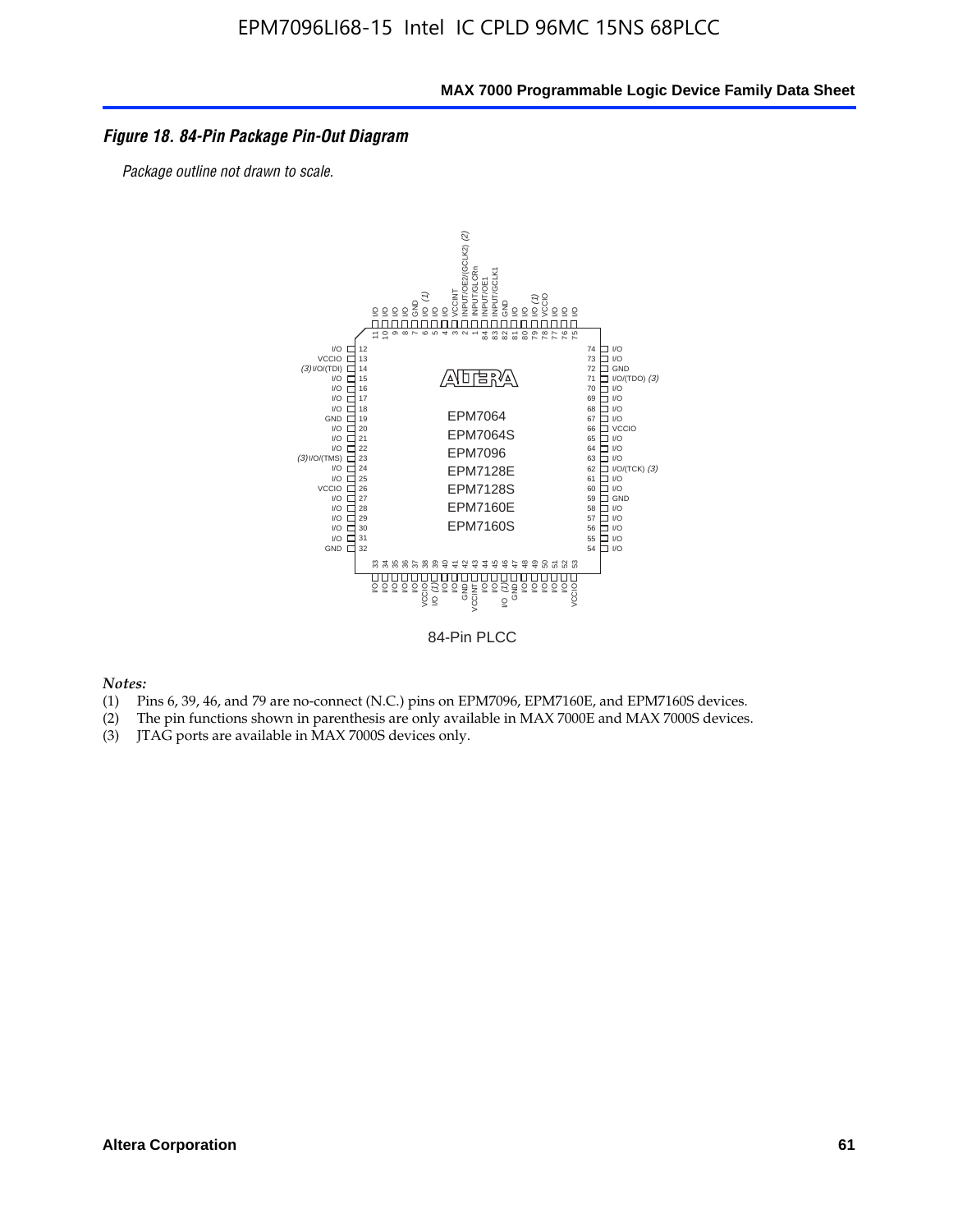### *Figure 19. 100-Pin Package Pin-Out Diagram*

*Package outline not drawn to scale.*



*Figure 20. 160-Pin Package Pin-Out Diagram*

*Package outline not drawn to scale.*

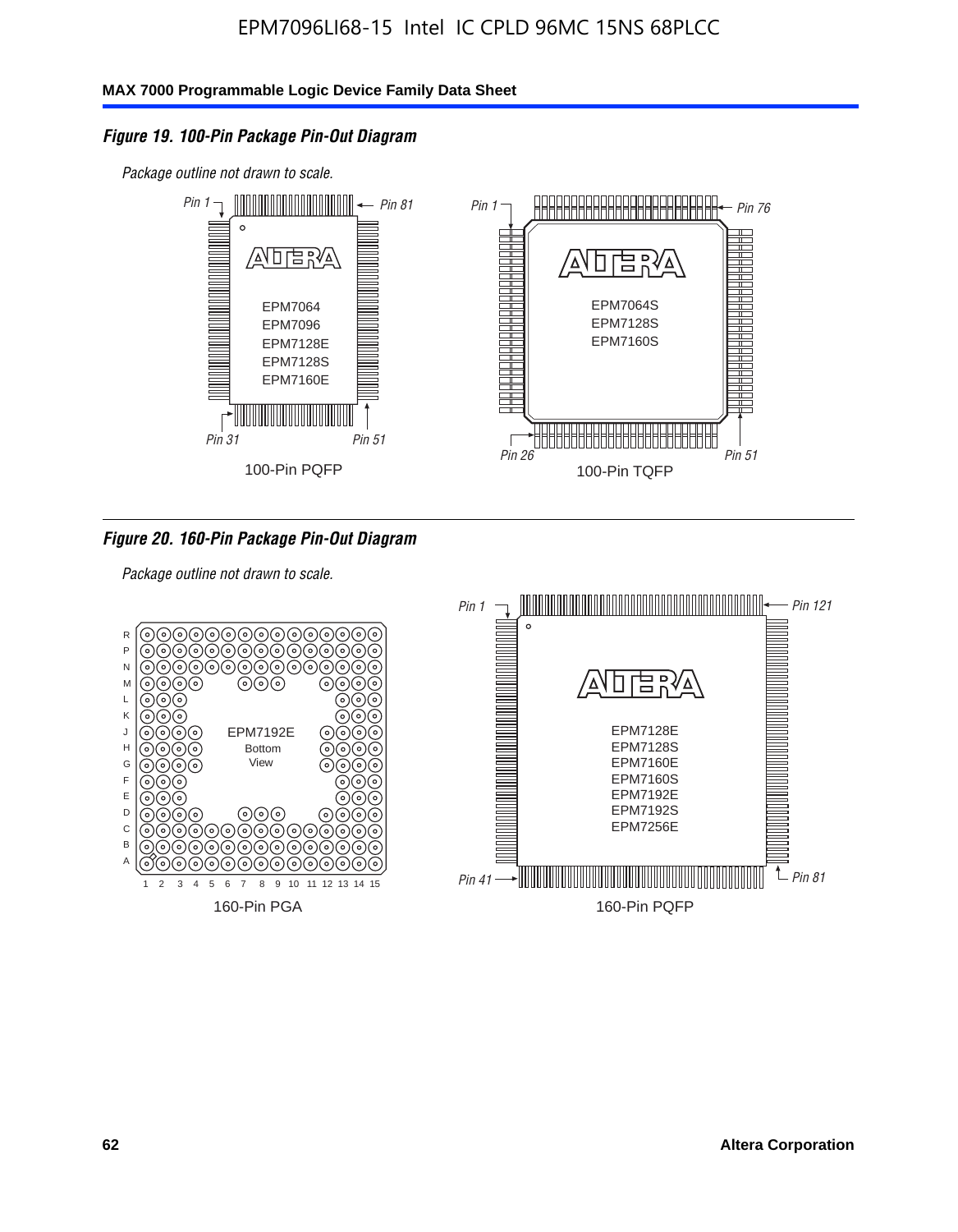

*Package outline not drawn to scale.*



*Figure 22. 208-Pin Package Pin-Out Diagram*

*Package outline not drawn to scale.*

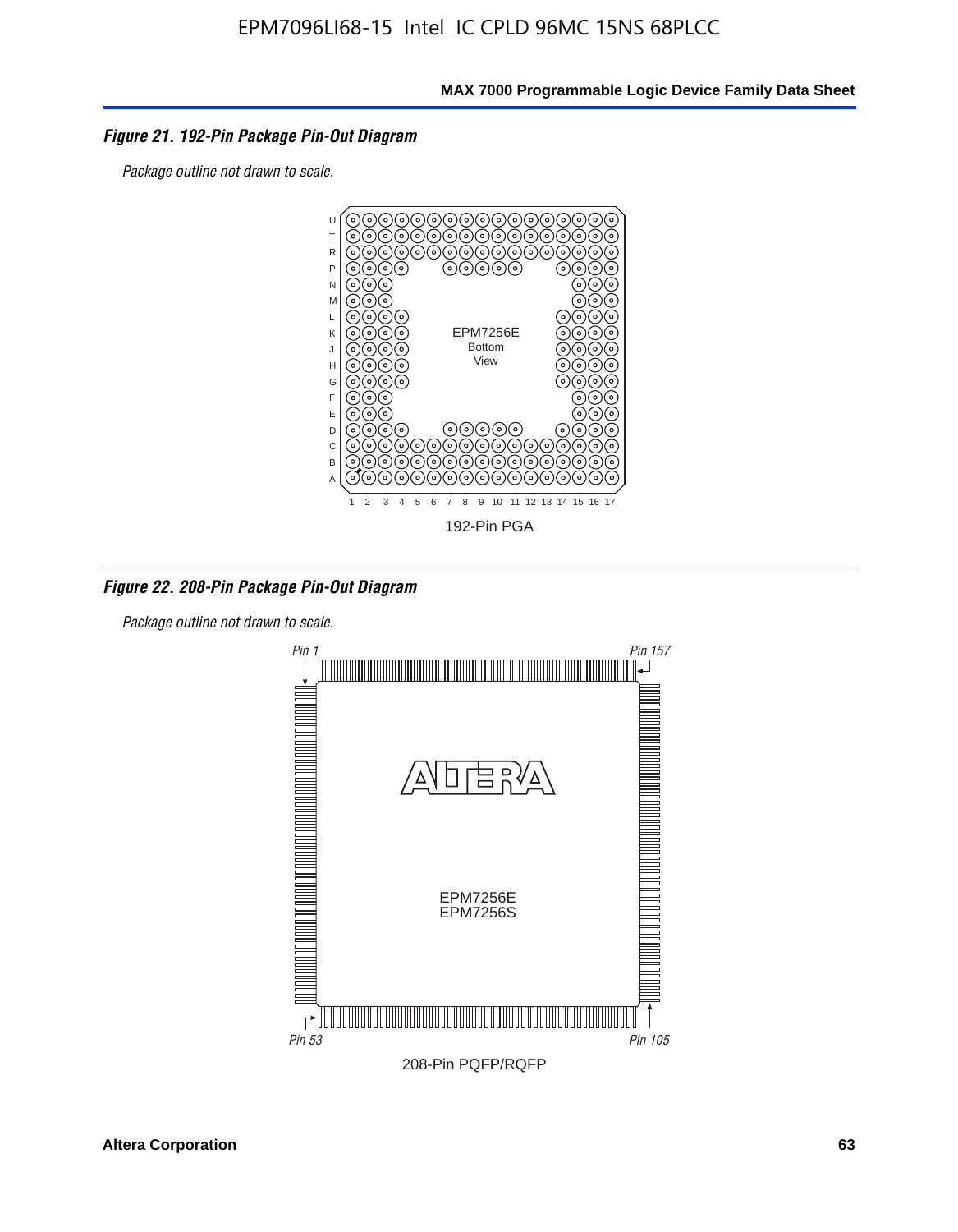**MAX 7000 Programmable Logic Device Family Data Sheet**

## **Revision History**

The information contained in the *MAX 7000 Programmable Logic Device Family Data Sheet* version 6.7 supersedes information published in previous versions. The following changes were made in the *MAX 7000 Programmable Logic Device Family Data Sheet* version 6.7:

## **Version 6.7**

The following changes were made in the *MAX 7000 Programmable Logic Device Family Data Sheet* version 6.7:

■ Reference to *AN 88: Using the Jam Language for ISP & ICR via an Embedded Processor* has been replaced by *AN 122: Using Jam STAPL for ISP & ICR via an Embedded Processor*.

## **Version 6.6**

The following changes were made in the *MAX 7000 Programmable Logic Device Family Data Sheet* version 6.6:

- Added Tables 6 through 8.
- Added "Programming Sequence" section on page 17 and "Programming Times" section on page 18.

## **Version 6.5**

The following changes were made in the *MAX 7000 Programmable Logic Device Family Data Sheet* version 6.5:

Updated text on page 16.

## **Version 6.4**

The following changes were made in the *MAX 7000 Programmable Logic Device Family Data Sheet* version 6.4:

■ Added *Note (5)* on page 28.

### **Version 6.3**

The following changes were made in the *MAX 7000 Programmable Logic Device Family Data Sheet* version 6.3:

■ Updated the "Open-Drain Output Option (MAX 7000S Devices Only)" section on page 20.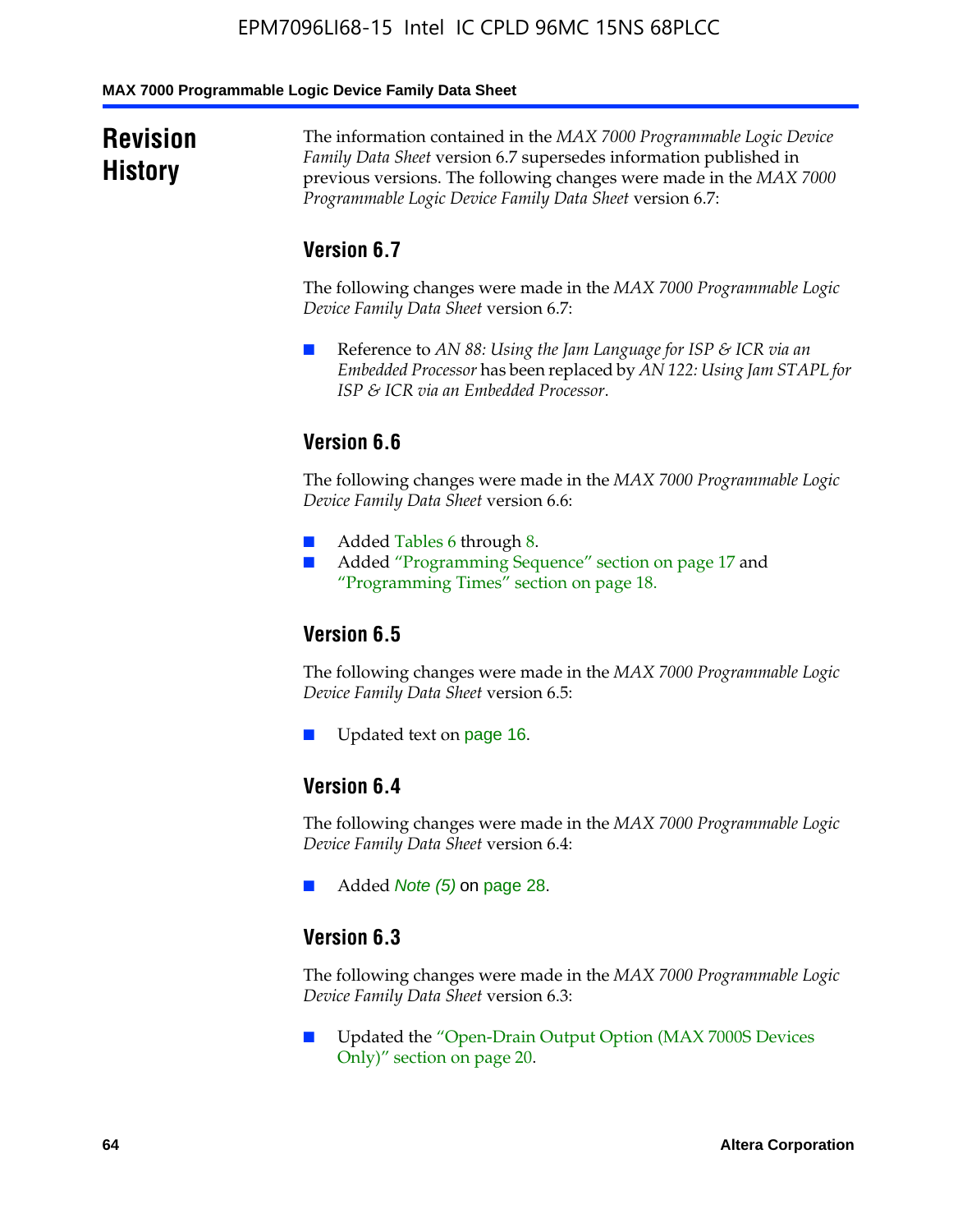

**Altera Corporation 65**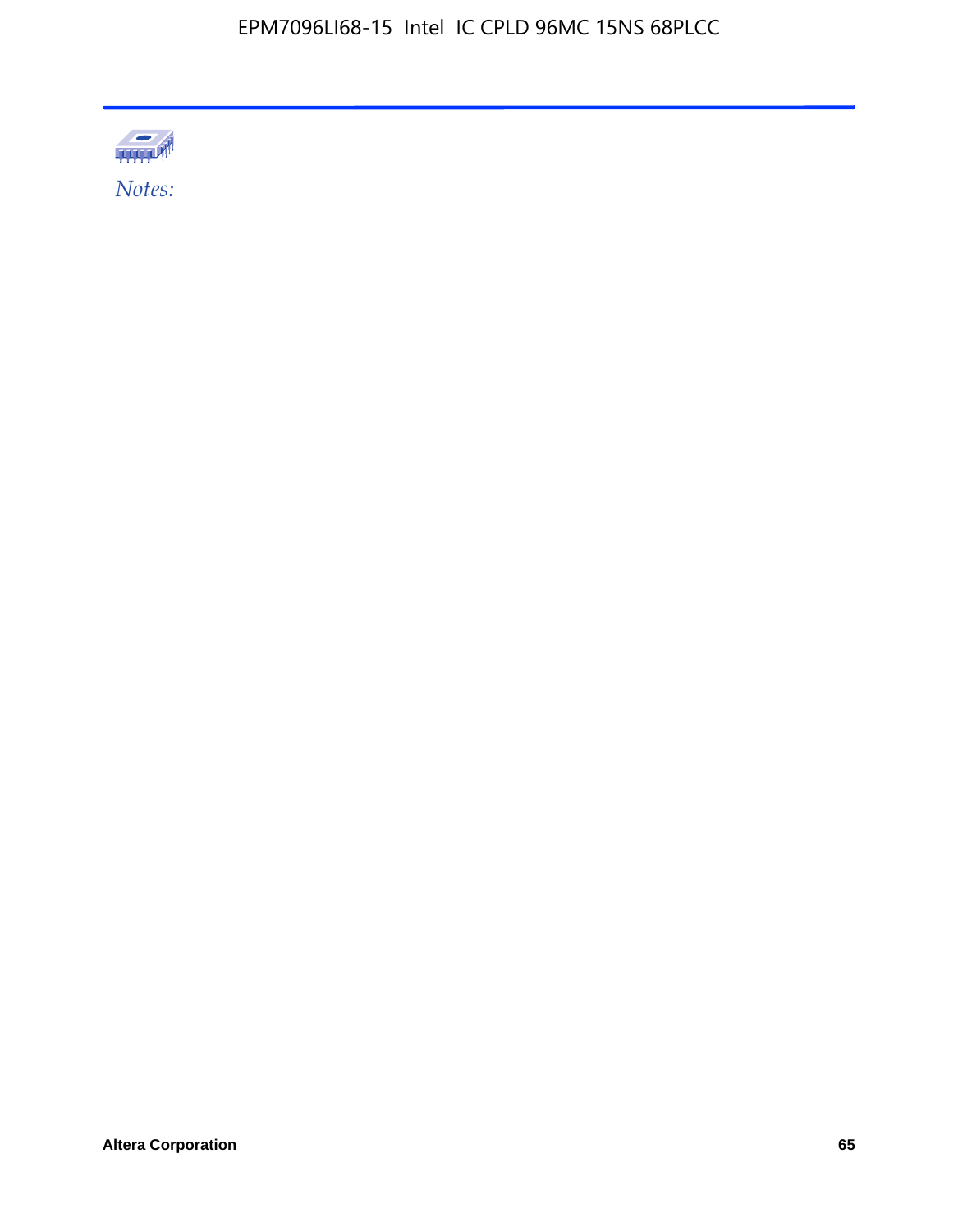

101 Innovation Drive San Jose, CA 95134 (408) 544-7000 www.altera.com Applications Hotline: (800) 800-EPLD Literature Services: literature@altera.com

Copyright © 2005 Altera Corporation. All rights reserved. Altera, The Programmable Solutions Company, the stylized Altera logo, specific device designations, and all other words and logos that are identified as trademarks and/or service marks are, unless noted otherwise, the trademarks and service marks of Altera Corporation in the U.S. and other countries. All other product or service names are the property of their respective holders. Altera products are protected under numerous U.S. and foreign patents and pending applications, maskwork rights, and copyrights. Altera warrants performance of its semiconductor products to current specifications in accordance with Altera's standard warranty, but reserves the right to make changes to any products and services at any time without notice. Altera assumes no responsibility or liability

arising out of the application or use of any information, product, or service described herein except as expressly agreed to in writing by Altera Corporation. Altera customers are advised to obtain the latest version of device specifications before relying on any published information and before placing orders for products or services.



**66 Altera Corporation**